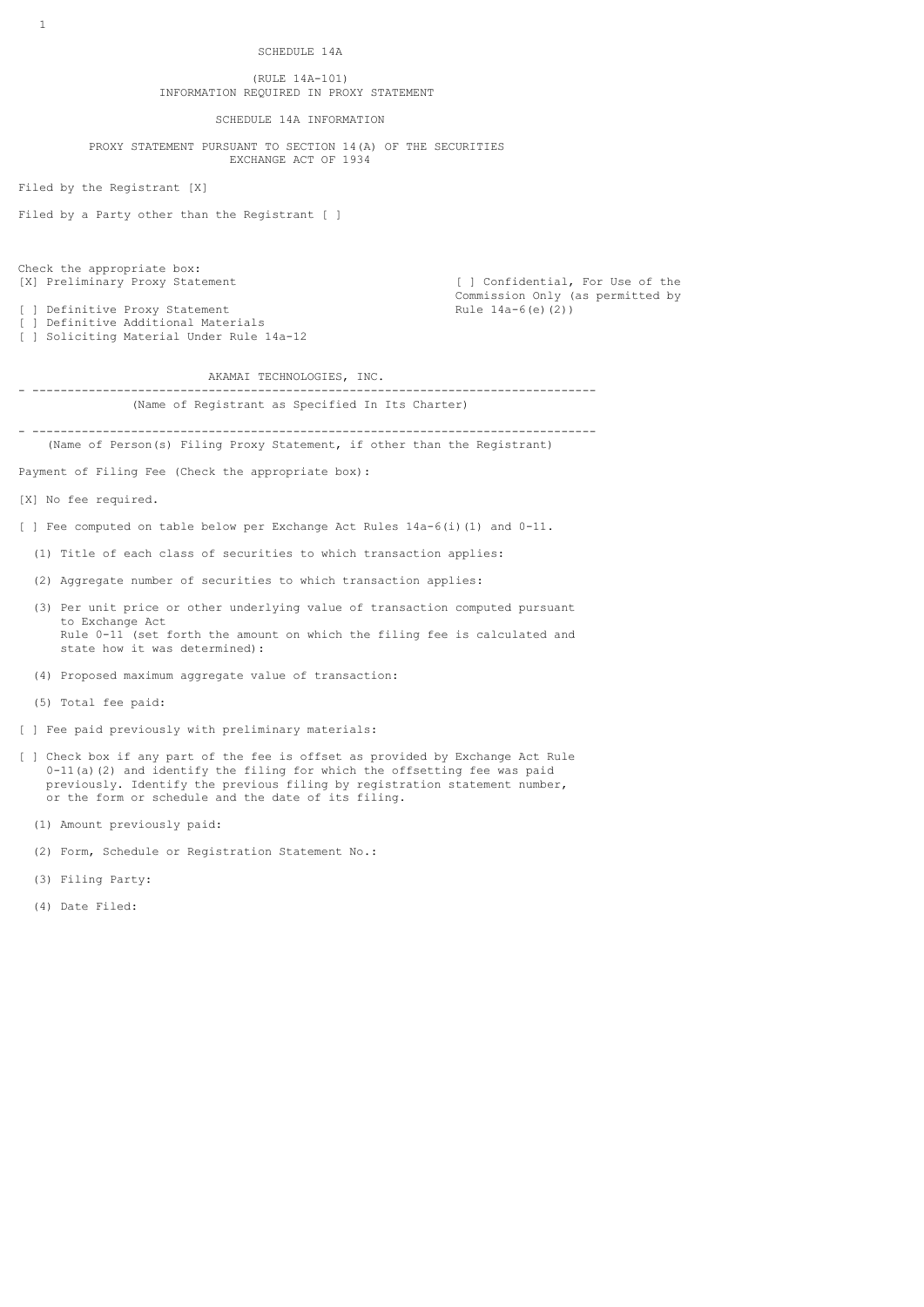To our Stockholders:

 I am pleased to invite you to attend the Annual Meeting of Stockholders of Akamai Technologies, Inc. to be held on Wednesday, May 24, 2000 at 2:00 p.m. at the University Park Hotel at MIT, 20 Sidney Street, Cambridge, Massachusetts.

 Details regarding admission to the meeting and the business to be conducted are more fully described in the accompanying Notice of Annual Meeting and Proxy Statement.

 Your vote is important. Whether or not you plan to attend the Annual Meeting, I hope you will vote as soon as possible. Voting by written proxy will ensure your representation at the Annual Meeting if you do not attend in person. Please review the instructions on the proxy card regarding each of these voting options.

 Thank you for your ongoing support of and continued interest in Akamai Technologies, Inc.

Sincerely,

/s/ George H. Conrades

 GEORGE H. CONRADES Chairman and Chief Executive Officer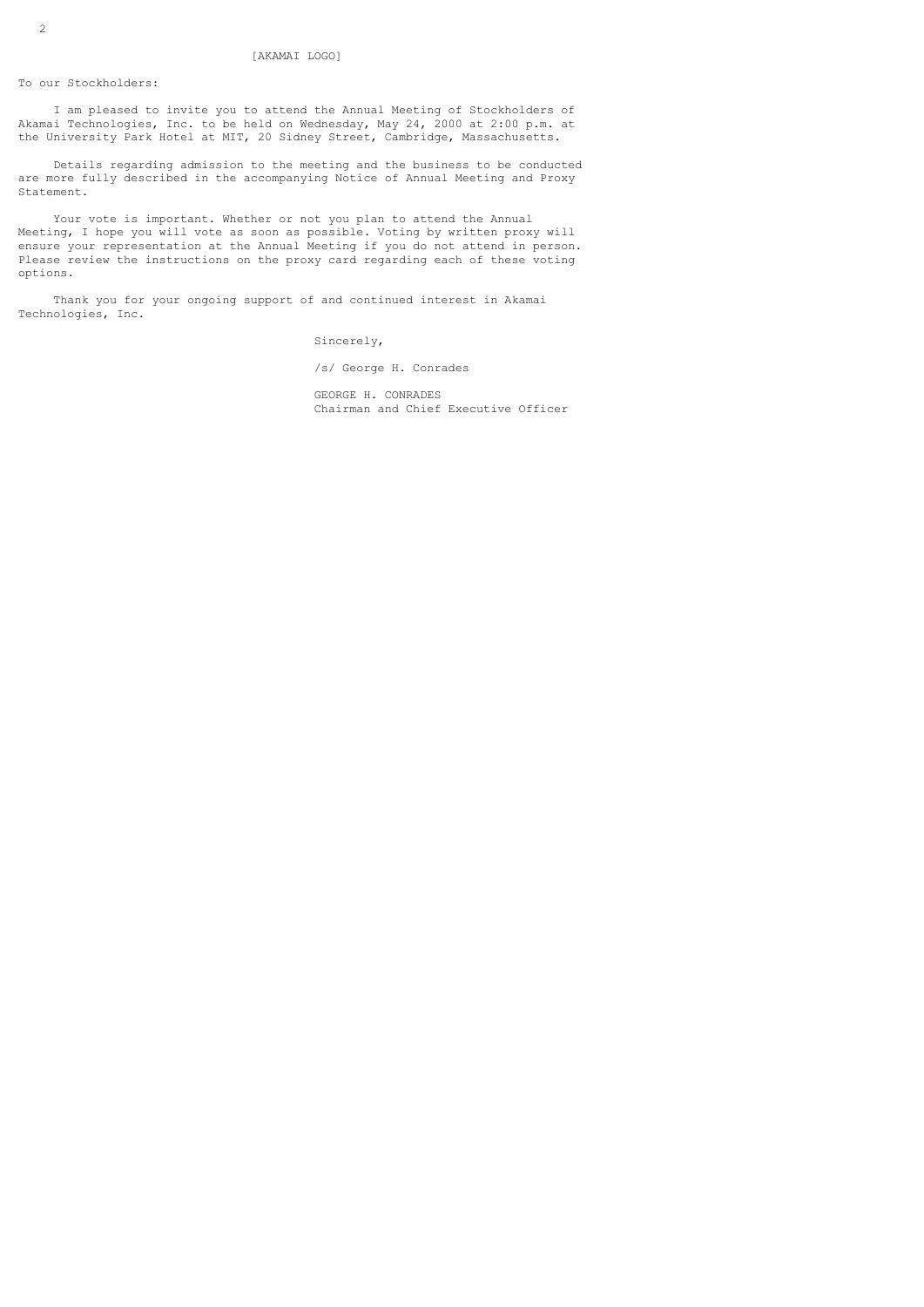AKAMAI TECHNOLOGIES, INC. 500 TECHNOLOGY SQUARE CAMBRIDGE, MASSACHUSETTS 01239

 NOTICE OF 2000 ANNUAL MEETING OF STOCKHOLDERS TO BE HELD ON MAY 24, 2000

 The Annual Meeting of Stockholders of Akamai Technologies, Inc. will be held on Wednesday, May 24, 2000, at 2:00 p.m., local time, at the University Park Hotel at MIT, 20 Sidney Street, Cambridge, Massachusetts, to consider and act upon the following matters:

- (1) To elect two Class I directors of Akamai for the ensuing three years.
- (2) To approve an amendment to Akamai's Amended and Restated Certificate of Incorporation increasing the number of shares of common stock which Akamai is authorized to issue from 300,000,000 shares to 700,000,000 shares.
- (3) To approve (i) the continuance of Akamai's Second Amended and Restated 1998 Stock Incentive Plan; and (ii) an amendment increasing the number of shares of common stock authorized for issuance under Akamai's Second Amended and Restated 1998 Stock Incentive Plan from 28,755,600 to 37,755,600.
- (4) To ratify the selection by Akamai of PricewaterhouseCoopers LLP as the independent auditors of Akamai for the fiscal year ending December 31, 2000.
- (5) To transact such other business as may properly come before the meeting or any adjournment thereof.

 Stockholders of record at the close of business on April 10, 2000 are entitled to notice of, and to vote at, the Annual Meeting and are cordially invited to attend the meeting. The stock transfer books of Akamai will remain open for the purchase and sale of Akamai's common stock.

All stockholders are cordially invited to attend the meeting.

By order of the Board of Directors,

 /s/ Robert O. Ball III ROBERT O. BALL III Vice President, General Counsel and Secretary

Cambridge, Massachusetts April , 2000

 WHETHER OF NOT YOU PLAN TO ATTEND THE MEETING, PLEASE COMPLETE, DATE AND SIGN THE ENCLOSED PROXY CARD AND PROMPTLY MAIL IT IN THE ENCLOSED ENVELOPE IN ORDER TO ASSURE REPRESENTATION OF YOUR SHARES AT THE MEETING. NO POSTAGE NEED BE AFFIXED IF THE PROXY CARD IS MAILED IN THE UNITED STATES.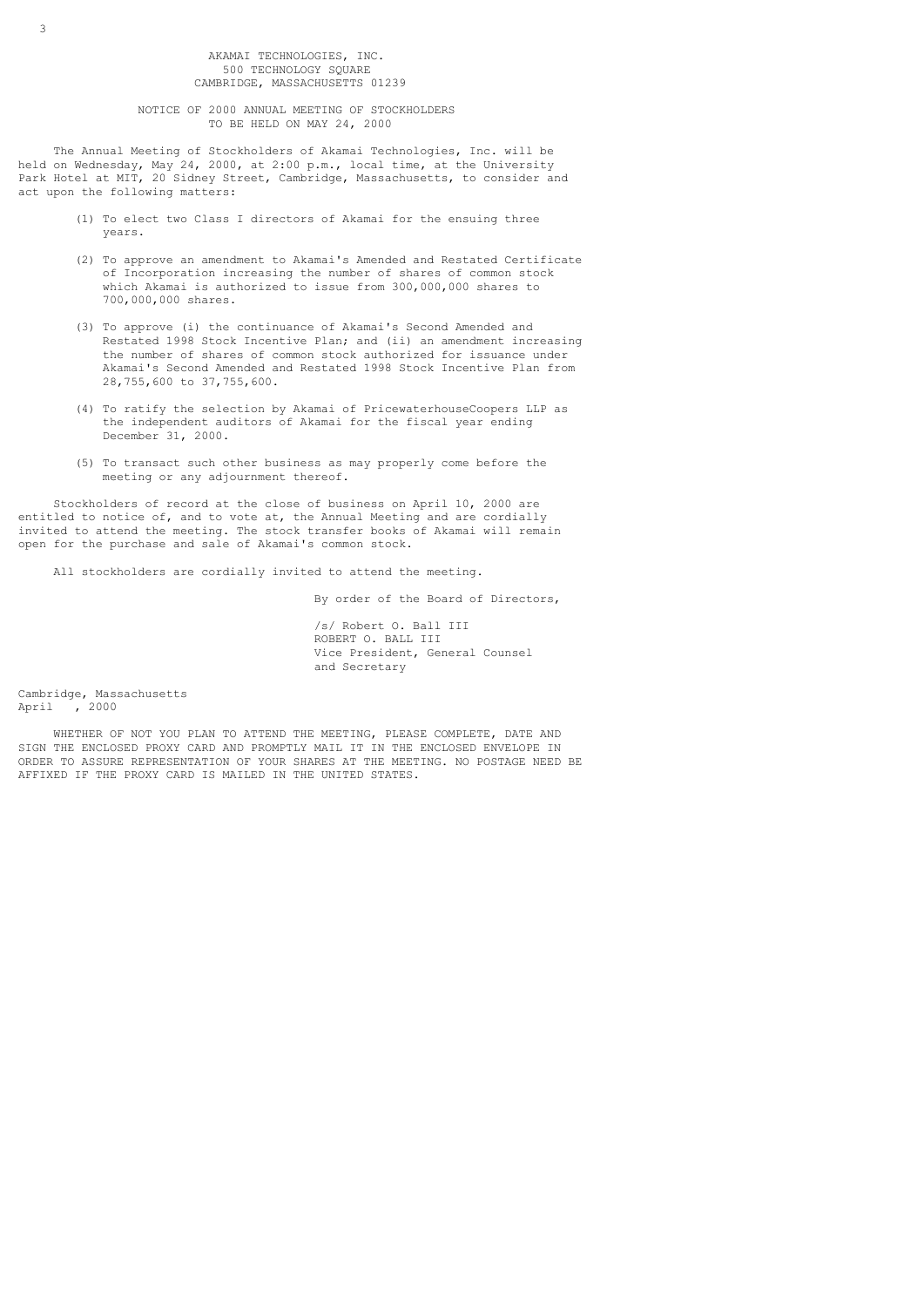## AKAMAI TECHNOLOGIES, INC. 500 TECHNOLOGY SQUARE CAMBRIDGE, MASSACHUSETTS 01239

# NOTICE OF 2000 ANNUAL MEETING OF STOCKHOLDERS TO BE HELD ON MAY 24, 2000

 THIS PROXY STATEMENT IS FURNISHED IN CONNECTION WITH THE SOLICITATION OF PROXIES BY THE BOARD OF DIRECTORS OF AKAMAI TECHNOLOGIES, INC. FOR USE AT THE 2000 ANNUAL MEETING OF STOCKHOLDERS TO BE HELD ON MAY 24, 2000 AND AT ANY ADJOURNMENT OR ADJOURNMENTS OF THAT MEETING.

 All proxies will be voted in accordance with the instructions contained therein, and if no choice is specified, the proxies will be voted in favor of the matters set forth in the accompanying Notice of Meeting. Any proxy may be revoked by a stockholder at any time before it is exercised by delivery of written revocation to the Secretary of Akamai or by voting in person at the Annual Meeting. Attendance at the Annual Meeting will not itself be deemed to revoke a proxy unless the stockholder gives affirmative notice at the Annual Meeting that the stockholder intends to revoke the proxy and vote in person.

 AKAMAI'S ANNUAL REPORT FOR THE YEAR ENDED DECEMBER 31, 1999 IS BEING MAILED TO STOCKHOLDERS WITH THE MAILING OF THIS NOTICE OF ANNUAL MEETING AND THIS PROXY STATEMENT ON OR ABOUT APRIL 24, 2000.

 A COPY OF AKAMAI'S ANNUAL REPORT ON FORM 10-K FOR THE YEAR ENDED DECEMBER 31, 1999, AS FILED WITH THE SECURITIES AND EXCHANGE COMMISSION, EXCEPT FOR EXHIBITS, WILL BE FURNISHED WITHOUT CHARGE TO ANY STOCKHOLDER UPON WRITTEN REQUEST TO SHANNON ALTIMARI, AKAMAI TECHNOLOGIES, INC., 500 TECHNOLOGY SQUARE, CAMBRIDGE, MASSACHUSETTS 01239. EXHIBITS WILL BE PROVIDED UPON REQUEST AND PAYMENT OF AN APPROPRIATE PROCESSING FEE.

### VOTING SECURITIES AND VOTES REQUIRED

4

 On April 10, 2000, the record date for the determination of stockholders entitled to notice of and to vote at the Annual Meeting, there were outstanding and entitled to vote an aggregate of 93,924,025 shares of common stock of Akamai, \$.01 par value per share. Each share is entitled to one vote.

 Under Akamai's by-laws, the holders of a majority of the shares of common stock issued, outstanding and entitled to vote on any matter shall constitute a quorum with respect to that matter at the Annual Meeting. Shares of common stock present in person or represented by proxy (including shares which abstain or do not vote with respect to one or more of the matters presented for stockholder approval) will be counted for purposes of determining whether a quorum is present.

 The affirmative vote of the holders of a plurality of the shares of common stock voting on the matter is required for the election of directors. The affirmative vote of the holders of a majority of the shares of common stock issued and outstanding is required for the approval of an amendment to Akamai's Amended and Restated Certificate of Incorporation increasing the number of shares of common stock which Akamai is authorized to issue from 300,000,000 shares to 700,000,000 shares. The affirmative vote of the holders of a majority of the shares of common stock voting on the matter is required for the continuance of and the amendment to the Second Amended and Restated 1998 Stock Incentive Plan, which we refer to in this Proxy Statement as the Stock Incentive Plan, and the ratification of the appointment of PricewaterhouseCoopers LLP as Akamai's independent auditors for the fiscal year ending December 31, 2000.

 Shares which abstain from voting as to a particular matter and shares held in "street name" by brokers or nominees who indicate on their proxies that they do not have discretionary authority to vote such shares as to a particular matter, will not be counted as votes in favor of such matter and will also not be counted as votes cast or shares voting on such matter. Accordingly, abstentions and "broker non-votes" will have no effect on the voting of each matter that requires the affirmative vote of a certain percentage of the votes cast or shares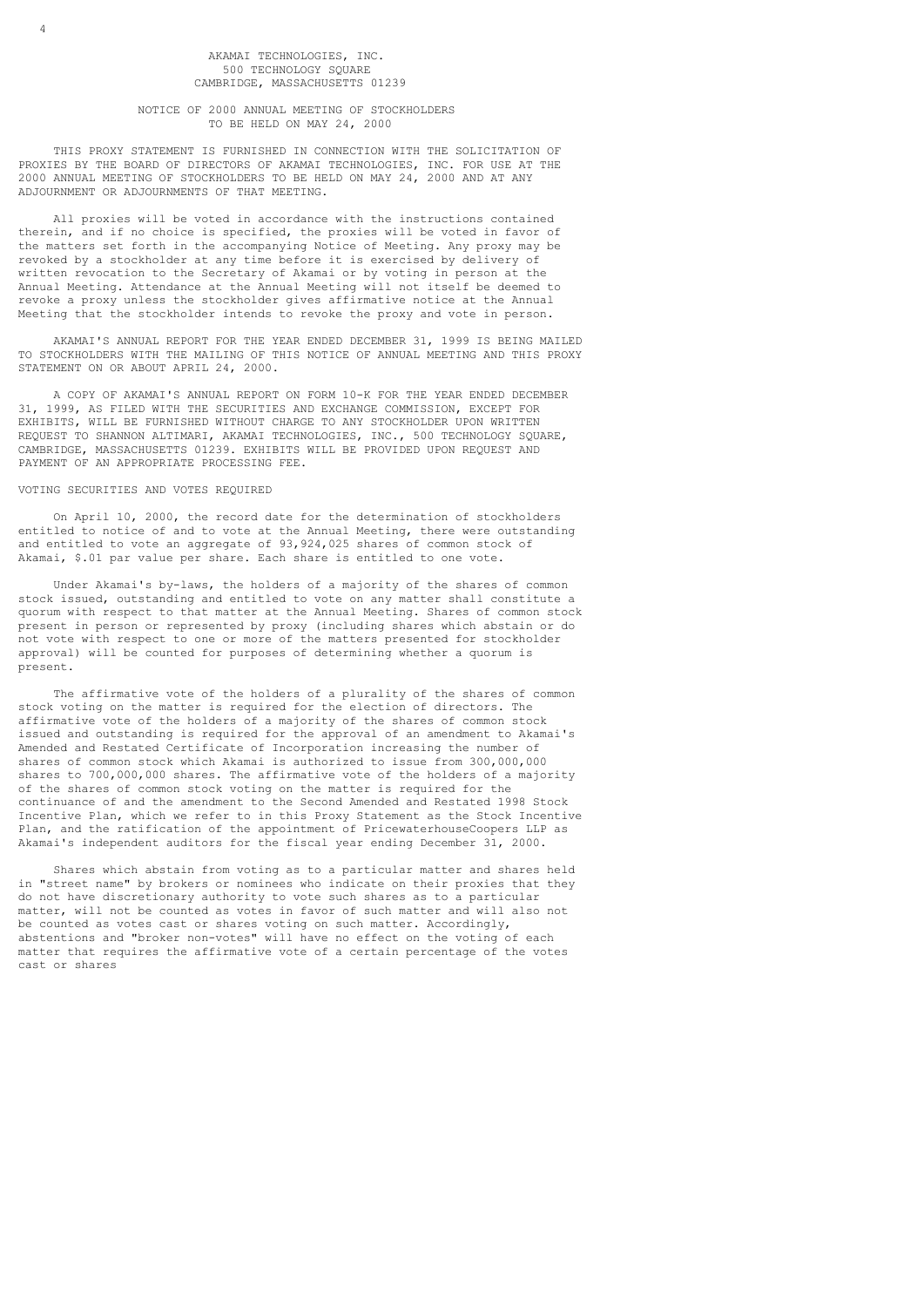voting on a matter and will have the effect of a vote against the proposed amendment to Akamai's Amended and Restated Certificate of Incorporation.

SECURITY OWNERSHIP OF CERTAIN BENEFICIAL OWNERS AND MANAGEMENT

 The following table sets forth information as to the number of shares of Akamai common stock beneficially owned as of March 31, 2000 by the following:

- each person known by Akamai to beneficially own more than 5% of the outstanding shares of Akamai common stock;
- each director of Akamai;

5

- the chief executive officer and the four other most highly compensated executive officers of Akamai; and
- all Akamai executive officers and directors as a group.

 Beneficial ownership is determined in accordance with the rules of the Securities and Exchange Commission, and includes voting and investment power with respect to shares. Unless otherwise indicated below, to Akamai's knowledge, all persons named in the table have sole voting and investment power with respect to their shares of common stock, except to the extent authority is shared by spouses under applicable law. Unless otherwise indicated, the address of each person owning more than 5% of the outstanding shares of common stock is c/o Akamai Technologies, Inc., 500 Technology Square, Cambridge, Massachusetts 02139.

| NAME AND ADDRESS OF BENEFICIAL OWNER                        | NUMBER OF SHARES<br>BENEFICIALLY OWNED<br>------------------- | PERCENTAGE OF<br>COMMON STOCK<br>OUTSTANDING |
|-------------------------------------------------------------|---------------------------------------------------------------|----------------------------------------------|
|                                                             | 10,269,304                                                    | 11.0%                                        |
| 20 William Street<br>Wellesley, MA 02481                    |                                                               |                                              |
|                                                             | 9,199,750                                                     | 9.9                                          |
|                                                             | 9,316,750                                                     | 10.0                                         |
| Baker Communication's Fund, L.P. (2)                        | 7,418,471                                                     | 7.9                                          |
| c/o Baker Capital Partners, LLC                             |                                                               |                                              |
| 540 Madison Avenue                                          |                                                               |                                              |
| New York, NY 10022                                          |                                                               |                                              |
|                                                             | 5,074,381                                                     | 5.4                                          |
| Entities affiliated with Polaris Venture Management Co. II, |                                                               |                                              |
|                                                             | 6,662,623                                                     | 7.1                                          |
| 1000 Winter Street, Suite 3350                              |                                                               |                                              |
| Waltham, MA 02451                                           |                                                               |                                              |
|                                                             | 1,291,882                                                     | 1.4                                          |
|                                                             | 10,269,304                                                    | 11.0                                         |
| c/o Battery Ventures IV, L.P.                               |                                                               |                                              |
| 20 William Street                                           |                                                               |                                              |
| Wellesley, MA 02481                                         |                                                               |                                              |
|                                                             | 6,662,623                                                     | 7.1                                          |
| c/o Polaris Management Co. II, LLC                          |                                                               |                                              |
| 1000 Winter Street                                          |                                                               |                                              |
| Suite 3350                                                  |                                                               |                                              |
| Waltham, MA 02451                                           |                                                               |                                              |
|                                                             | 7,418,471                                                     | 7.9                                          |
| c/o Baker Capital Partners, LLC                             |                                                               |                                              |
| 540 Madison Avenue                                          |                                                               |                                              |
| New York, NY 10022                                          |                                                               |                                              |
|                                                             | 2,037,777                                                     | 2.2                                          |
|                                                             | 1,334,295                                                     | 1.4                                          |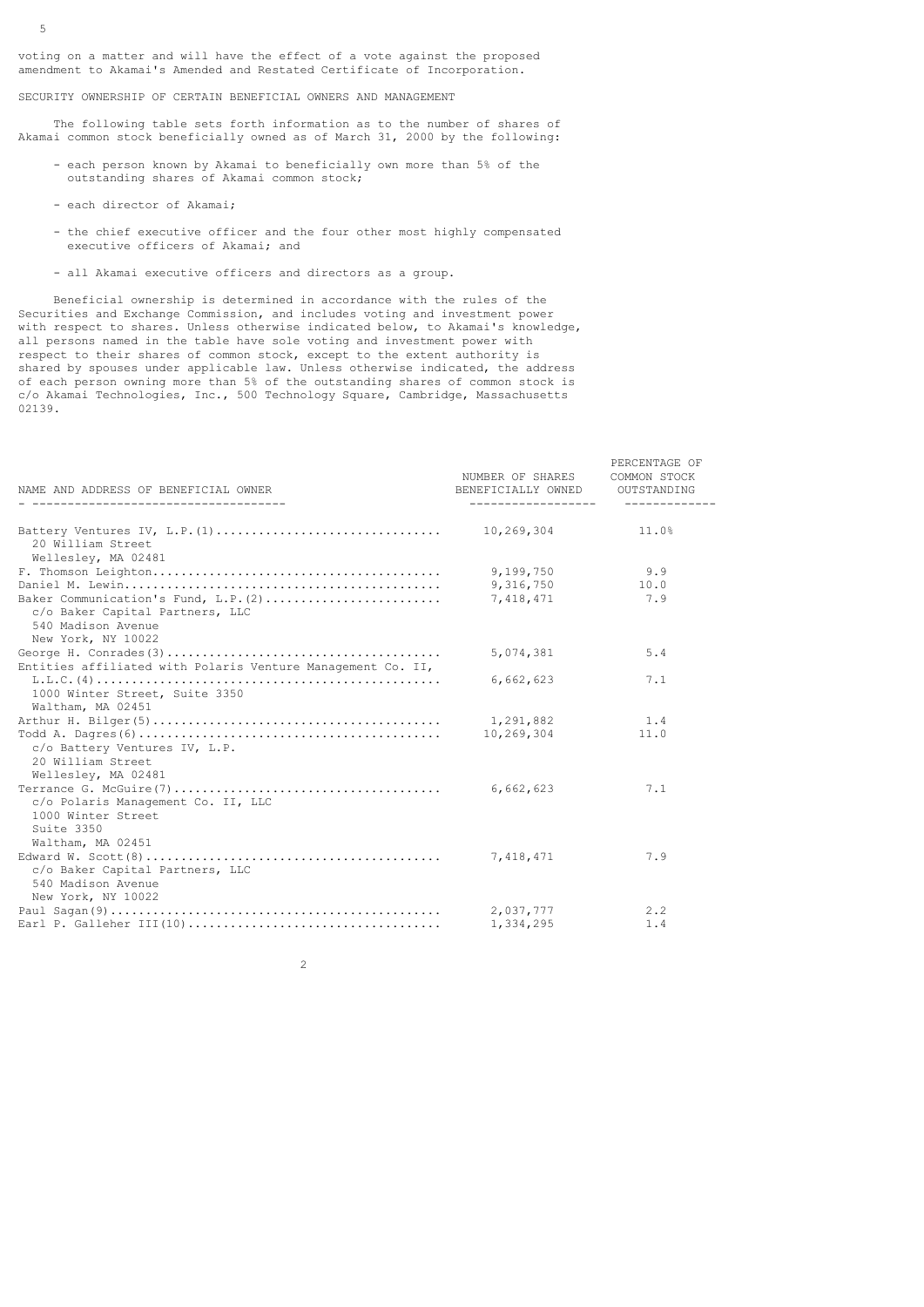| NAME AND ADDRESS OF BENEFICIAL OWNER                | NUMBER OF SHARES<br>BENEFICIALLY OWNED | PERCENTAGE OF<br>COMMON STOCK<br>OUTSTANDING |
|-----------------------------------------------------|----------------------------------------|----------------------------------------------|
|                                                     |                                        |                                              |
|                                                     | 394,050                                | $\star$                                      |
| All executive officers and directors as a group (15 | 250,300                                |                                              |
|                                                     | 56,688,333                             | 59.7                                         |

- --------------- \* Percentage is less than 1% of the total number of outstanding shares of common stock of Akamai.
- (1) Includes 157,906 shares held by Battery Investment Partners IV, LLC. Battery Ventures IV, L.P. is the managing member of Battery Investment Partners IV, LLC.
- (2) Includes 934,668 shares issuable upon the exercise of warrants exercisable within 60 days after March 31, 2000.
- (3) Includes 8,694 shares issuable upon the exercise of warrants exercisable within 60 days after March 31, 2000. Excludes shares held by entities affiliated with Polaris Venture Management Co. II, L.L.C., of which Mr. Conrades is a general partner.
- (4) Represents 6,377,474 shares by Polaris Venture Partners II L.P., 151,625 shares held by Polaris Venture Partners Founders' Fund II L.P., 130,356 shares issuable upon exercise of warrants held by Polaris Venture Partners II L.P. and exercisable within 60 days after March 31, 2000 and 3,168 shares issuable upon the exercise of warrants held by Polaris Venture Partners Founders' Fund II L.P. and exercisable within 60 days after March 31, 2000. Polaris Venture Management Co. II, L.L.C. is the general partner of Polaris Venture Partners and Polaris Venture Founders' Fund II L.P.
- (5) Represents 1,220,872 shares held by ADASE Partners, L.P., 57,660 shares held by AT Investors LLC and 13,350 shares issuable upon the exercise of warrants held by AT Investors LLC and exercisable within 60 days after March 31, 2000. Mr. Bilger, a director of Akamai, is the managing member of the general partner of ADASE Partners, L.P. and managing member of AT Investors LLC. Mr. Bilger disclaims beneficial ownership of the shares held by ADASE Partners, L.P. and AT Investors LLC except to the extent of his pecuniary interest in those entities. Excludes shares held by Baker Communications Fund, L.P., of which Mr. Bilger is a limited partner.
- (6) Represents 10,111,398 shares held by Battery Ventures IV, L.P. and 157,906 shares held by Battery Investment Partners IV, LLC. Battery Ventures IV, L.P. is the managing member of Battery Investment Partners IV, LLC. Todd A. Dagres, a director of Akamai, is a general partner of Battery Ventures IV, L.P. Mr. Dagres disclaims beneficial ownership of the shares held by Battery Ventures IV, L.P. and Battery Investment Partners IV, LLC except to the extent of his pecuniary interest in those entities.
- (7) Represents 6,377,474 shares held by Polaris Venture Partners II L.P., 151,625 shares held by Polaris Venture Partners Founders' Fund II L.P., 130,356 shares issuable upon exercise of warrants held by Polaris Venture Partners II L.P. and exercisable within 60 days after March 31, 2000 and 3,168 shares issuable upon the exercise of warrants held by Polaris Venture Partners Founders' Fund II L.P. and exercisable within 60 days after March 31, 2000. Polaris Venture Management Co. II, L.L.C. is the general partner of Polaris Venture Partners II L.P. and Polaris Venture Partners Founders' Fund II L.P. Terrance G. McGuire, a director of Akamai, is a general partner of Polaris Venture Management Co. II, L.L.C. Mr. McGuire disclaims beneficial ownership of the shares held by Polaris Venture Partners II L.P. and Polaris Venture Partners Founders' Fund II L.P. except to the extent of his pecuniary interest in those entities.
- (8) Represents 6,483,803 shares held by Baker Communications Fund, L.P. and 934,668 shares issuable upon the exercise of warrants exercisable within 60 days after March 31, 2000 held by Baker Communications Fund, L.P. Baker Capital Partners, LLC is general partner of Baker Fund, L.P. Edward W. Scott, a director of Akamai, is a general partner of Baker Communications Fund, L.P. Mr. Scott disclaims beneficial ownership of the shares held by Baker Communications Fund, L.P. except to the extent of his pecuniary interest in Baker Communications Fund, L.P.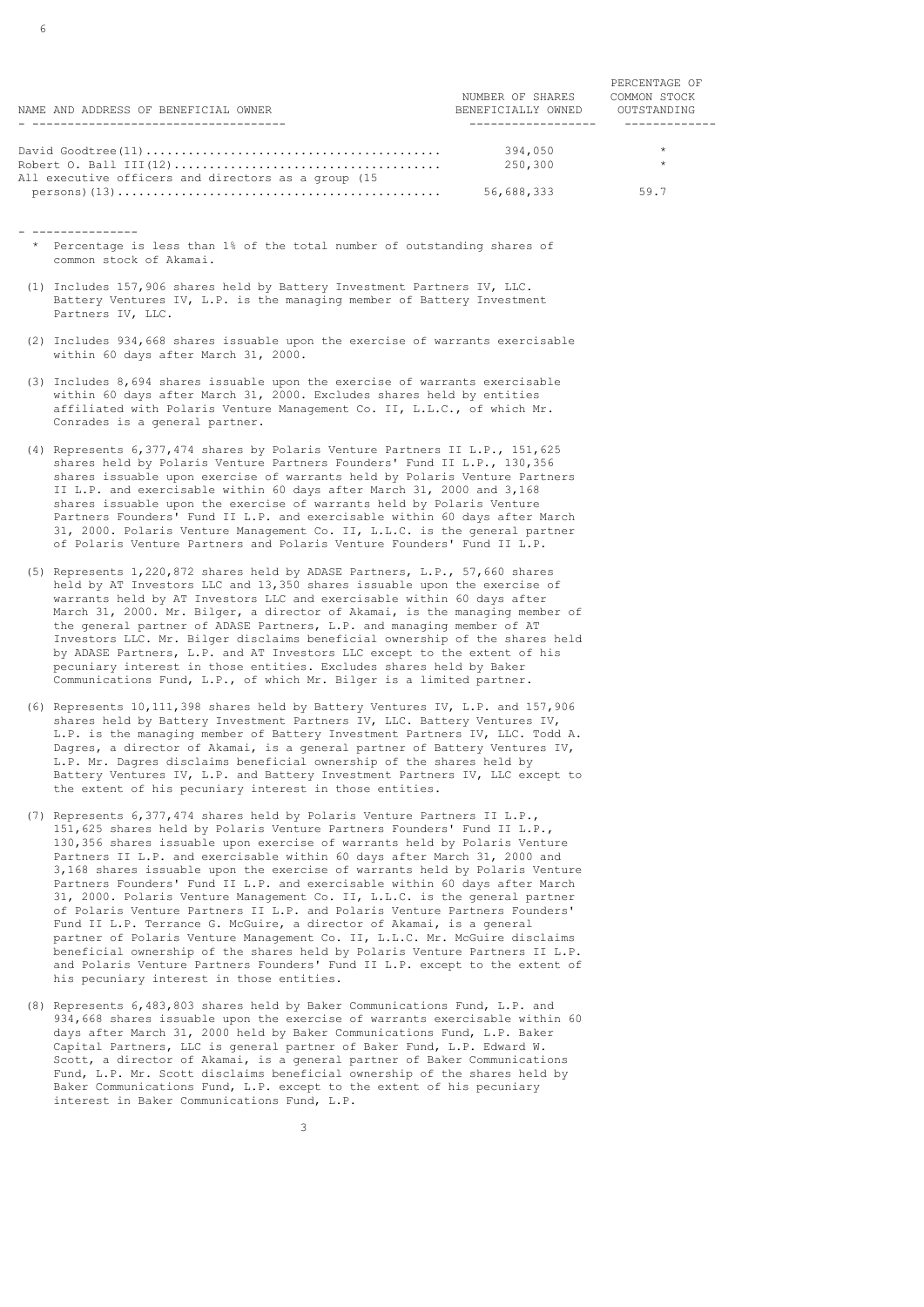- 7
- (9) Includes 1,932 shares issuable upon the exercise of warrants exercisable within 60 days after March 31, 2000.
- (10) Includes 6,450 shares issuable upon the exercise of warrants exercisable within 60 days after March 31, 2000.
- (11) Includes 393,750 shares issuable upon the exercise of options exercisable within 60 days after March 31, 2000.
- (12) Includes 100 shares held as custodian for each of Mr. Ball's three minor children.
- (13) Includes 1,603,618 shares of common stock issuable upon the exercise of options and warrants exercisable within 60 days after March 31, 2000.

### ELECTION OF DIRECTORS

 Akamai's Board of Directors currently consists of seven persons, divided into three classes serving staggered terms of three years. Currently there are two directors in Class I (whose terms expire at this Annual Meeting), two directors in Class II (whose terms expire at the Annual Meeting of stockholders in 2001) and three directors in Class III (whose terms expire at the Annual Meeting of Stockholders in 2002). Two Class I directors are to be elected at the Annual Meeting. Each of these Class I directors will hold office until the Annual Meeting of Stockholders in 2003 or until his or her successor has been duly elected and qualified.

 In the event that any nominee for Class I director becomes unavailable or declines to serve as a director at the time of the Annual Meeting, the proxy holders will vote the proxies in their discretion for any nominee who is designated by the current Board of Directors to fill the vacancy. It is not expected that any of the nominees will be unavailable to serve.

 Set forth below is the name of each member of the Board of Directors (including the nominees for election as Class I directors), and the positions and offices held by him, his principal occupation and business experience during the past five years, the names of other publicly held companies of which he serves as a director and the year of the commencement of his term as a director of Akamai. Information with respect to the number of shares of common stock beneficially owned by each director, directly or indirectly, as of March 31, 2000, appears above under the heading "Security Ownership of Certain Beneficial Owners and Management."

#### BOARD RECOMMENDATION

 AKAMAI'S BOARD OF DIRECTORS BELIEVES THAT APPROVAL OF THE ELECTION OF THE TWO CLASS I DIRECTORS IS IN THE BEST INTERESTS OF AKAMAI AND ITS STOCKHOLDERS AND THEREFORE IT RECOMMENDS A VOTE FOR THIS PROPOSAL.

# NOMINEES FOR TERMS EXPIRING IN 2003 (CLASS I DIRECTORS)

 GEORGE H. CONRADES, age 61, has served as Chairman and Chief Executive Officer of Akamai since April 1999 and as a director since December 1998. Mr. Conrades has also been a venture partner of Polaris Venture Partners, Inc., an early stage investment company, since August 1998. From August 1997 to July 1998, Mr. Conrades served as Executive Vice President of GTE and President of GTE Internetworking, an integrated telecommunication services firm. Mr. Conrades served as Chairman of the Board of Directors and Chief Executive Officer of BBN Corporation, a national Internet services provider and Internet technology research and development company, from January 1994 until its acquisition by GTE Internetworking in July 1997. Prior to joining BBN Corporation, Mr. Conrades was an IBM Senior Vice President and a Member of IBM's Corporate Management Board. Mr. Conrades is currently a director of CBS and Infinity Broadcasting, a media company, and Cardinal Health, Inc., a provider of services supporting the healthcare industry. He is also an interim member of the board of ICANN, the Internet Corporation for the Assignment of Names and Numbers, a non-profit organization established by the United States government to oversee the administration of Internet names and addresses.

4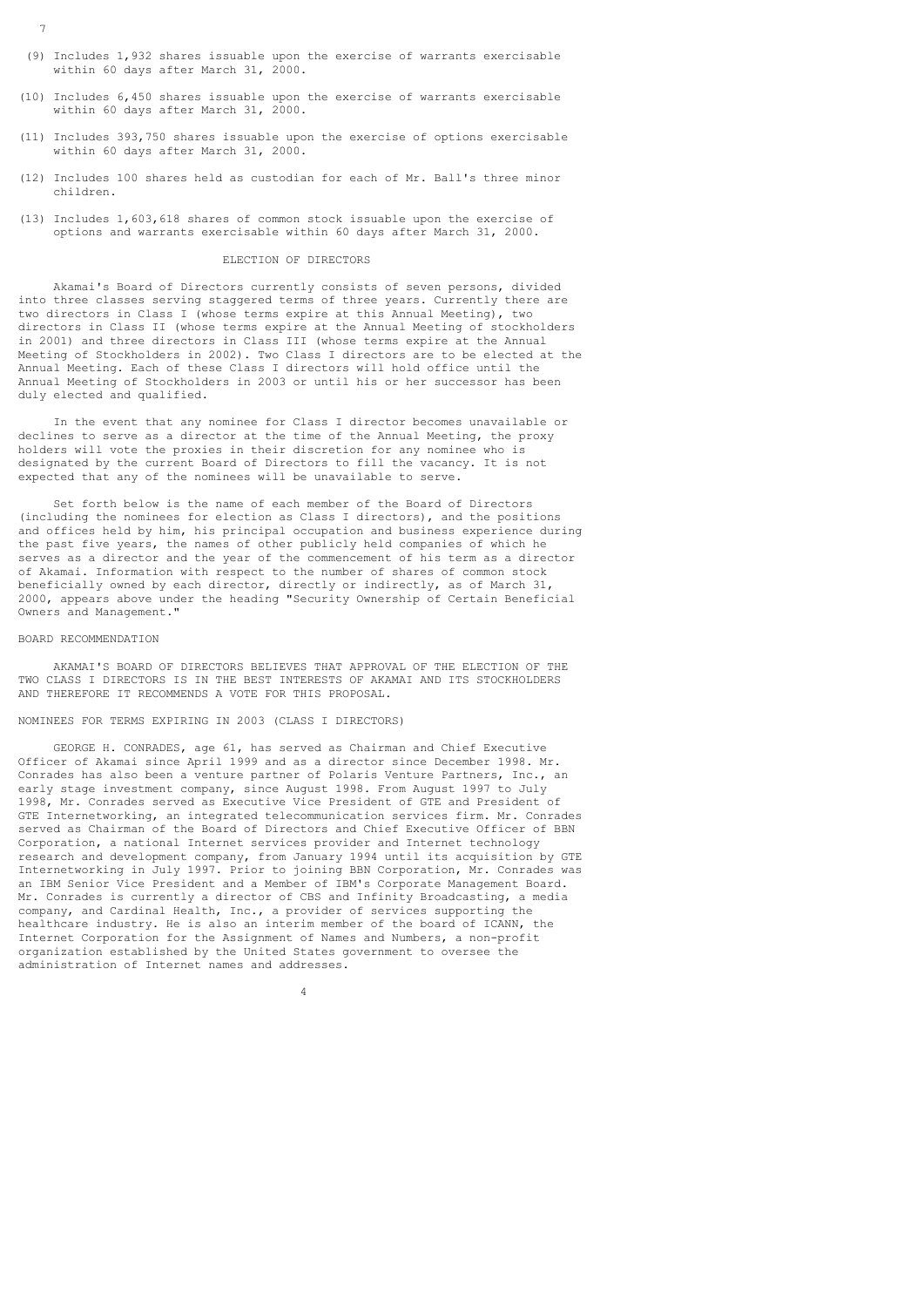TERRANCE G. MCGUIRE, age 44, has served as a director of Akamai since April 1999. Mr. McGuire is a founder and has been a general partner of Polaris Venture Partners, Inc. since June 1996. Since 1992, Mr. McGuire has also been a general partner of Burr, Egan, Deleage & Co., a venture capital firm. Mr. McGuire also serves as a director of Aspect Medical Systems, Inc. an anesthesia monitoring company.

### DIRECTORS WHOSE TERMS EXPIRE IN 2001 (CLASS II DIRECTORS)

 F. THOMSON LEIGHTON, age 43, co-founded Akamai and has served as Chief Scientist and as a director since August 1998. Dr. Leighton has been a professor of Mathematics at MIT since 1982 and has served as the Head of the Algorithms Group in MIT's Laboratory for Computer Science since its inception in 1996. Dr. Leighton is currently on leave from MIT. Dr. Leighton is a former two-term chair of the 2,000-member Association of Computing Machinery Special Interest Group on Algorithms and Complexity Theory, and a former two-term Editor-in-Chief of the Journal of the ACM, one of the nation's premier journals for computer science research.

 EDWARD W. SCOTT, age 37, has served as a director of Akamai since April 1999. Mr. Scott is a founder and general partner of the Baker Communications Fund, a communications private equity fund. He has been a general partner of that firm since March 1996. From December 1990 until March 1996, Mr. Scott was a private equity investor with the Apollo Investment Fund, L.P.

### DIRECTORS WHOSE TERMS EXPIRE IN 2002 (CLASS III DIRECTORS)

 ARTHUR H. BILGER, age 47, has served as a director of Akamai since November 1998 and has served as Vice Chairman of the Board of Directors since August 1999. From December 1994 until March 1997, Mr. Bilger was President, Chief Operating Officer and a member of the Board of Directors of New World Communications Group Incorporated, an entity engaged in television broadcasting and production. From August 1990 until December 1994, Mr. Bilger was a founding principal of Apollo Advisors, L.P. and Lion Advisors, L.P., entities engaged in the management of securities investments. Mr. Bilger is currently a director of Mandalay Resort Group, an owner and operator of hotel casino facilities.

 TODD A. DAGRES, age 39, has served as a director of Akamai since November 1998. Since February 1996, Mr. Dagres has been a general partner of Battery Ventures, a venture capital firm. From February 1994 to February 1996, Mr. Dagres was a Principal and Senior Technology Analyst at Montgomery Securities, now known as Banc of America Securities LLC, an investment bank and brokerage firm.

 DANIEL M. LEWIN, age 29, co-founded Akamai and has served as a director since August 1998. Mr. Lewin served as President of Akamai from August 1998 to May 1999 and as Chief Technology Officer since May 1999. Since July 1996, Mr. Lewin has been a Ph.D. candidate in the Algorithms Group at MIT's Laboratory for Computer Science. From May 1994 to May 1996, Mr. Lewin worked at IBM's research laboratory in Haifa, Israel as a full-time Research Fellow and Project Leader responsible for the development and support of IBM's Genesys system.

#### OTHER EXECUTIVE OFFICERS OF AKAMAI

 $5<sub>5</sub>$ 

 PAUL SAGAN, age 41, joined Akamai in October 1998 as Vice President and Chief Operating Officer and has served as President and Chief Operating Officer since May 1999. Mr. Sagan was a Senior Advisor to the World Economic Forum, a Geneva, Switzerland-based not-for-profit membership organization, whose members are multinational corporations, from July 1997 to August 1998. From December 1995 to December 1996, Mr. Sagan was the President and Editor of Time Inc. New Media, an affiliate of Time Warner, Inc., a global media and entertainment company. From September 1992 to December 1995, Mr. Sagan served as a vice president and senior vice president of Time Warner Cable, a division of Time Warner, Inc. Mr. Sagan is also a director of Open Market, Inc. and Medialink Worldwide Inc.

 TIMOTHY WELLER, age 35, joined Akamai in August 1999 as Chief Financial Officer. From July 1993 until August 1999, Mr. Weller was an equity research analyst at Donaldson, Lufkin & Jenrette, an investment banking firm. Mr. Weller holds a Ph.D. in Electrical Engineering from the University of Illinois.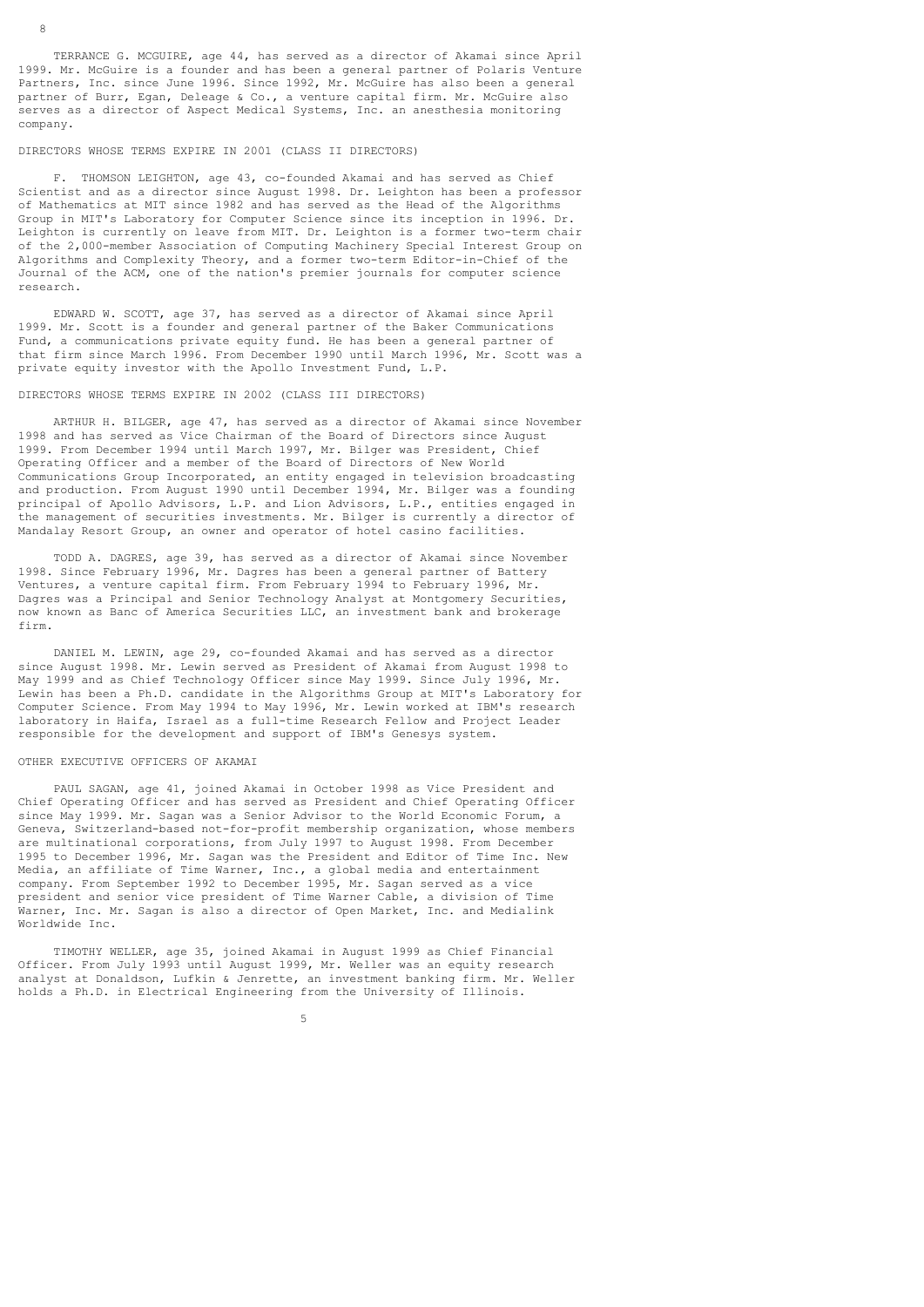ROBERT O. BALL III, age 41, has served as Vice President and General Counsel of Akamai since July 1999 and has served as Secretary since August 1999. From June 1996 until August 1999, Mr. Ball was a Partner and Chair of the Electronic Commerce Practice Team at Alston & Bird LLP, a law firm. From 1991 until May 1996, Mr. Ball was a Partner at Cashin, Morton & Mullins, a law firm.

 PETER DANZIG, age 39, joined Akamai in September 1999 as Vice President of Technology. Prior to joining Akamai, from March 1997 to August 1999, Mr. Danzig served as acting Chief Technology Officer of the NetCache group at Network Appliance, Inc., a provider of network data solutions. Mr. Danzig founded Internet Middleware Corporation, a provider of web caching solutions, in May 1996 and served as its Chief Technology Officer until it was acquired by Network Appliance, Inc. in March 1997. From January 1990 to May 1996, Mr. Danzig was an Assistant Professor of Computer Science at the University of Southern California.

 EARL P. GALLEHER III, age 40, has served as Vice President of WorldWide Sales and Support of Akamai since March 1999. From March 1996 until August 1998, Mr. Galleher was employed with Digex, Inc., a national Internet carrier, where he served as Vice President and General Manager from March 1996 to January 1997 and as the President of the Web Site Management Division from January 1997 to August 1998. From November 1991 to February 1996, Mr. Galleher served as Director of Marketing at American Mobile Satellite Corporation, a mobile voice and data service provider.

 DAVID GOODTREE, age 38, has served as the Vice President of Strategy and Products of Akamai since December 1999. From March 1999 until December 1999, Mr. Goodtree served as Vice President of Marketing of Akamai. From October 1994 to March 1999, Mr. Goodtree served as Group Director at Forrester Research, Inc., an independent technology research firm. Prior to joining Forrester Research, Inc., from October 1990 to September 1994, Mr. Goodtree managed product development for MCI Communications Corporation, now known as MCI WorldCom, Inc., a telecommunications company.

 STEVEN P. HEINRICH, age 55, has served as Vice President of Human Resources of Akamai since March 1999. Prior to joining Akamai, Mr. Heinrich established Constellation Consulting, Inc., a human resources consulting firm specializing in early stage, high technology businesses. From November 1979 to October 1997, Mr. Heinrich was employed by BBN Corporation where he served as the Vice President of Human Resources from March 1993 to October 1997.

 JONATHAN SEELIG, age 27, co-founded Akamai in August 1998 and has served as Vice President of Strategy and Corporate Development since that time. From January 1995 to September 1997, Mr. Seelig worked for ECI Telecom, Ltd., a provider of digital telecommunications and data transmission systems to network service providers. Mr. Seelig is presently on a leave of absence as an M.B.A. candidate at MIT's Sloan School of Management.

 Each executive officer serves at the discretion of Akamai's board of directors and holds office until his successor is elected and qualified or until his earlier resignation or removal. There are no family relationships among any of the directors or executive officers of Akamai.

 Each person who has served as a director or executive officer during the year ended December 31, 1999 has no substantial interest, direct or indirect, in any matter to be acted upon at the Annual Meeting, other than the election of the Class I Directors.

# BOARD AND COMMITTEE MEETINGS

 All directors attended at least 75% of the total number of meetings of the board of directors and each committee on which he served during the fiscal year ended December 31, 1999.

The board of directors has an Audit Committee and a Compensation Committee.

 The Audit Committee consists of three outside directors, Messrs. Bilger, McGuire and Scott. During 1999, Mr. Leighton also served on the Audit Committee from April 1999 to December 2000. The Audit Committee reviews the professional services provided by Akamai's independent accountants, the independence of such accountants from Akamai's management, Akamai's annual financial statements and Akamai's

 $\sim$  6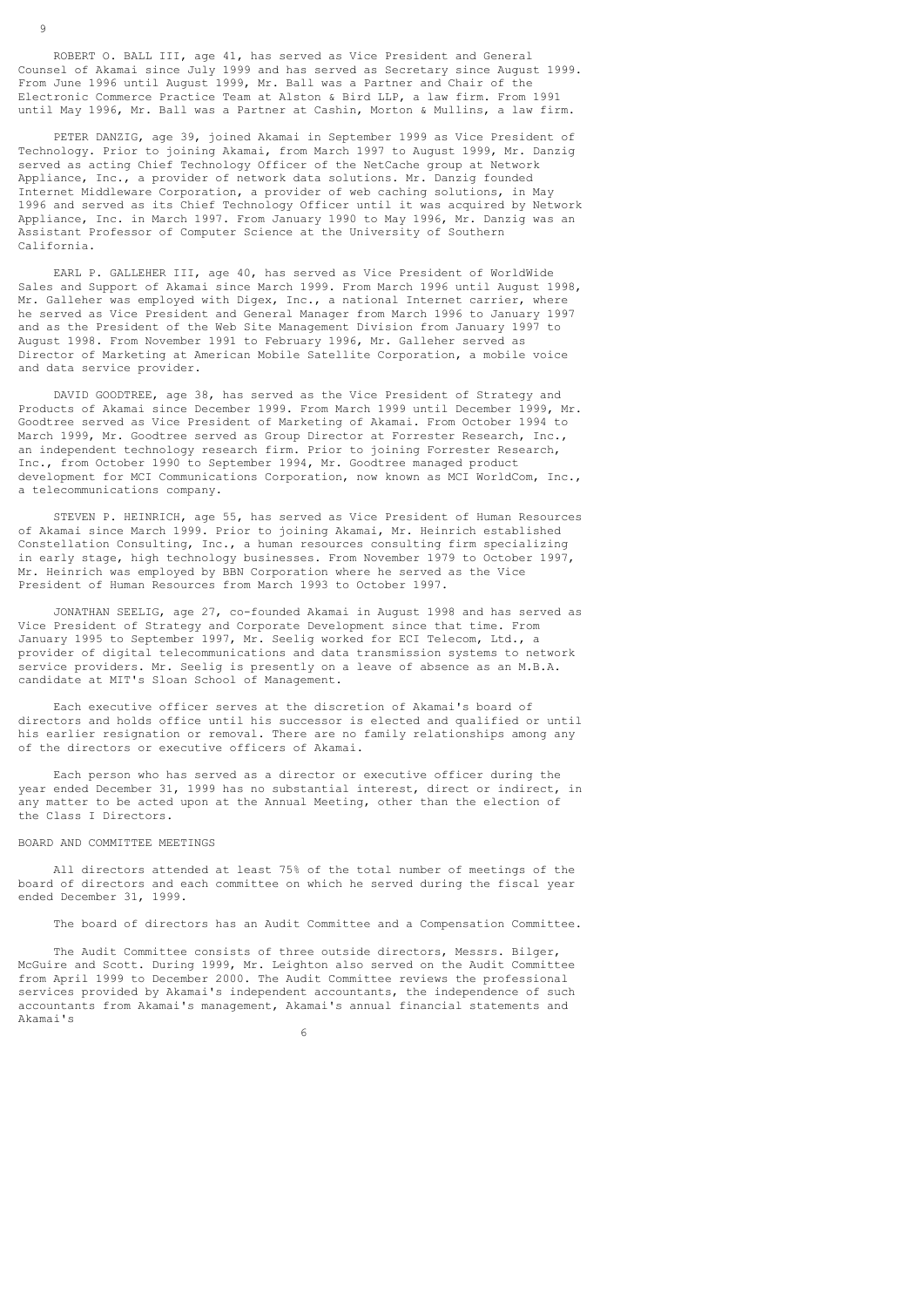The Compensation Committee consists of Messrs. Dagres and McGuire. Mr. Conrades served on the Compensation Committee from April 1999 to April 2000. Mr. Scott also served on the Compensation Committee from April 1999 to January 2000. The Compensation Committee reviews executive salaries, administers Akamai's bonus, incentive compensation and stock plans, and approves the salaries and other benefits of Akamai's executive officers. In addition, the Compensation Committee consults with Akamai's management regarding Akamai's pension and other benefit plans and compensation policies and practices. The Compensation Committee held no formal meetings in fiscal 1999.

# COMPENSATION OF DIRECTORS

 Akamai reimburses directors for reasonable out-of-pocket expenses incurred in attending meetings of the board of directors. Akamai may, in its discretion, grant stock options and other equity awards to its non-employee directors from time to time pursuant to the Stock Incentive Plan. Akamai has not yet determined the amount and timing of such grants or awards.

### EXECUTIVE COMPENSATION

Summary Compensation Table.

 The following table sets forth information with respect to the compensation earned by

- each of the persons who served during 1999 as Akamai's chief executive officer; and
- each of Akamai's four other most highly compensated executive officers who received annual compensation in excess of \$100,000 in 1999.

 Akamai refers to these individuals as the Akamai Named Executive Officers. In the table below, columns required by the regulations of the Securities and Exchange Commission have been omitted where no information was required to be disclosed under those columns.

| NAME AND PRINCIPAL POSITION (1)                                   |      |         | ANNUAL COMPENSATION                         | LONG-TERM COMPENSATION<br>AWARDS<br>NUMBER OF SECURITIES<br>UNDERLYING |  |
|-------------------------------------------------------------------|------|---------|---------------------------------------------|------------------------------------------------------------------------|--|
|                                                                   |      |         |                                             | $SALARY(\$)$ BONUS(\$)(2) OPTIONS/SARS                                 |  |
|                                                                   |      |         |                                             |                                                                        |  |
| George H. Conrades 1999                                           |      | 260,077 |                                             |                                                                        |  |
| Chairman of the Board of Directors and<br>Chief Executive Officer | 1998 |         |                                             |                                                                        |  |
| Daniel M. Lewin(3) 1999                                           |      | 120,000 |                                             |                                                                        |  |
| Chief Technology Officer and Director                             | 1998 | 30,000  | $-$                                         |                                                                        |  |
|                                                                   |      | 205,417 | and the contract of the second state of the |                                                                        |  |
| President and Chief Operating Officer                             | 1998 | 22,275  | $- -$                                       | $- -$                                                                  |  |
| Robert O. Ball III                                                | 1999 | 105,769 | 100,000                                     | 60,000                                                                 |  |
| Vice President, General Counsel and Secretary                     | 1998 | $- -$   |                                             | $- -$                                                                  |  |
|                                                                   |      | 137,981 | 50,000                                      |                                                                        |  |
| Vice President of Worldwide Sales and Support                     | 1998 |         |                                             |                                                                        |  |
|                                                                   |      | 115,981 | 100,000                                     | 1,260,000                                                              |  |
| Vice President of Strategy and Products                           | 1998 |         |                                             |                                                                        |  |

- ---------------

7

(1) Mr. Conrades commenced employment with Akamai in April 1999; Mr. Lewin co-founded Akamai in August 1998; Mr. Sagan commenced employment with Akamai in October 1998; Mr. Ball commenced employment with Akamai in July 1999; Mr. Galleher commenced employment with Akamai in March 1999; and Mr. Goodtree commenced employment with Akamai in March 1999.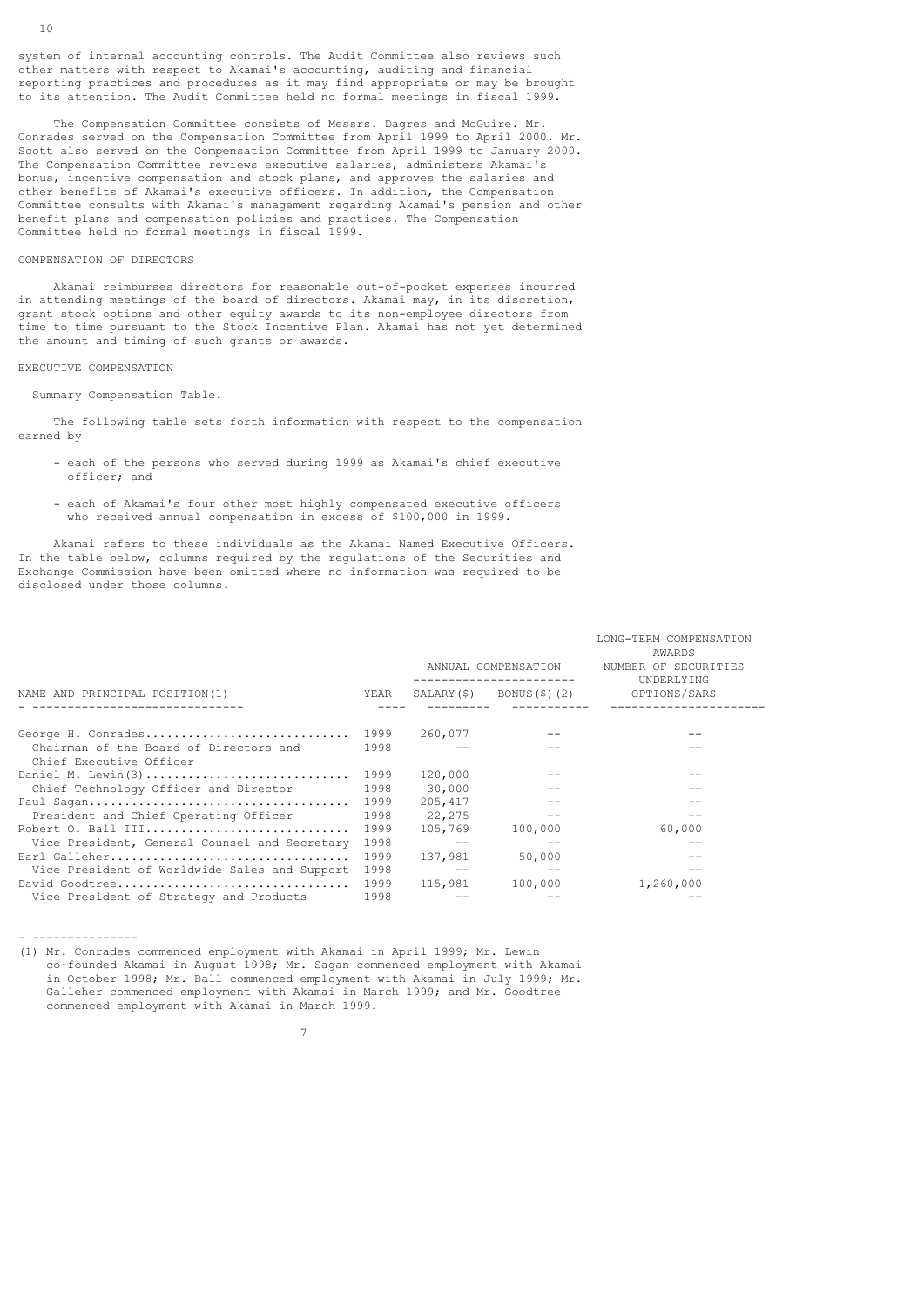- (2) Other compensation in the form of perquisites and other personal benefits has been omitted because these perquisites and other personal benefits contributed less than \$50,000 or 10% of the total salary and bonus for each Akamai Named Executive Officer for that year.
- (3) Daniel M. Lewin resigned as President of Akamai and became Chief Technology Officer on May 18, 1999.

Option Grants During Fiscal Year 1999

 The following table sets forth each grant of Akamai stock options during 1999 to each of the Akamai Named Executive Officers. No stock appreciation rights were granted during such fiscal year.

|                                       |                                                                                                                                          |              | INDIVIDUAL GRANTS                             |                 |                                                                                                                  |             |
|---------------------------------------|------------------------------------------------------------------------------------------------------------------------------------------|--------------|-----------------------------------------------|-----------------|------------------------------------------------------------------------------------------------------------------|-------------|
|                                       | PERCENT OF<br>NUMBER OF<br>TOTAL<br>OPTIONS/SARS<br>SECURITIES<br>GRANTED TO<br>UNDERLYING<br>OPTIONS/<br>EMPLOYEES IN<br>SARS<br>FISCAL |              | EXERCISE OR<br><b>BASE PRICE</b><br>PER SHARE |                 | POTENTIAL REALIZABLE<br>VALUE AT ASSUMED<br>ANNUAL RATES OF<br>STOCK PRICE<br>APPRECIATION FOR<br>OPTION TERM(2) |             |
|                                       | <b>GRANTED</b>                                                                                                                           | YEAR 1999(%) | $(S/SHARE)$ (1)                               | EXPIRATION DATE | $5\%$ (\$)                                                                                                       | $10\%$ (\$) |
| George H. Conrades<br>Daniel M. Lewin |                                                                                                                                          |              |                                               |                 |                                                                                                                  |             |
| Paul Sagan                            |                                                                                                                                          |              |                                               |                 |                                                                                                                  |             |
| Robert O. Ball III                    | 60,000                                                                                                                                   | 0.4          | 19.80                                         | 10/28/09        | 747,127                                                                                                          | 1,893,366   |
| Earl P. Galleher III                  |                                                                                                                                          |              |                                               |                 |                                                                                                                  |             |
| David Goodtree 1,260,000              |                                                                                                                                          | 8.7          | .0417                                         | 3/22/09         | 33,043                                                                                                           | 83,738      |

- ---------------

- ---------------

en andere de la provincia de la provincia de la provincia de la provincia de la provincia de la provincia del<br>Segundo de la provincia de la provincia de la provincia de la provincia de la provincia de la provincia de la

(1) The exercise price was equal to the fair market value of Akamai's common stock as determined by Akamai's board of directors on the date of grant.

(2) The potential realizable value is calculated based on the term of the Akamai stock option at the time of grant. Stock price appreciation of 5% and 10% is assumed pursuant to rules promulgated by the Securities and Exchange Commission and does not represent Akamai's prediction of its stock price performance. The potential realizable values at 5% and 10% appreciation are calculated by assuming that the exercise price on the date of grant appreciates at the indicated rate for the entire term of the Akamai stock option and that the Akamai stock option is exercised at the exercise price and sold on the last day of its term at the appreciated price.

Options Exercised During Fiscal Year 1999

 The following table sets forth for each of the Akamai Named Executive Officers the Akamai stock options exercised and the number and value of securities underlying unexercised options that are held by the Akamai Named Executive Officers as of December 31, 1999. None of the Akamai Named Executive Officers exercised Akamai stock options in 1999.

|                      |                    | NUMBER OF SECURITIES<br>UNDERLYING UNEXERCISED<br>OPTIONS AT DECEMBER 31, 1999 |                    | VALUE OF UNEXERCISED<br>IN-THE-MONEY OPTIONS<br>AT DECEMBER 31, 1999(\$)(1) |
|----------------------|--------------------|--------------------------------------------------------------------------------|--------------------|-----------------------------------------------------------------------------|
|                      | <b>EXERCISABLE</b> | UNEXERCISABLE                                                                  | <b>EXERCISABLE</b> | UNEXERCISABLE                                                               |
| George H. Conrades   |                    |                                                                                |                    |                                                                             |
| Daniel M. Lewin      |                    |                                                                                |                    |                                                                             |
| Paul Sagan           |                    |                                                                                |                    |                                                                             |
| Robert O. Ball III   |                    | 60,000                                                                         |                    | 18,469,500                                                                  |
| Earl P. Galleher III |                    |                                                                                |                    |                                                                             |
| David Goodtree       |                    | 1,260,000                                                                      |                    | 412,754,958                                                                 |

(1) Based on the closing sale price of Akamai common stock on December 31, 1999 (\$327 5/8), as reported by the Nasdaq National Market, less the option exercise price.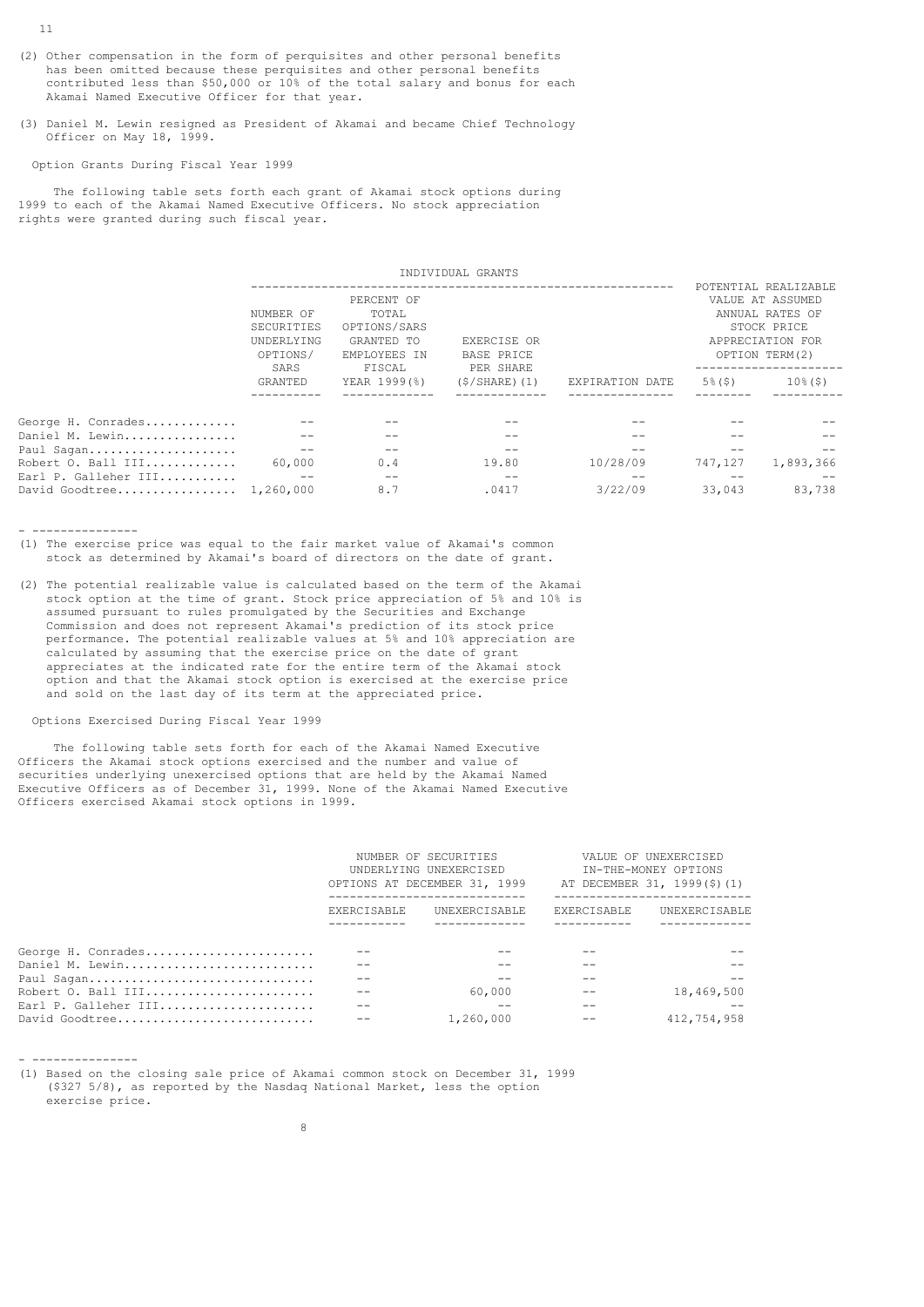# SECTION 16(a) BENEFICIAL OWNERSHIP REPORTING COMPLIANCE

 Based solely on its review of copies of reports filed by all officers and directors of Akamai who are persons required to file reports, referred to as reporting persons, pursuant to Section 16(a) of the Securities Exchange Act of 1934, as amended, which we refer to as the Exchange Act, or written representations from certain reporting persons, Akamai believes that during fiscal 1999 all filings required to be made by the reporting persons were timely made in accordance with the requirements of the Exchange Act.

#### REPORT OF THE COMPENSATION COMMITTEE

 The Compensation Committee of Akamai's board of directors has furnished the following report on executive compensation.

 The Compensation Committee of Akamai's board of directors, which consists of Mr. Dagres and Mr. McGuire, reviews executive salaries, administers Akamai's stock plans and any executive bonus and other executive incentive plans and approves the salaries and other benefits of its executive officers. In addition, the Compensation Committee consults with Akamai's management regarding its pension and other benefit plans and is responsible for reviewing Akamai's overall compensation policies and practices.

#### Compensation Philosophies

 Akamai's executive compensation program for 1999 consisted primarily of base salary and stock options designed to align executive compensation with Akamai's long-term strategic goals and shareholder interest and to attract, retain and reward executives. Akamai employed first year cash bonuses to attract few key executives. The Committee's executive compensation philosophy holds that a significant portion of executive compensation should be tied directly to the performance of Akamai as a whole. The stock option grants for Akamai executives reflect this philosophy. By linking compensation to Akamai's business objectives Akamai believes that a performance-oriented environment is created for its executives and other employees.

 Akamai's executive compensation program for 1999 was also intended to align executive and shareholder interests by providing executives with an equity interest in Akamai through the granting of stock options or restricted stock, or a combination of both. The size of option grants was recommended by George Conrades (who was a member of the Compensation Committee until April 9, 2000) to the Compensation Committee for approval. The Compensation Committee based its review of recommended grants on various factors, including the executive's responsibilities, the executive's past, present and expected contributions to Akamai and current market grants in companies of similar size, market capitalization and industry.

# Compensation in Fiscal 1999

9

 Base Salary. Base salaries for executive officers are determined annually by reviewing three key areas, 1) the pay practices of companies of similar size, market capitalization and industry 2) the skills and performance level of the individual executive relative to targeted performance criteria and 3) actual corporate performance.

 Incentive Bonus. Akamai does not have an annual incentive plan for executive officers. Cash bonuses are used on an exception basis to attract, retain and motivate executives, primarily at a first year incentive. When cash bonuses are employed the executives cash bonus is based on the achievement of company specific performance measures and individual specific objectives and the contribution of the executive to the overall success and achievements of the company and its management team. For 1999, these bonuses were based on building the organization and sales growth, including marketing accomplishments, the successful execution of Akamai's initial public offering and other individual objectives. Bonuses for executive officers for 1999 totaled \$250,000. As indicated in the Summary Compensation Table, Messrs. Ball, Galleher and Goodtree received bonuses of \$100,000, \$50,000 and \$100,000, respectively, in 1999.

 Long-Term Incentives. The Compensation Committee believes that stock options are an excellent long-term incentive for executives that aligns executive and shareholder interests and assists in retention of key officers and employees. Stock options granted under Akamai's stock option program generally vest over four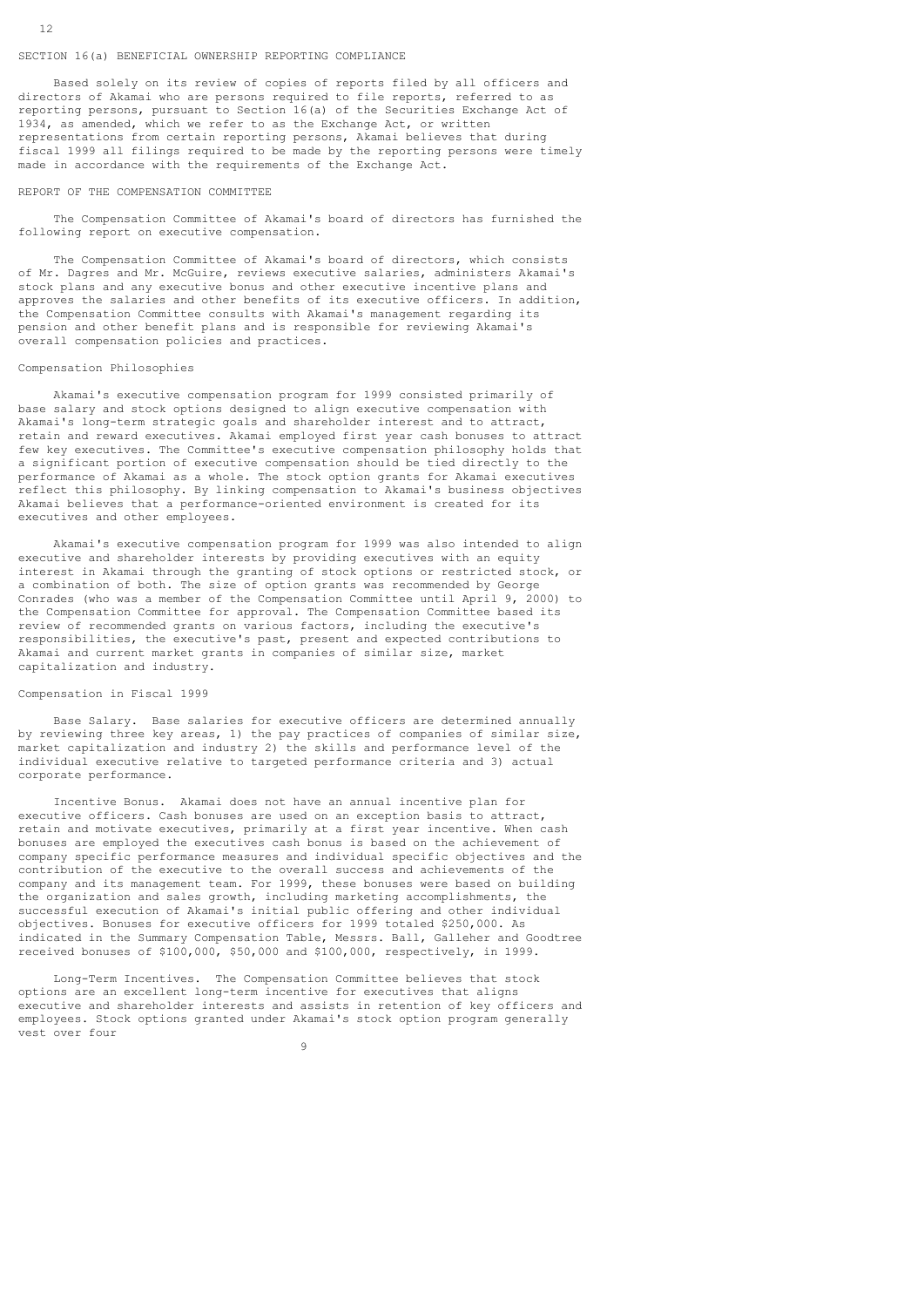years. The Compensation Committee has and may in the future determine to more closely link the vesting of stock options with an executive's achievement of a particular objective. When determining stock option awards, the Compensation Committee considers the executive's current contributions to Akamai's performance, the anticipated contribution to meeting Akamai's long-term strategic performance goals, their position with Akamai and industry practice. The direct link between the value of a stock option to an executive and an increase in the price of Akamai's stock makes stock option awards a key method for aligning executive compensation with stockholder value. During 1999, the Named Executive Officers received options to purchase an aggregate of 1,320,000 shares of Common Stock at a weighted average exercise price of \$.94 per share, as indicated in the Option Grants During Fiscal Year 1999 table.

# CHAIRMAN AND CHIEF EXECUTIVE OFFICER

 Mr. Conrades' base salary and long-term incentive compensation are determined by the Compensation Committee without Mr. Conrades' participation, based upon the same factors as those used by the Compensation Committee for executives in general. Mr. Conrades' current annual base salary is \$345,000 and he was granted 5,940,000 shares of restricted stock. Mr. Conrades does not participate in a cash based incentive plan.

 Section 162(m) of the Internal Revenue Code of 1986, as amended, which we refer to in this Proxy Statement as the Code, generally disallows a federal income deduction to public companies for certain compensation over \$1,000,000 paid to the company's chief executive officer and four other most highly compensated executive officers. Qualifying performance-based compensation will not be subject to the deduction limit if certain requirements are met. The Compensation Committee intends to review the potential effects of Section 162(m) periodically and intends to structure its stock option grants and certain other equity-based awards in a manner that is intended to avoid disallowances under Section 162(m) of the Code unless the Compensation Committee believes that such compliance would not be in the best interests of Akamai or its stockholders.

Compensation Committee

 Todd A. Dagres Terrance G. McGuire

# COMPENSATION COMMITTEE INTERLOCKS AND INSIDER PARTICIPATION

 The current members of the Compensation Committee are Messrs. Dagres and McGuire, each of whom served on the Compensation Committee of the Board of Directors during 1999. During 1999, Mr. Scott also served on the Compensation Committee from April 1999 to January 2000. Mr. Conrades, who served as Akamai's Chief Executive Officer from April 1999 to December 1999, was also a member of the Compensation Committee from April 1999 to April 2000. Otherwise, no member of the Compensation Committee was at any time during 1999, or formerly, an officer or employee of Akamai or any subsidiary of Akamai, and, except as provided below, no member of the Compensation Committee had any relationship with Akamai requiring disclosure under Item 404 of Regulation S-K under the Exchange Act.

 No executive officer of Akamai has served as a director or member of the Compensation Committee (or other committee serving an equivalent function) of any other entity, one of whose executive officers served as a director of or member of the Compensation Committee of Akamai.

10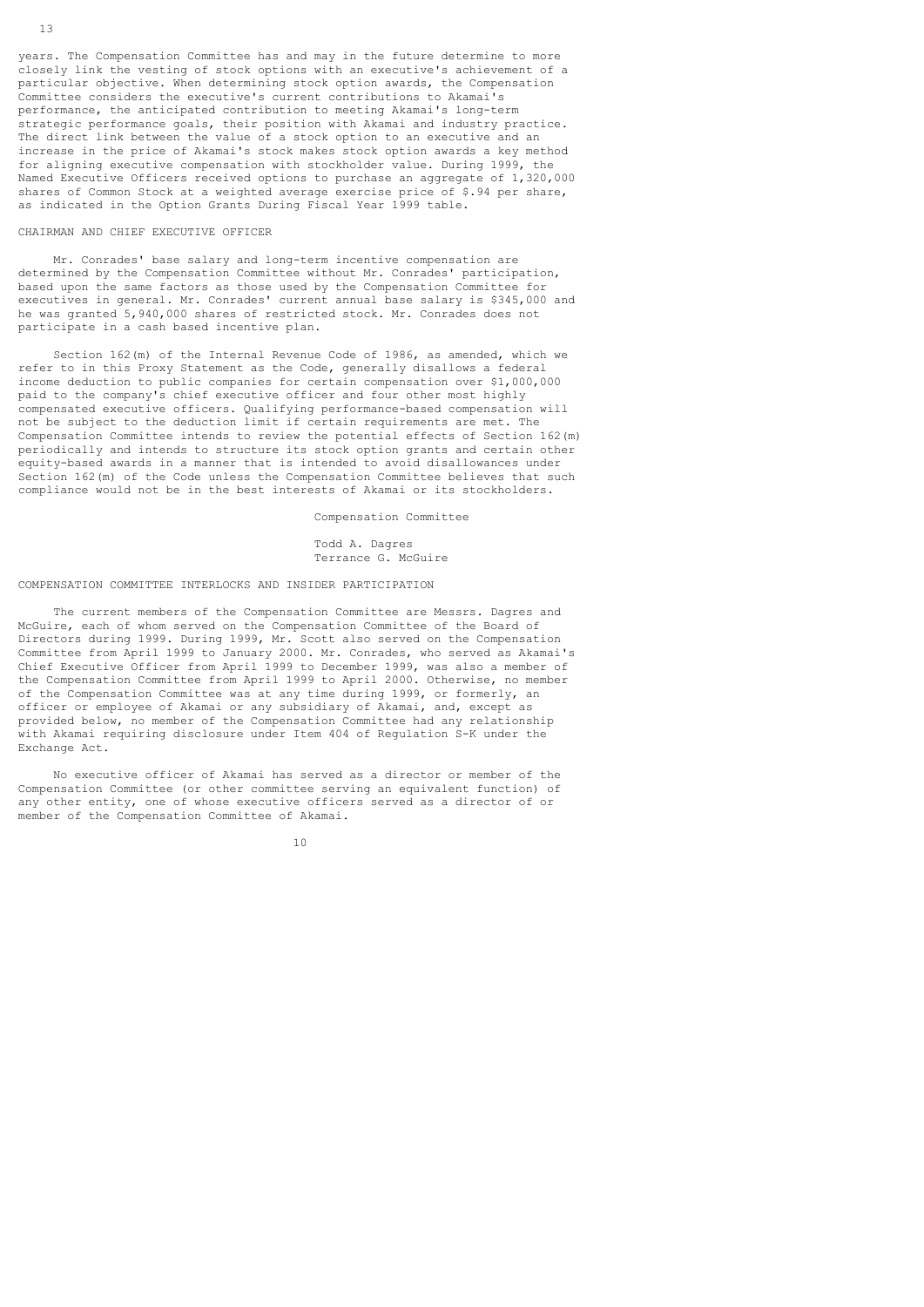# COMPARATIVE STOCK PERFORMANCE

 The following graph compares the cumulative total return to stockholders of Akamai's common stock for the period from October 29, 1999, the date Akamai's common stock was first traded on the Nasdaq National Market, through February 29, 2000 with the cumulative total return over such period of

- the Nasdaq Stock Market (U.S.) Index; and
- the S&P Technology Sector Index.

 The graph assumes the investment of \$100 in Akamai's common stock (at the initial public offering price) and in each of such indices (and the reinvestment of all dividends). The performance shown is not necessarily indicative of future performance.

PERFORMANCE CHART

|          |                           | NASDAQ STOCK MARKET |                       |
|----------|---------------------------|---------------------|-----------------------|
|          | AKAMAI TECHNOLOGIES, INC. | (U, S, .)           | S&P TECHNOLOGY SECTOR |
|          |                           |                     |                       |
| 10/29/99 | 100.00                    | 100.00              | 100.00                |
| 11/99    | 911.54                    | 111.68              | 110.81                |
| 12/99    | 1260.10                   | 136.67              | 132.46                |
| 1/00     | 958.17                    | 131.63              | 122.51                |
| 2/00     | 1004.81                   | 156.41              | 138.54                |
|          |                           |                     |                       |

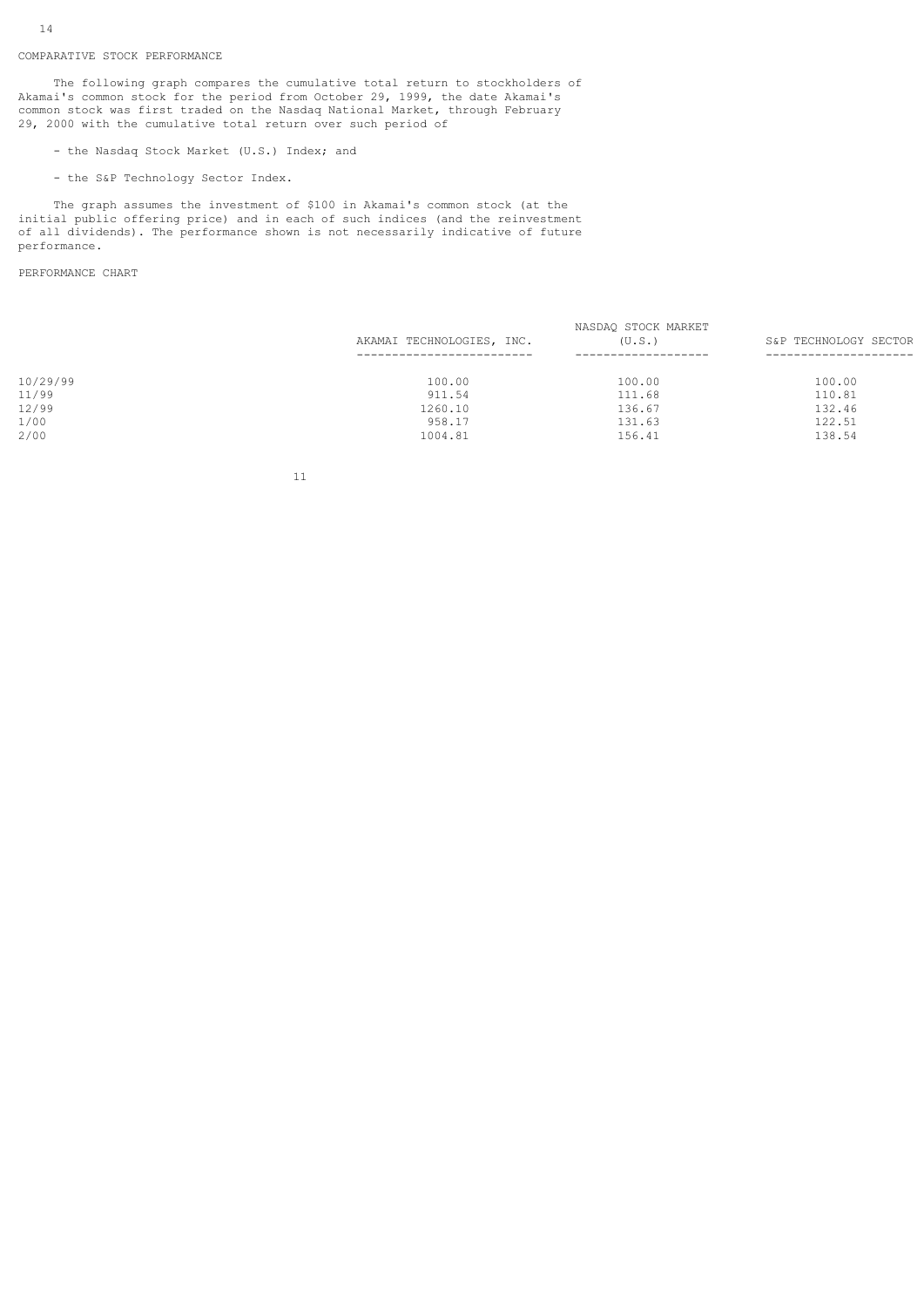# CERTAIN RELATIONSHIPS AND RELATED PARTY TRANSACTIONS

Issuances Of Preferred Stock And 15% Senior Subordinated Notes

 Since Akamai's inception in August 1998, Akamai has issued and sold preferred stock and 15% senior subordinated notes coupled with warrants to purchase Akamai common stock at an exercise price of approximately \$2.50 per share to the following persons and entities who are Akamai's executive officers, or directors or holders of 5% or more of Akamai's common stock. For more detail on shares of Akamai stock held by these purchasers, see "Security Ownership of Certain Beneficial Holders and Management."

|                       |                       |                            | WARRANTS TO<br>PURCHASE THE<br>FOLLOWING |                       |
|-----------------------|-----------------------|----------------------------|------------------------------------------|-----------------------|
| SERIES A<br>PREFERRED | SERIES B<br>PREFERRED | 15% SENIOR<br>SUBORDINATED | SHARES OF<br>COMMON                      | AGGREGATE<br>PURCHASE |
| STOCK(1)              | STOCK(1)              | NOTES                      | STOCK                                    | PRICE                 |
|                       |                       |                            |                                          |                       |
| 32,894                | 9,610                 | \$100,000                  | 13,350                                   | \$494,779             |
| $- -$                 | 929,244               | \$7,000,000                | 934,668                                  | \$20,999,990          |
| 513,165               | 63,056                |                            | $- -$                                    | \$4.850.056           |
| 29,605                | 8,649                 | 65,154<br>S.               | 8,694                                    | S.<br>420,458         |
| 3,289                 | 961                   | \$<br>48,333               | 6,450                                    | \$<br>87,808          |
| 14,473                | 4,228                 | \$<br>31,852               | 4,248                                    | 205,546               |
|                       |                       |                            |                                          | \$6,575,472           |
| 6,578                 |                       | \$14,477                   | 1,932                                    | S.<br>93,427          |
|                       | 263,163               | 1,922                      | 237,318<br>\$1,000,000                   | 133,524               |

- ---------------

- (1) Upon the closing of Akamai's initial public offering on November 3, 1999, each share of Akamai preferred stock automatically converted into shares of Akamai common stock.
- (2) Excludes securities held by Baker Communications Fund, L.P., of which Mr. Bilger is a limited partner. Mr. Bilger is the managing member of the general partner of ADASE Partners, L.P. and the managing member of AT Investors LLC. Mr. Bilger's shares of Series A preferred stock represent holdings of ADASE Partners, L.P. in Akamai. Mr. Bilger's shares of Akamai common stock issued upon conversion of Series B convertible preferred stock and his notes and warrants are held by AT Investors LLC. Mr. Bilger disclaims beneficial ownership of the securities held by ADASE Partners, L.P. and AT Investors LLC except to the extent of his pecuniary interest in those entities.
- (3) Includes 7,895 shares of Series A convertible preferred stock and 969 shares of Series B convertible preferred stock held by Battery Investment Partners IV, LLC, of which Battery Ventures IV, L.P. is a managing member.
- (4) Excludes securities held by entities affiliated with Polaris Venture Management Co. II, L.L.C., of which Mr. Conrades is a general partner.
- (5) Represents 257,119 shares of Series A convertible preferred stock, 231,687 shares of Series B convertible preferred stock, 15% senior subordinated notes in the principal amount of \$976,271 and 130,356 warrants held by Polaris Venture Partners II L.P. and 6,044 shares of Series A convertible preferred stock, 5,631 shares of Series B convertible preferred stock, 15% senior subordinated notes in the principal amount of \$23,729 and 3,168 warrants held by Polaris Venture Partners Founders Fund II L.P.

 Series A Financing. On November 23, 1998, November 30, 1998 and December 14, 1998, Akamai issued an aggregate of 1,100,000 shares of Series A preferred stock to 22 investors, including Arthur H. Bilger, Battery Ventures IV, L.P., Battery Investment Partners IV, LLC, George H. Conrades, Earl P. Galleher III, Jonathan Seelig, Polaris Venture Partners II L.P., Polaris Venture Partners Founders Fund II L.P. and Paul Sagan. The per share purchase price for the Series A convertible preferred stock was \$7.60.

 Series B Financing. On April 16, 1999 and April 30, 1999, Akamai issued an aggregate of 1,327,500 shares of Series B convertible preferred stock to 24 investors, including Arthur H. Bilger, Baker Communications Fund, L.P., Battery Ventures IV, L.P., Battery Investment Partners IV, LLC, George H. Conrades,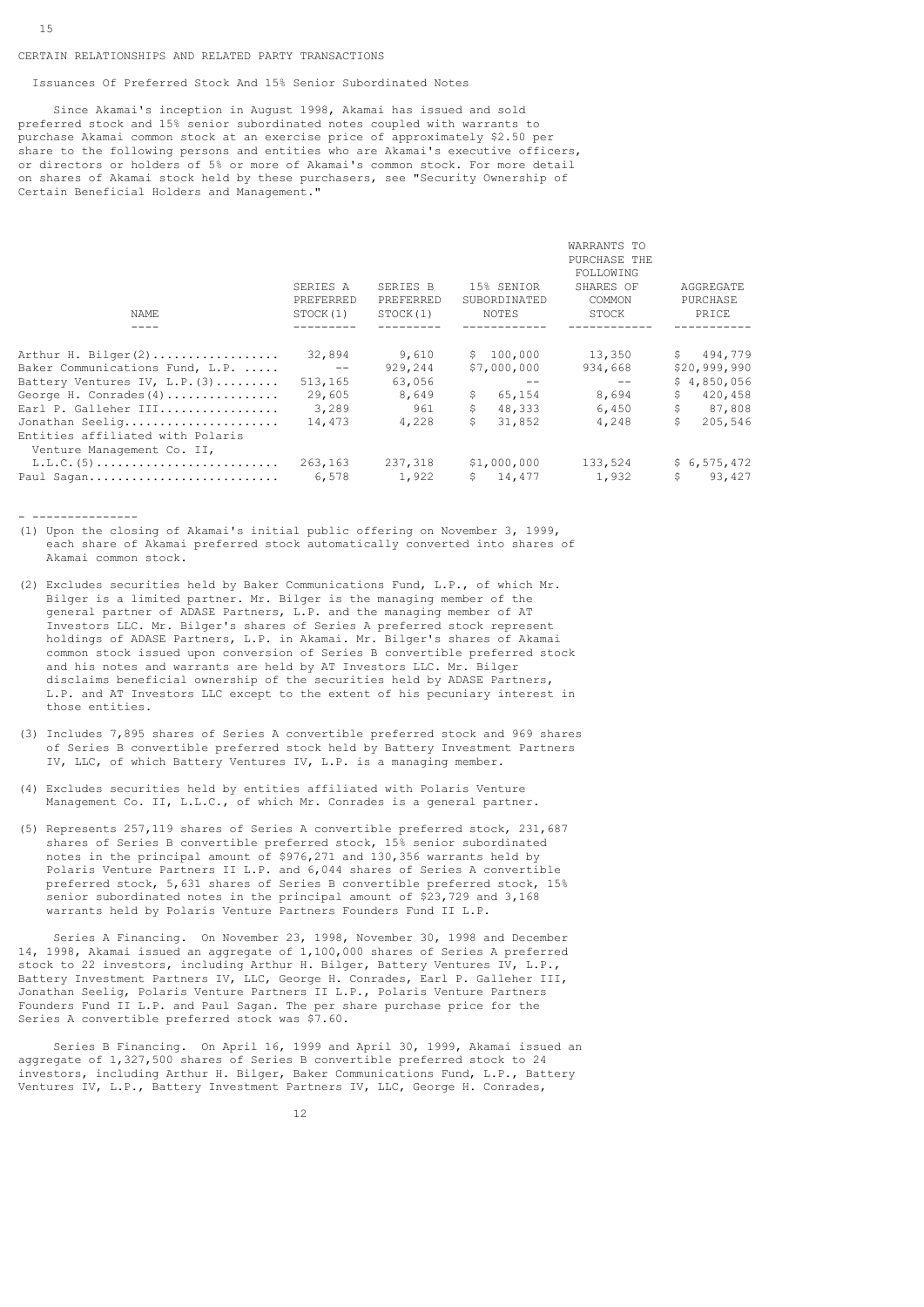Earl P. Galleher III, Jonathan Seelig, Polaris Venture Partners II L.P., Polaris Venture Partners Founders Fund II L.P. and Paul Sagan. The per share purchase price for the Series B convertible preferred stock was \$15.07. As part of Akamai's Series B financing, Akamai granted Baker Communications Fund, L.P. an option to purchase up to 145,195 shares of its Series C convertible preferred stock and an option to purchase 5% of the shares sold in the initial public offering. In October 1999, Baker exercised both of these options.

 15% Senior Subordinated Note Financing. On May 7, 1999, Akamai issued 15% senior subordinated notes in the aggregate principal amount of \$15,000,000 coupled with warrants to purchase an aggregate of 2,002,836 shares of Akamai common stock for an exercise price of approximately \$2.50 per share to 20 investors, including Arthur H. Bilger, Baker Communications Fund, L.P., George H. Conrades, Earl P. Galleher III, Jonathan Seelig, Polaris Venture Partners II L.P., Polaris Venture Partners Founders Fund II L.P. and Paul Sagan. The 15% senior subordinated notes had a term of five years and an interest rate of 15% per year, compounded annually. As of December 31, 1999, \$2.8 million in aggregate principal amount remained outstanding under the 15% senior subordinated notes.

### Issuances Of Common stock

 The following table presents selected information regarding the issuances of Akamai common stock to Akamai's executive officers and directors. Akamai issued the shares of Akamai common stock set forth in the table below pursuant to stock restriction agreements with each of the executive officers and directors which give Akamai rights to repurchase all or a portion of the Akamai common stock at their purchase price in the event that the person ceases to provide services to Akamai before the date specified in their respective agreements.

|                     | DATE OF         | NUMBER OF  | AGGREGATE      |
|---------------------|-----------------|------------|----------------|
| NAMF.               | <b>TSSUANCE</b> | SHARES     | PURCHASE PRICE |
|                     |                 |            |                |
|                     | 7/23/99         | 250,000    | \$625.000      |
|                     | 11/19/98        | 594,000    | S<br>8,250     |
|                     | 3/26/99         | 600,000    | 200,000<br>S.  |
|                     | 3/26/99         | 5,940,000  | \$1,980,000    |
|                     | 3/15/99         | 1,260,000  | \$.<br>52,500  |
| F. Thomson Leighton | 9/2/98          | 11,391,750 | \$<br>63,288   |
|                     | 9/2/98          | 11,391,750 | \$<br>63,288   |
|                     | 10/28/98        | 2,383,200  | \$<br>33,100   |
|                     | 5/18/99         | 600,000    | 500,000<br>\$  |
|                     | 9/2/98          | 2,376,000  | \$<br>13,200   |
|                     | 7/23/99         | 1,050,000  | \$2,625,000    |

 Akamai agreed to the material terms of each of the Akamai preferred stock issuances described above after arms'-length negotiations. All future transactions, including loans between Akamai and its officers, directors, principal stockholders and their affiliates will be approved by a majority of the members of the Akamai's board of directors, including a majority of the independent and disinterested directors on the Akamai's board of directors, and will continue to be on terms no less favorable to Akamai than could be obtained from unaffiliated third parties.

#### Agreements With Executive Officers

 On March 26, 1999, in connection with the issuance of restricted Akamai common stock, Akamai loaned \$1,980,000 to George H. Conrades, its Chief Executive Officer and Chairman of Akamai's board of directors. The loan bears interest at a rate of 5.3% per year, compounded annually until paid in full. The loan must be paid in full by March 26, 2009 or earlier to the extent of proceeds, net of taxes, received by Mr. Conrades upon his sale of capital stock of Akamai. On March 26, 1999, Akamai entered into a severance agreement with Mr. Conrades. The severance agreement requires Akamai to pay Mr. Conrades a lump-sum cash payment equal to 299% of his average annual salary and bonus for the most recent three years if his employment is terminated by Akamai other than for cause within two years following a change in control of Akamai. Under

13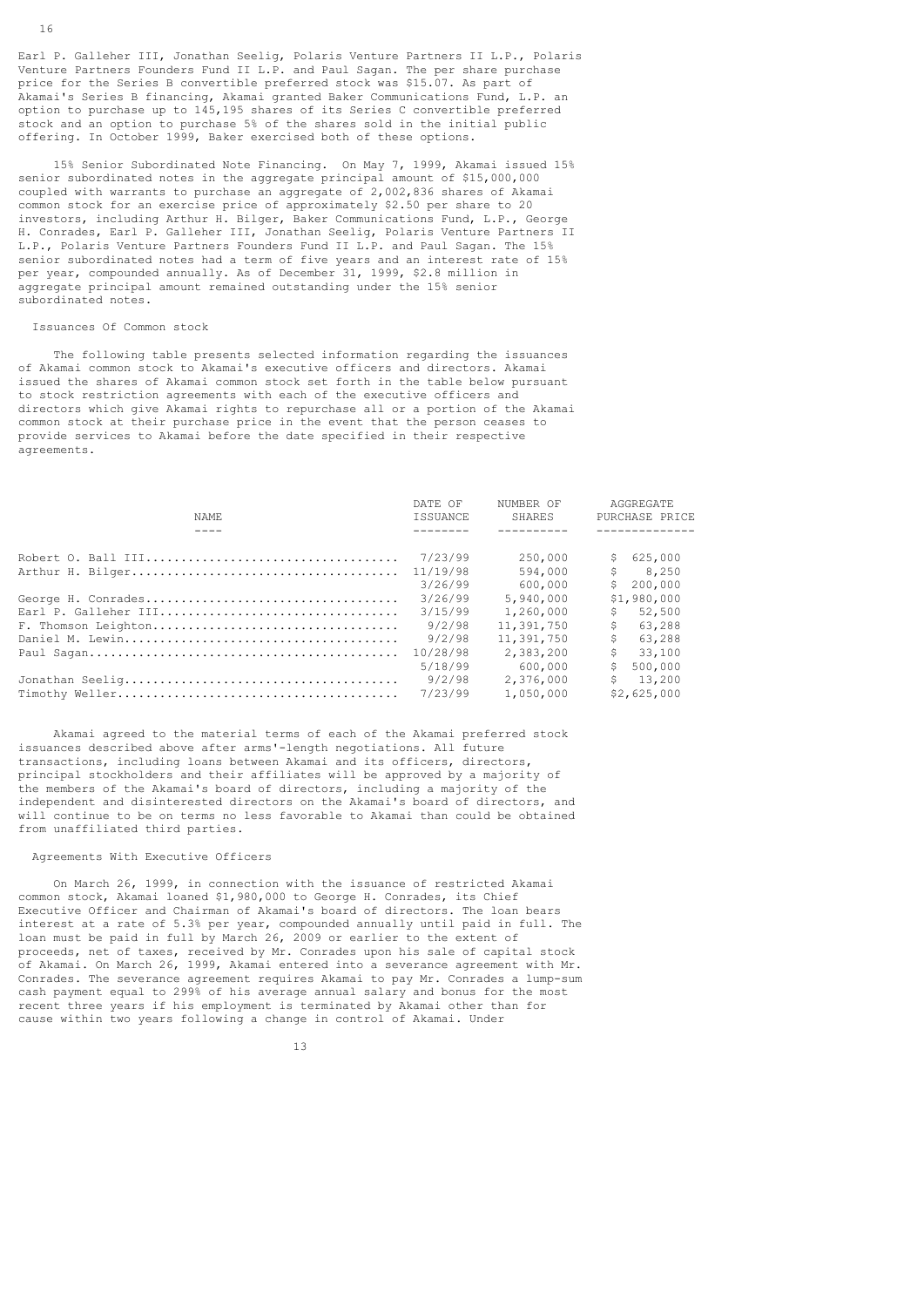the terms of Mr. Conrades' restricted stock grant, Akamai's right to repurchase shares of unvested restricted stock will cease in the event of a change in control of Akamai.

 On May 18, 1999, in connection with the issuance of restricted common stock, Akamai loaned \$500,000 to Paul Sagan, Akamai's President and Chief Operating Officer. The loan bears interest at a rate of 5.3% per year, compounded annually until paid in full. The loan must be paid in full by May 18, 2009 or earlier to the extent of proceeds, net of taxes, received by Mr. Sagan upon his sale of capital stock of Akamai. Under the terms of Mr. Sagan's restricted stock grant, Akamai's right to repurchase shares of unvested restricted stock will cease in the event of a change in control of Akamai.

 On July 23, 1999, in connection with the issuance of restricted common stock, Akamai loaned \$623,750 to Robert O. Ball III, Akamai's Vice President, General Counsel and Secretary. The loan bears interest at a rate of 6.1% per year, compounded annually until paid in full. The loan must be paid in full by July 23, 2009 or earlier to the extent of proceeds, net of taxes, received by Mr. Ball upon his sale of capital stock of Akamai. Under the terms of Mr. Ball's restricted stock grant, Akamai's right to repurchase shares of unvested restricted stock will cease in the event of a change in control of Akamai.

 On July 23, 1999, in connection with the issuance of restricted common stock, Akamai loaned \$2,619,750 to Timothy Weller, Akamai's Chief Financial Officer and Treasurer. The loan bears interest at a rate of 6.1% per year, compounded annually until paid in full. The loan must be paid in full by July 23, 2009 or earlier to the extent of proceeds, net of taxes, received by Mr. Weller upon his sale of capital stock of Akamai. Under the terms of Mr. Weller's restricted stock grant, Akamai's right to repurchase shares of unvested restricted stock will cease in the event of a change in control of Akamai. In addition, if Mr. Weller's employment is terminated by Akamai other than for cause or by Mr. Weller for good reason (as defined in Mr. Weller's restricted stock agreement), all of Mr. Weller's unvested restricted stock will vest.

 Akamai and Earl P. Galleher III, Vice President of Worldwide Sales and Support, entered into a letter agreement dated March 4, 1999. The letter agreement provides that if Akamia is sold then Mr. Galleher's restricted stock shall become fully vested. The letter agreement also provides that if Akamai terminates Mr. Galleher without cause after March 4, 2000 and prior to March 4, 2001, then Mr. Galleher will receive a one-time payment equal to his then-current annualized base salary and he will receive an additional year of vesting of his restricted stock. The letter agreement further provides that if Akamai terminates Mr. Galleher after March 4, 2001 and prior to March 4, 2002, then Mr. Galleher will receive a one-time payment equal to one-half of his then-current annualized base salary and he will receive an additional year of vesting of his restricted stock.

# APPROVAL OF AMENDMENT TO THE AMENDED AND RESTATED CERTIFICATE OF INCORPORATION

 On January 18, 2000, Akamai's board of directors adopted, subject to stockholder approval, an amendment to the Amended and Restated Certificate of Incorporation increasing the number of shares of common stock authorized for issuance by Akamai from 300,000,000 shares to 700,000,000 shares. We refer to this proposed amendment as the charter amendment.

 If the charter amendment is approved, the additional authorized shares of common stock would be available for issuance in the future for corporate purposes, including without limitation, stock splits, stock dividends, financings, acquisitions, and management incentive and employee benefit plans, as Akamai's board of directors may deem advisable, without the necessity of further stockholder action. The issuance of additional shares of common stock, while providing desirable flexibility in connection with possible acquisitions and other corporate purposes, would have the effect of diluting Akamai's current stockholders and could have the effect of making it more difficult for a third party to acquire, or of discouraging a third party from attempting to acquire, control of Akamai. Other than in connection with its existing stock option plans, upon conversion of the outstanding debenture and upon sale of shares purchased pursuant to employee stock purchase plans, Akamai has no present intentions or plans to issue any shares of common stock.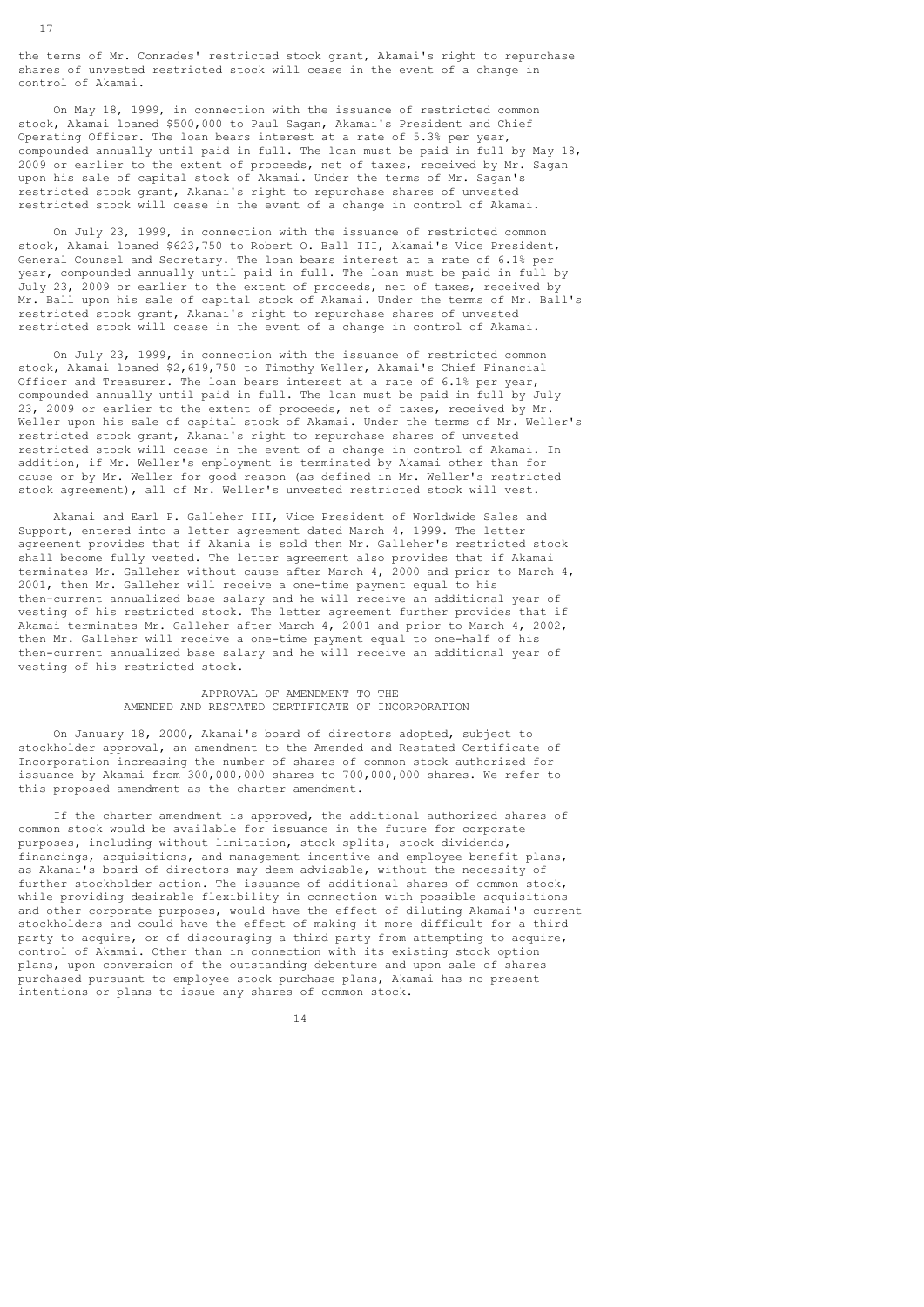#### BOARD RECOMMENDATION

 AKAMAI'S BOARD OF DIRECTORS BELIEVES THAT THE APPROVAL OF THE AMENDMENT TO AKAMAI'S AMENDED AND RESTATED CERTIFICATE OF INCORPORATION IS IN THE BEST INTERESTS OF AKAMAI AND ITS STOCKHOLDERS AND THEREFORE IT RECOMMENDS A VOTE FOR THIS PROPOSAL.

APPROVAL OF CONTINUANCE AND AMENDMENT OF AKAMAI'S STOCK INCENTIVE PLAN

### OVERVIEW

 In the opinion of Akamai's board of directors, the future success of Akamai depends, in large part, on its ability to maintain a competitive position in attracting, retaining and motivating key employees with experience and ability. Under Akamai's Stock Incentive Plan, Akamai is currently authorized to grant options to purchase up to an aggregate of 28,755,600 shares of common stock to its officers, directors, employees and consultants. As of March 31, 2000, there were 439,250 shares available for future grant under the Stock Incentive Plan. Accordingly, as of April , 2000, Akamai's board of directors adopted an amendment to the Stock Incentive Plan, that increased from 28,755,600 to 37,755,600 the number of shares of common stock available for issuance upon exercise of options granted under the Stock Incentive Plan (subject to adjustment for certain changes in Akamai's capitalization). We refer to this amendment to the Stock Incentive Plan as the Stock Incentive Plan Amendment.

 Section 162(m) of the Code generally disallows a deduction for compensation in excess of \$1,000,000 paid by a public company to the company's chief executive officer and its four other most highly compensated executive officers. Certain performance-based compensation is excluded from this limitation. In particular, income recognized upon the exercise of stock options generally is not subject to this limitation if the options or awards were issued under a plan approved by stockholders that provides for, among other things, a limit to the number of shares that may be issued under the plan to any individual. In order for awards granted under the Stock Incentive Plan to comply with Section 162(m) of the Code after the Annual Meeting, the continuance and amendment of the Stock Incentive Plan must be approved by the stockholders. If the stockholders do not vote to continue and amend the Stock Incentive Plan, then Akamai will not make any further awards under the Stock Incentive Plan. However, any awards previously granted under the Stock Incentive Plan will remain outstanding regardless of whether the stockholders approve the continuance and amendment of the Stock Incentive Plan, except that options that were intended to qualify under Section 422 of the Code will no longer qualify as such, but will be treated as nonstatutory stock options.

# SUMMARY OF THE AKAMAI'S STOCK INCENTIVE PLAN

 The following summary of the Stock Incentive Plan is qualified in its entirety by reference to the Stock Incentive Plan, a copy of which is attached as Appendix B to the electronic copy of this Proxy Statement filed with the Commission and may be accessed from the Commission's home page (www.sec.gov). In addition, a copy of the Stock Incentive Plan may be obtained by making a written request to the General Counsel of Akamai.

# Description of Awards.

 The Stock Incentive Plan provides for the grant of incentive stock options intended to qualify under Section 422 of the Code, nonstatutory stock options, restricted stock awards and other stock-based awards, including the grant of shares based upon certain conditions, the grant of securities convertible into common stock and the grant of stock appreciation rights (collectively, the "Awards").

 Incentive Stock Options and Nonstatutory Stock Options. Optionees receive the right to purchase a specified number of shares of common stock at a specified option price and subject to such other terms and conditions as are specified in connection with the option grant. Options may be granted at an exercise price which may be less than, equal to or greater than the fair market value of the common stock on the date of grant. Under current law, however, incentive stock options and options intended to qualify as performance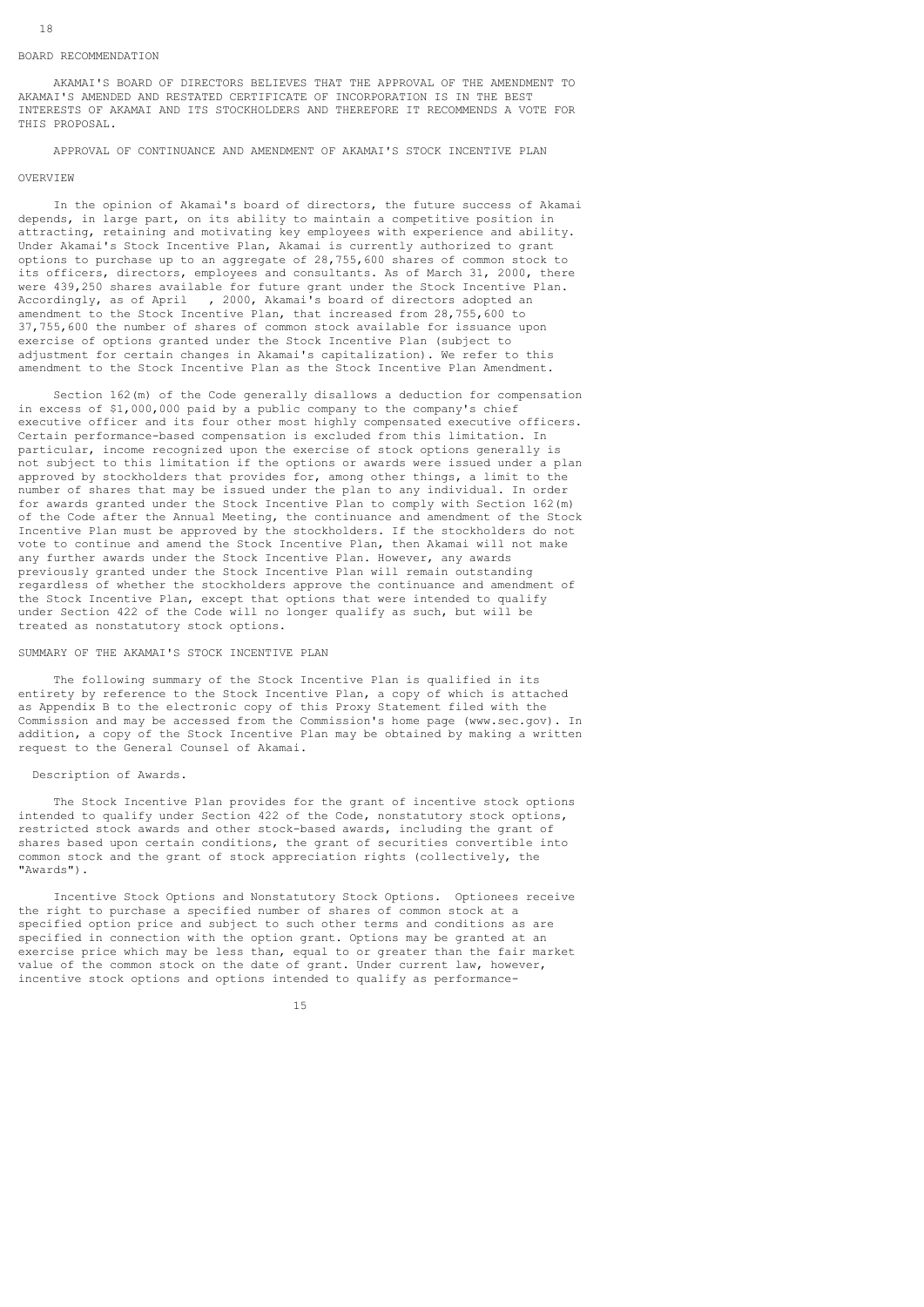based compensation under Section 162(m) of the Code may not be granted at an exercise price less than the fair market value of the common stock on the date of grant (or less than 110% of the fair market value in the case of incentive stock options granted to optionees holding more than 10% of the voting power of Akamai or any of its subsidiaries). The Stock Incentive Plan permits the Board to determine the manner of payment of the exercise price of options, including through payment by cash, check or in connection with a "cashless exercise" through a broker, by surrender to Akamai of shares of common stock, by delivery to Akamai of a promissory note, or by any other lawful means.

 Restricted Stock Awards. Restricted stock awards entitle recipients to acquire shares of common stock, subject to Akamai's right to repurchase all or part of such shares from the recipient in the event that the conditions specified in the applicable Award are not satisfied prior to the end of the applicable restriction period established for such Award.

 Other Stock-Based Awards. Under the Stock Incentive Plan, Akamai's board of directors has the right to grant other Awards based upon the common stock having such terms and conditions as Akamai's board of directors may determine, including the grant of shares based upon certain conditions, the grant of securities convertible into common stock and the grant of stock appreciation rights.

#### Eligibility to Receive Awards

 Officers, employees, directors, consultants and advisors of Akamai and its subsidiaries are eligible to be granted Awards under the Stock Incentive Plan. Under current law, however, incentive stock options may only be granted to employees. The maximum number of shares with respect to which an Award may be granted to any participant under the Stock Incentive Plan may not exceed 9,098,434 shares per calendar year.

 As of March 31, 2000, approximately 542 persons were eligible to receive Awards under the Stock Incentive Plan, including Akamai's executive officers and non-employee directors. The granting of Awards under the Stock Incentive Plan is discretionary, and Akamai cannot now determine the number or type of Awards to be granted in the future to any particular person or group.

 On March 31, 2000, the last reported sale price of Akamai's common stock on the Nasdaq National Market was \$160 13/16.

#### Administration

 The Compensation Committee of Akamai's board of directors administers the Stock Incentive Plan. The Compensation Committee with the assistance of management selects the recipients of awards and determines:

- the number of shares of common stock covered by options and the dates upon which such options become exercisable;
- the exercise price of options;
- the duration of options; and
- the number of shares of common stock subject to any restricted stock or other stock-based awards and the terms and conditions for repurchase, issue price and repurchase price.

 In the event of a merger or other acquisition event, Akamai's board of directors is authorized to provide for outstanding awards to be assumed or substituted for by the acquiror. If the acquiror does not assume or substitute for outstanding awards, Akamai's board of directors may provide that all unexercised options will become exercisable in full prior to the completion of such event and that these options will terminate upon the completion of the event if not previously exercised. In addition, immediately prior to the consummation of an acquisition event, the vesting schedule of each outstanding option and stock-based award will be accelerated.

Amendment or Termination

 No Award may be made under the Stock Incentive Plan after August 19, 2008 but Awards previously granted may extend beyond that date. The Board of Directors may at any time amend, suspend or terminate 16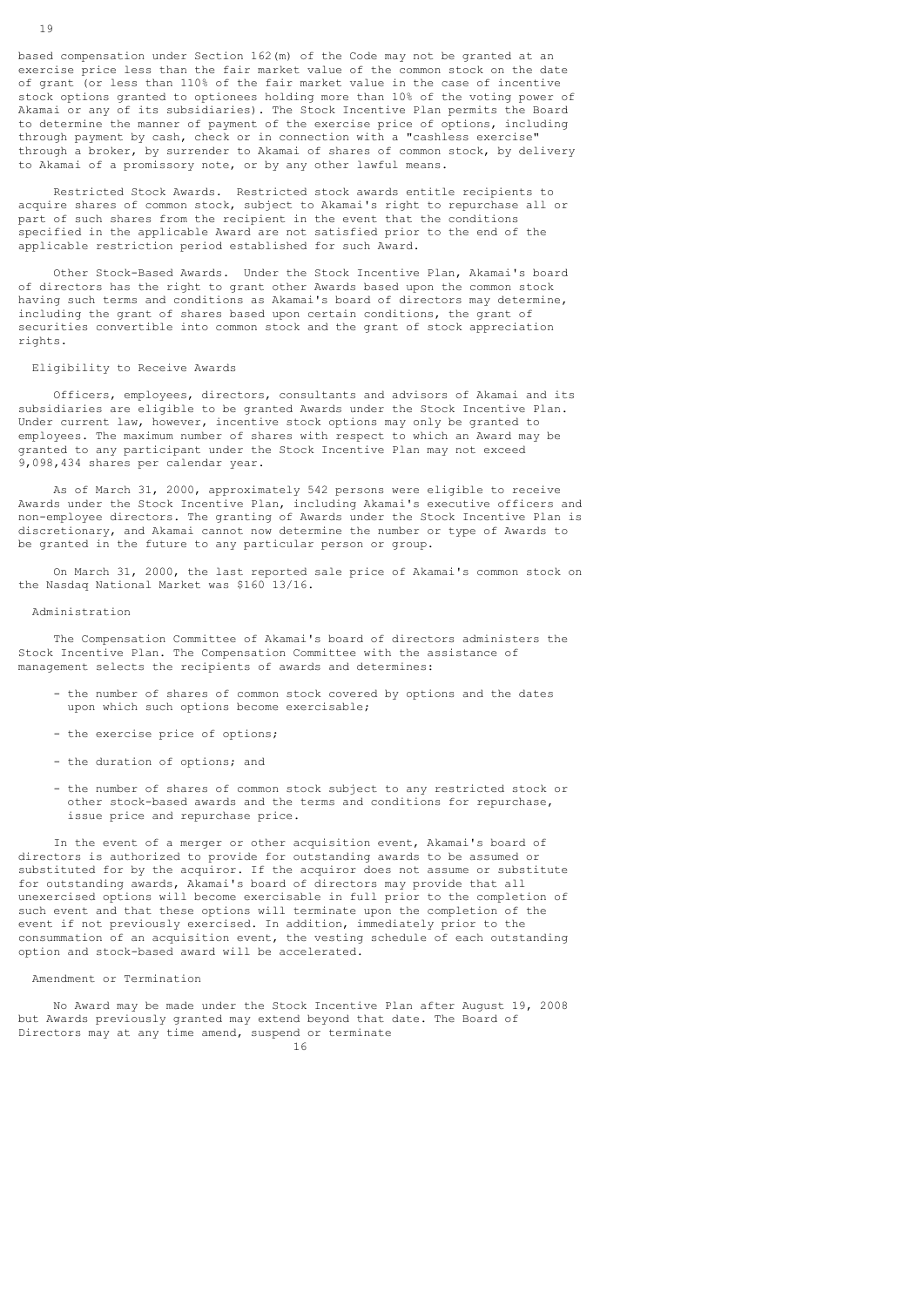the Stock Incentive Plan, except that, after the date of such amendment, no Award intended to comply with Section 162(m) of the Code shall become exercisable, realizable or vested unless and until such amendment shall have been approved by Akamai's stockholders.

#### FEDERAL INCOME TAX CONSEQUENCES

 The following is a summary of the United States federal income tax consequences that generally will arise with respect to Awards granted under the Stock Incentive Plan and with respect to the sale of common stock acquired under the Stock Incentive Plan.

 Incentive Stock Options. In general, a participant will not recognize taxable income upon the grant or exercise of an incentive stock option. Instead, a participant will recognize taxable income with respect to an incentive stock option only upon the sale of common stock acquired through the exercise of the option ("ISO Stock"). The exercise of an incentive stock option, however, may subject the participant to the alternative minimum tax.

 Generally, the tax consequences of selling ISO Stock will vary with the length of time that the participant has owned the ISO Stock at the time it is sold. If the participant sells ISO Stock after having owned it for at least two years from the date the option was granted (the "Grant Date") and one year from the date the option was exercised (the "Exercise Date"), then the participant will recognize long-term capital gain in an amount equal to the excess of the sale price of the ISO Stock over the exercise price.

 If the participant sells ISO Stock for more than the exercise price prior to having owned it for at least two years from the Grant Date and one year from the Exercise Date (a "Disqualifying Disposition"), then all or a portion of the gain recognized by the participant will be ordinary compensation income and the remaining gain, if any, will be a capital gain. This capital gain will be a long-term capital gain if the participant has held the ISO Stock for more than one year prior to the date of sale.

 If a participant sells ISO Stock for less than the exercise price, then the participant will recognize capital loss in an amount equal to the excess of the exercise price over the sale price of the ISO Stock. This capital loss will be a long-term capital loss if the participant has held the ISO Stock for more than one year prior to the date of sale.

 Nonstatutory Stock Options. As in the case of an incentive stock option, a participant will not recognize taxable income upon the grant of a nonstatutory stock option. Unlike the case of an incentive stock option, however, a participant who exercises a nonstatutory stock option generally will recognize ordinary compensation income in an amount equal to the excess of the fair market value of the common stock acquired through the exercise of the option ("NSO Stock") on the Exercise Date over the exercise price.

 With respect to any NSO Stock, a participant will have a tax basis equal to the exercise price plus any income recognized upon the exercise of the option. Upon selling NSO Stock, a participant generally will recognize capital gain or loss in an amount equal to the difference between the sale price of the NSO Stock and the participant's tax basis in the NSO Stock. This capital gain or loss will be a long-term capital gain or loss if the participant has held the NSO Stock for more than one year prior to the date of the sale.

 Restricted Stock. A participant will not recognize taxable income upon the grant of a restricted stock Award unless the participant makes an election under Section 83(b) of the Code (a "Section 83(b) Election"). If the participant makes a Section 83(b) Election within 30 days of the date of the grant, then the participant will recognize ordinary compensation income, for the year in which the Award is granted, in an amount equal to the difference between the fair market value of the common stock at the time the Award is granted and the purchase price paid for the common stock. If a Section 83(b) Election is not made, then the participant will recognize ordinary compensation income, at the time that the forfeiture provisions or restrictions on transfer lapse, in an amount equal to the difference between the fair market value of the common stock at the time of such lapse and the original purchase price paid for the common stock. The participant will have a tax basis in the common stock acquired equal to the sum of the price paid and the amount of ordinary compensation income recognized.

17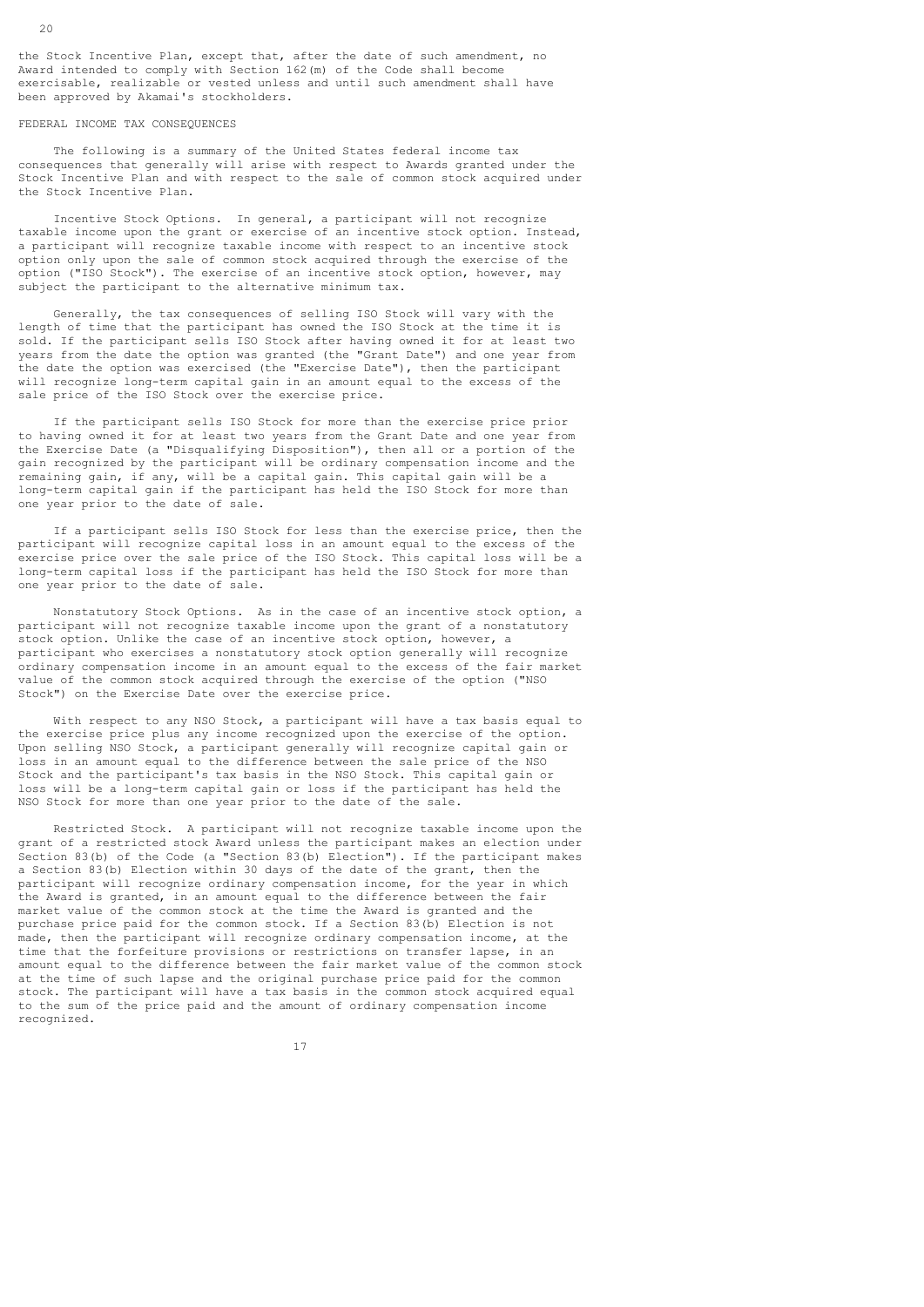Upon the disposition of the common stock acquired pursuant to a restricted stock Award, the participant will recognize a capital gain or loss in an amount equal to the difference between the sale price of the common stock and the participant's tax basis in the common stock. This capital gain or loss will be a long-term capital gain or loss if the shares are held for more than one year. For this purpose, the holding period shall begin just after the date on which the forfeiture provisions or restrictions lapse if a Section 83(b) Election is not made, or just after the Award is granted if a Section 83(b) Election is made.

 Other Stock-Based Awards. The tax consequences associated with any other stock-based award granted under the Stock Incentive Plan will vary depending on the specific terms of the Award. Among the relevant factors are whether or not the Award has a readily ascertainable fair market value, whether or not the Award is subject to forfeiture provisions or restrictions on transfer, the nature of the property to be received by the participant under the Award, and the participant's holding period and tax basis for the Award or underlying common stock.

 Tax Consequences to Akamai. The grant of an Award under the Stock Incentive Plan will have no tax consequences to Akamai. Moreover, in general, neither the exercise of an incentive stock option nor the sale of any common stock acquired under the Stock Incentive Plan will have any tax consequences to Akamai. Akamai generally will be entitled to a business-expense deduction, however, with respect to any ordinary compensation income recognized by a participant under the Stock Incentive Plan, including in connection with a restricted stock award or as a result of the exercise of a nonstatutory stock option or a Disqualifying Disposition. Any such deduction will be subject to the limitations of Section 162(m) of the Code.

# BOARD RECOMMENDATION

 AKAMAI'S BOARD OF DIRECTORS BELIEVES THAT THE STOCK INCENTIVE PLAN AMENDMENT IS IN THE BEST INTERESTS OF AKAMAI AND ITS STOCKHOLDERS AND THEREFORE RECOMMENDS THAT THE STOCKHOLDERS VOTE FOR THIS PROPOSAL.

# RATIFICATION OF SELECTION OF INDEPENDENT AUDITORS

 Akamai's board of directors has selected PricewaterhouseCoopers LLP, independent auditors, to audit Akamai's financial statements for the year ending December 31, 2000. PricewaterhouseCoopers LLP has audited the financial statements of Akamai for each fiscal year since Akamai's inception. The affirmative vote of holders of a majority of the shares of common stock represented at the meeting is necessary to appoint PricewaterhouseCoopers LLP as Akamai's independent auditors and Akamai's board of directors recommends that the stockholders vote FOR confirmation of such selection. In the event of a negative vote, the Board of Directors will reconsider its selection. Representatives of PricewaterhouseCoopers LLP are expected to be present at the Annual Meeting with the opportunity to make a statement if they desire to do so, and are expected to be available to respond to appropriate questions.

# BOARD RECOMMENDATION

 AKAMAI'S BOARD OF DIRECTORS BELIEVES THAT THE SELECTION OF PRICEWATERHOUSECOOPERS LLP AS INDEPENDENT AUDITORS FOR THE YEAR ENDING DECEMBER 31, 2000 IS IN THE BEST INTERESTS OF AKAMAI AND ITS STOCKHOLDERS AND THEREFORE RECOMMENDS THAT THE STOCKHOLDERS VOTE FOR THIS PROPOSAL.

### OTHER MATTERS

 Akamai's board of directors does not know of any other matters which may come before the meeting. However, if any other matters are properly presented to the meeting, it is the intention of the persons named in the accompanying proxy to vote, or otherwise act, in accordance with their judgment on such matters.

 All costs of solicitation of proxies will be borne by Akamai. In addition to solicitations by mail, Akamai's board of directors, officers and regular employees, without additional remuneration, may solicit proxies by telephone, telegraph and personal interviews. Brokers, custodians and fiduciaries will be requested to forward proxy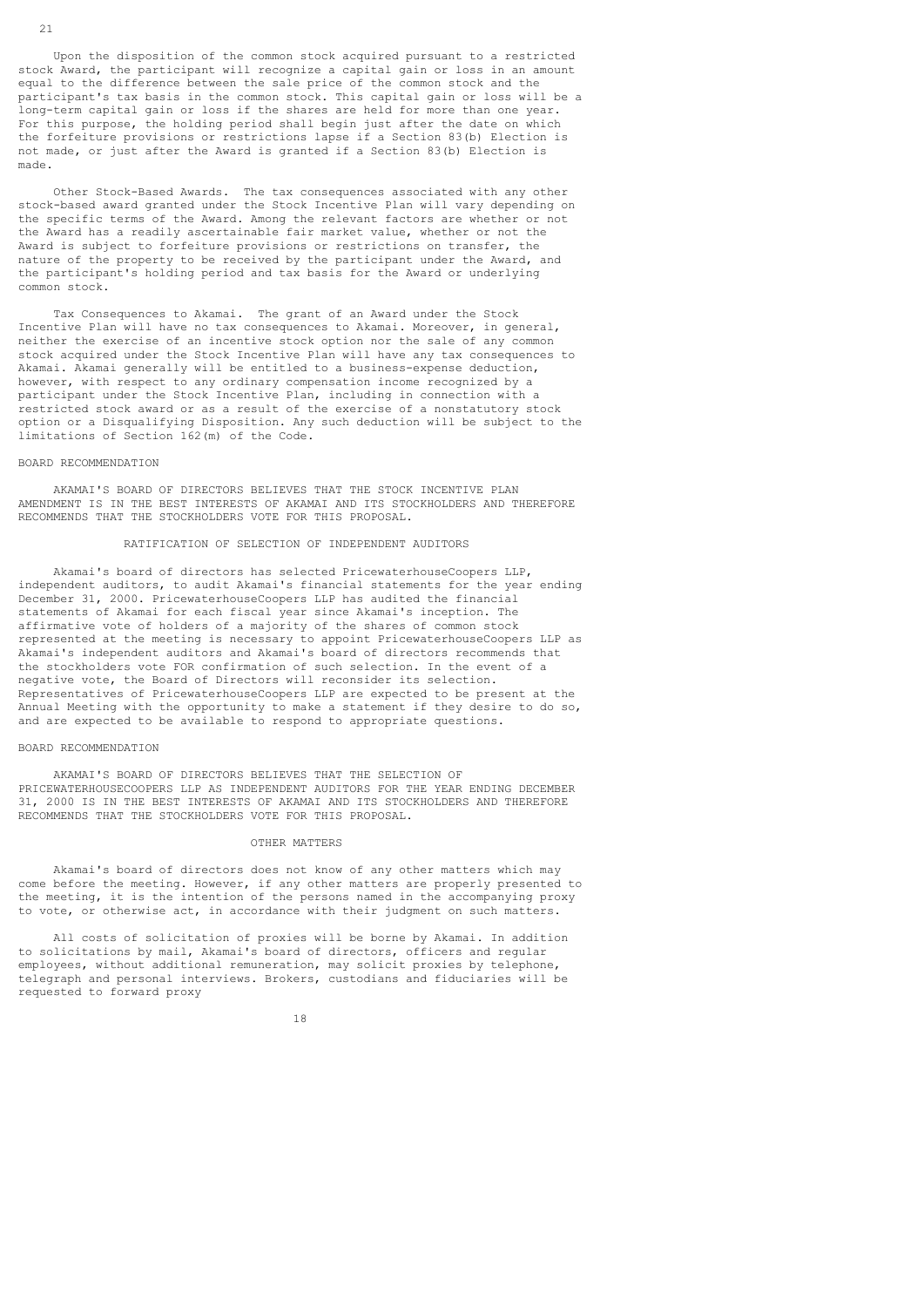soliciting material to the owners of stock held in their names, and Akamai will reimburse them for their reasonable out-of-pocket expenses incurred in connection with the distribution of proxy materials.

DEADLINE FOR SUBMISSION OF STOCKHOLDER PROPOSALS FOR THE 2001 ANNUAL MEETING

 Proposals of stockholders intended to be presented at the 2001 Annual Meeting pursuant to Rule 14a-8 promulgated under the Securities Exchange Act of 1934, as amended, must be received by Akamai no later than December 23, 2000 in order that they may be included in the proxy statement and form of proxy relating to that meeting.

 In addition, Akamai's by-laws require that Akamai be given advance notice of stockholder nominations for election to Akamai's board of directors and of other business which stockholders wish to present for action at an Annual Meeting of Stockholders (other than matters included in Akamai's proxy statement in accordance with Rule 14a-8). The required notice must be delivered by the stockholder and received by the secretary at the principal executive offices of Akamai (a) no earlier than 90 days before and no later than 70 days before the first anniversary of the preceding year's Annual Meeting, or (b) if the date of the Annual Meeting is advanced by more than 20 days or delayed by more than 70 days from the first anniversary date, (i) no earlier than 90 days before the Annual Meeting and (ii) no later than 70 days before the Annual Meeting or ten days after the day notice of the Annual Meeting was mailed or publicly disclosed, whichever occurs first.

 AKAMAI'S BOARD OF DIRECTORS ENCOURAGES STOCKHOLDERS TO ATTEND THE MEETING. WHETHER OR NOT YOU PLAN TO ATTEND, YOU ARE URGED TO COMPLETE, DATE, SIGN AND RETURN THE ENCLOSED PROXY IN THE ACCOMPANYING ENVELOPE. A PROMPT RESPONSE WILL GREATLY FACILITATE ARRANGEMENTS FOR THE MEETING AND YOUR COOPERATION WILL BE APPRECIATED. STOCKHOLDERS WHO ATTEND THIS MEETING MAY VOTE THEIR STOCK PERSONALLY EVEN THOUGH THEY HAVE SENT IN THEIR PROXIES.

By order of the Board of Directors,

 /s/ Robert O. Ball III ROBERT O. BALL III Vice President, General Counsel and Secretary

April , 2000

APPENDIX A -- PROXY CARD APPENDIX B -- AMENDED AND RESTATED 1998 STOCK INCENTIVE PLAN

19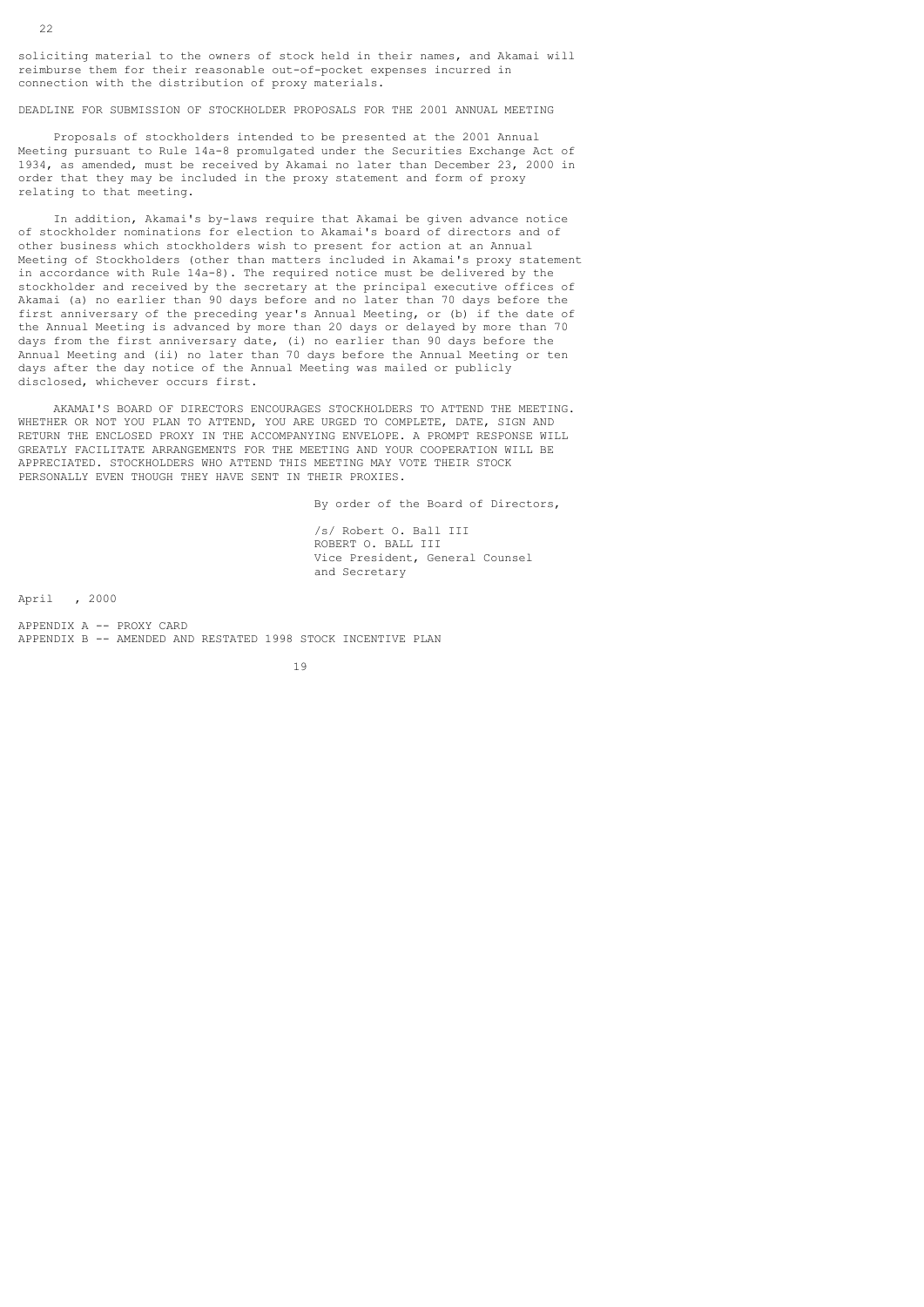# AKAMAI TECHNOLOGIES, INC. PROXY SOLICITED BY THE BOARD OF DIRECTORS

#### ANNUAL MEETING OF STOCKHOLDERS -- MAY 24, 2000

 Those signing on the reverse side, revoking any prior proxies, hereby appoint(s) George H. Conrades, Paul Sagan and Robert O. Ball III or each of them with full power of substitution, as proxies for those signing on the reverse side to act and vote at the 2000 Annual Meeting of Stockholders of Akamai Technologies, Inc. and at any adjournments thereof as indicated upon all matters referred to on the reverse side and described in the Proxy Statement for the Meeting, and, in their discretion, upon any other matters which may properly come before the Meeting.

 THIS PROXY WHEN PROPERLY EXECUTED WILL BE VOTED IN THE MANNER DIRECTED BY THE UNDERSIGNED STOCKHOLDER(S). IF NO OTHER INDICATION IS MADE, THE PROXIES SHALL VOTE "FOR" PROPOSALS 1, 2, 3 AND 4.

> PLEASE VOTE, DATE AND SIGN ON OTHER SIDE AND RETURN PROMPTLY IN ENCLOSED ENVELOPE

| HAS YOUR ADDRESS CHANGED? | DO YOU HAVE ANY COMMENTS? |
|---------------------------|---------------------------|
|                           |                           |
|                           |                           |
|                           |                           |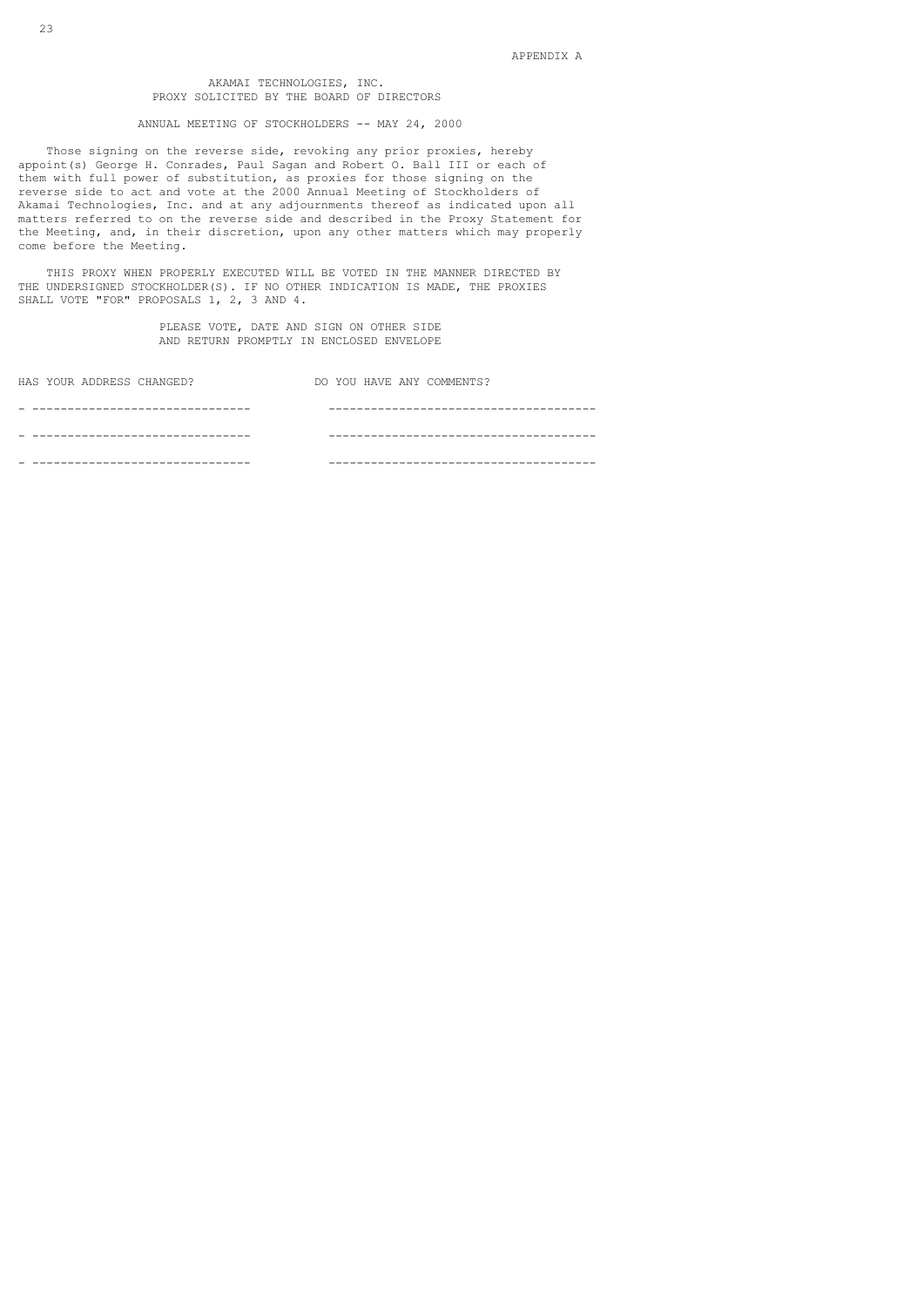- 24
- [X] Please mark votes as in this example.

 A VOTE FOR THE DIRECTOR NOMINEES AND FOR PROPOSAL NUMBERS 2, 3 AND 4 IS RECOMMENDED BY THE BOARD OF DIRECTORS.

1. Election of Class I Directors

Nominees: George H. Conrades, Terrance G. McGuire

[ ] FOR BOTH NOMINEES (EXCEPT AS INDICATED TO THE CONTRARY)

[ ] WITHHELD FROM BOTH NOMINEES

INSTRUCTIONS: TO WITHHOLD AUTHORITY TO VOTE FOR EITHER NOMINEE STRIKE A LINE THROUGH SUCH NOMINEE'S NAME. YOUR SHARES WILL BE VOTED FOR THE REMAINING NOMINEE.

2. Approval of amendment to Akamai's Amended Restated Certificate of Incorporation increasing from 300,000,000 shares to 700,000,000 shares the number of authorized shares of common stock.

[ ] FOR [ ] AGAINST [ ] ABSTAIN

3. Approval of the continuance of and amendment to the Second Amended and Restated 1998 Stock Incentive Plan.

[ ] FOR [ ] AGAINST [ ] ABSTAIN

4. Approval of the selection of PricewaterhouseCoopers LLP as independent auditors for the fiscal year ending December 31, 2000.

[ ] FOR [ ] AGAINST [ ] ABSTAIN

To transact such other business as may properly come before the meeting.

MARK HERE FOR ADDRESS CHANGE OR COMMENTS AND NOTE ON REVERSE [ ]

Please sign this proxy exactly as your name appears hereon. Joint owners should each sign personally. Trustees and other fiduciaries should indicate the capacity in which they sign. If a corporation or partnership, this signature should be that of an authorized officer who should state his or her title.

Signature: \_\_\_\_\_\_\_\_\_\_\_\_\_\_ Date: \_\_\_\_\_\_\_\_\_\_ Signature: \_\_\_\_\_\_\_\_\_\_\_\_\_\_\_\_ Date: \_\_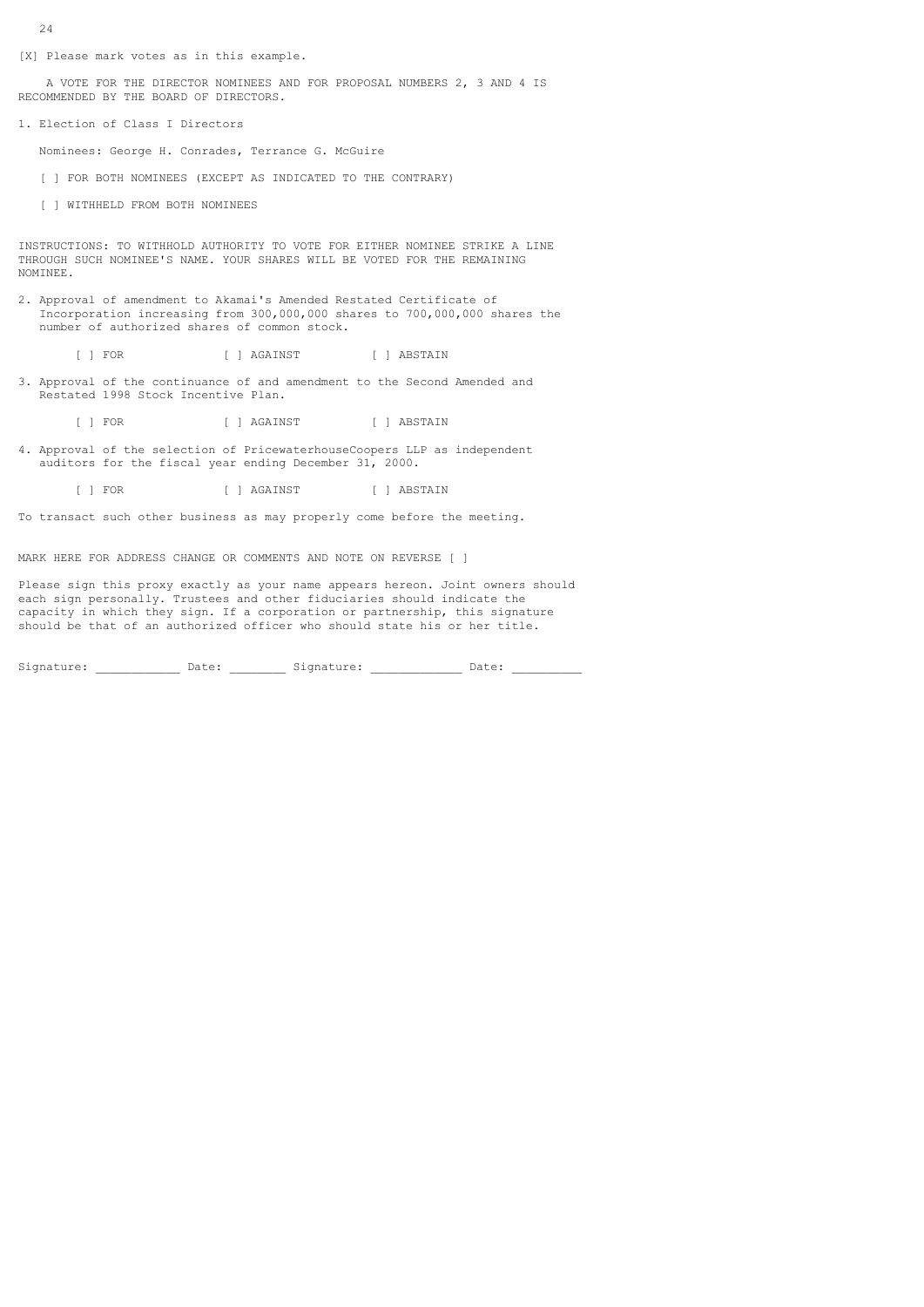# AMENDMENT TO

# SECOND AMENDED AND RESTATED 1998 STOCK INCENTIVE PLAN

### OF

# AKAMAI TECHNOLOGIES, INC.

 The Second Amended and Restated 1998 Stock Incentive Plan (the "Plan") be and hereby is amended by deleting the first sentence of Section 4(a) thereof in its entirety and inserting in lieu thereof the following:

 "Subject to adjustment under Section 8, Awards may be made under the Plan for up to 37,755,600 shares of common stock, \$.01 par value per share, of the Company (the "Common Stock")."

Adopted by the Board of Directors on April \_\_, 2000. Approved by the Stockholders on May \_\_, 2000.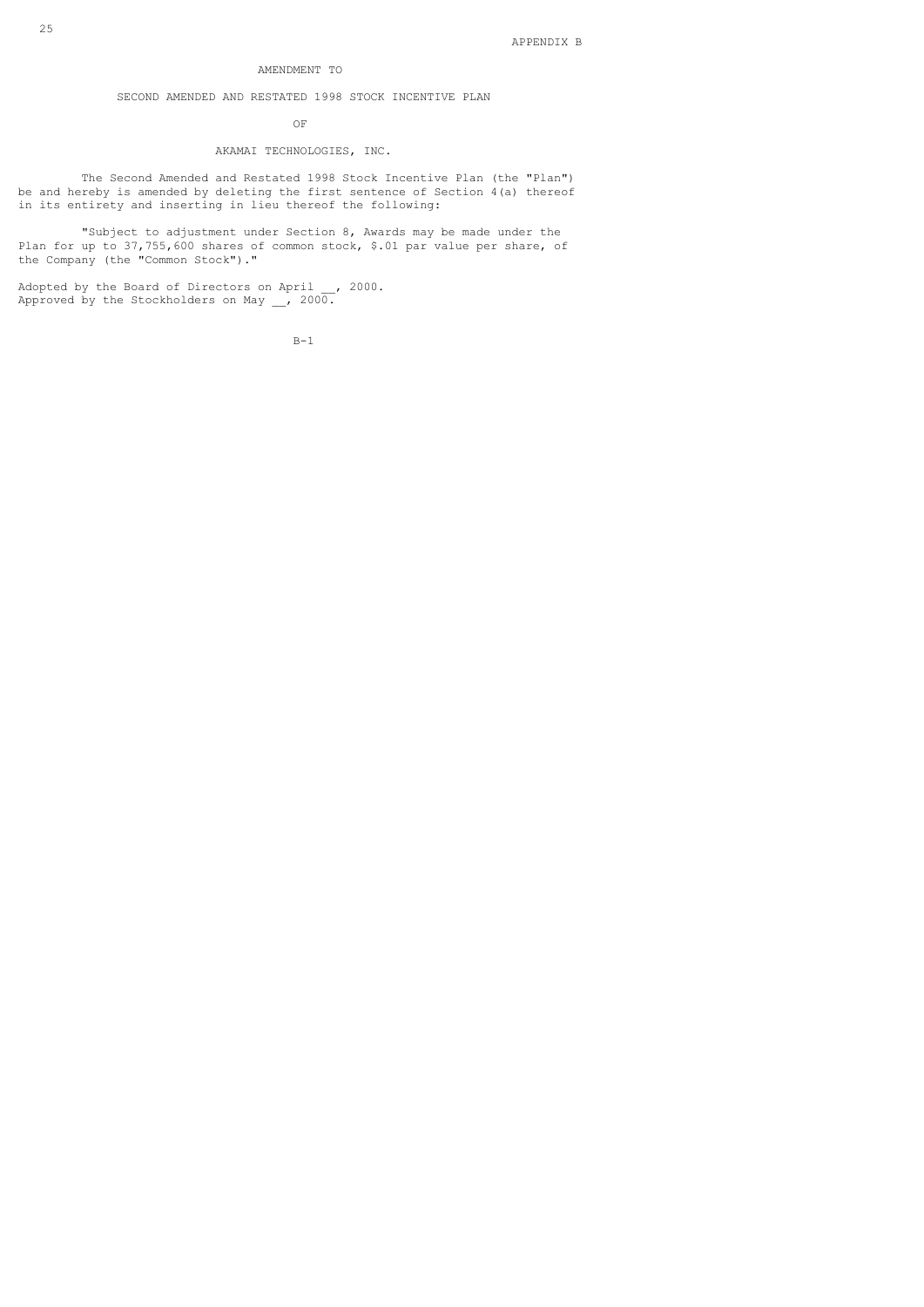Second Amended and Restated 1998 STOCK INCENTIVE PLAN

# 1. PURPOSE

The purpose of this Amended and Restated 1998 Stock Incentive Plan (the "Plan") of Akamai Technologies, Inc., a Delaware corporation (the "Company"), is to advance the interests of the Company's stockholders by enhancing the Company's ability to attract, retain and motivate persons who make (or are expected to make) important contributions to the Company by providing such persons with equity ownership opportunities and performance-based incentives and thereby better aligning the interests of such persons with those of the Company's stockholders. Except where the context otherwise requires, the term "Company" shall include any of the Company's present or future subsidiary corporations of as defined in Section  $424(f)$  of the Internal Revenue Code of 1986, as amended, and any regulations promulgated thereunder (the "Code").

#### 2. ELIGIBILITY

All of the Company's employees, officers, directors, consultants and advisors (and any individuals who have accepted an offer for employment) are eligible to be granted options, restricted stock awards, or other stock-based awards (each, an "Award") under the Plan. Each person who has been granted an Award under the Plan shall be deemed a "Participant".

# 3. ADMINISTRATION, DELEGATION

 (a) Administration by Board of Directors. The Plan will be administered by the Board of Directors of the Company (the "Board"). The Board shall have authority to grant Awards and to adopt, amend and repeal such administrative rules, guidelines and practices relating to the Plan as it shall deem advisable. The Board may correct any defect, supply any omission or reconcile any inconsistency in the Plan or any Award in the manner and to the extent it shall deem expedient to carry the Plan into effect and it shall be the sole and final judge of such expediency. All decisions by the Board shall be made in the Board's sole discretion and shall be final and binding on all persons having or claiming any interest in the Plan or in any Award. No director or person acting pursuant to the authority delegated by the Board shall be liable for any action or determination relating to or under the Plan made in good faith.

 (b) DELEGATION TO EXECUTIVE OFFICERS. To the extent permitted by applicable law, the Board may delegate to one or more executive officers of the Company the power to make Awards and exercise such other powers under the Plan as the Board may determine, provided that the Board shall fix the maximum number of shares subject to Awards and the maximum number of shares for any one Participant to be made by such executive officers.

 (c) APPOINTMENT OF COMMITTEES. To the extent permitted by applicable law, the Board may delegate any or all of its powers under the Plan to one or more committees or subcommittees of the Board (a "Committee"). All references in the Plan to the "Board" shall mean the Board or a Committee of the Board or the executive officer referred to in Section 3(b)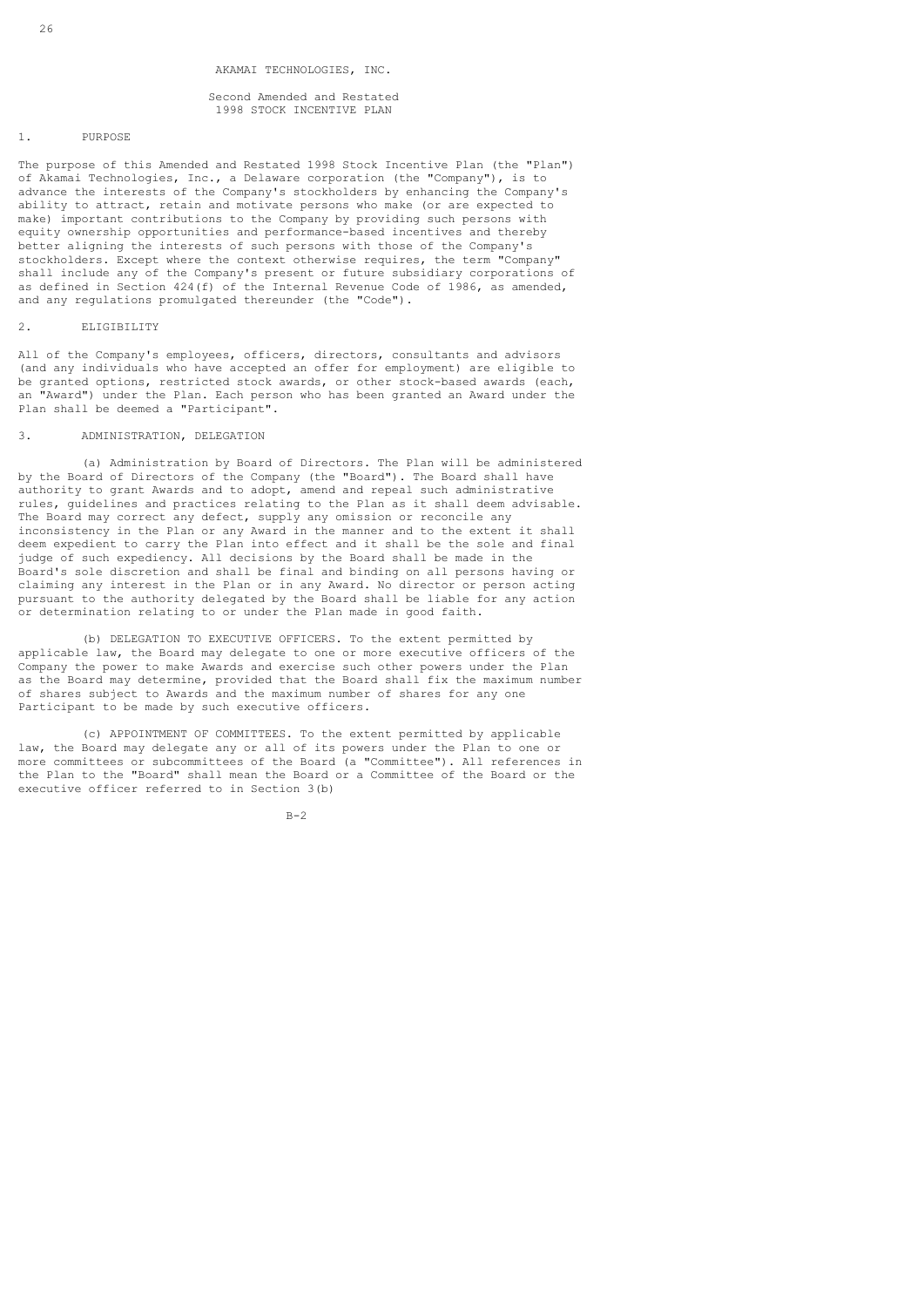to the extent that the Board's powers or authority under the Plan have been delegated to such Committee or executive officer.

# 4. STOCK AVAILABLE FOR AWARDS

 (a) NUMBER OF SHARES. Subject to adjustment under Section 8, Awards may be made under the Plan for up to 11,377,800 shares of common stock, \$0.01 par value per share, of the Company (the "Common Stock"). If any Award expires or is terminated, surrendered or canceled without having been fully exercised or is forfeited in whole or in part or results in any Common Stock not being issued, the unused Common Stock covered by such Award shall again be available for the grant of Awards under the Plan, subject, however, in the case of Incentive Stock Options (as hereinafter defined), to any limitation required under the Code. Shares issued under the Plan may consist in whole or in part of authorized but unissued shares or treasury shares.

 (b) PER-PARTICIPANT LIMIT. Subject to adjustment under Section 8, for Awards granted after the Common Stock is registered under the Securities Exchange Act of 1934 (the "Exchange Act"), the maximum number of shares of Common Stock with respect to which an Award may be granted to any Participant under the Plan shall be 3,600,000 per calendar year. The per-Participant limit described in this Section 4(b) shall be construed and applied consistently with Section 162(m) of the Code.

#### 5. STOCK OPTIONS

 (a) GENERAL. The Board may grant options to purchase Common Stock (each, an "Option") and determine the number of shares of Common Stock to be covered by each Option, the exercise price of each Option and the conditions and limitations applicable to the exercise of each Option, including conditions relating to applicable federal or state securities laws, as it considers necessary or advisable. An Option which is not intended to be an Incentive Stock Option (as hereinafter defined) shall be designated a "Nonstatutory Stock Option".

 (b) INCENTIVE STOCK OPTIONS. An Option that the Board intends to be an "incentive stock option" as defined in Section 422 of the Code (an "Incentive Stock Option") shall only be granted to employees of the Company and shall be subject to and shall be construed consistently with the requirements of Section 422 of the Code. The Company shall have no liability to a Participant, or any other party, if an Option (or any part thereof) which is intended to be an Incentive Stock Option is not an Incentive Stock Option.

 (c) EXERCISE PRICE. The Board shall establish the exercise price at the time each Option is granted and specify it in the applicable option agreement.

 (d) DURATION OF OPTIONS. Each Option shall be exercisable at such times and subject to such terms and conditions as the Board may specify in the applicable option agreement.

 (e) EXERCISE OF OPTION. Options may be exercised by delivery to the Company of a written notice of exercise signed by the proper person or by any other form of notice (including electronic notice) approved by the Board together with payment in full as specified in Section 5(f) for the number of shares for which the Option is exercised.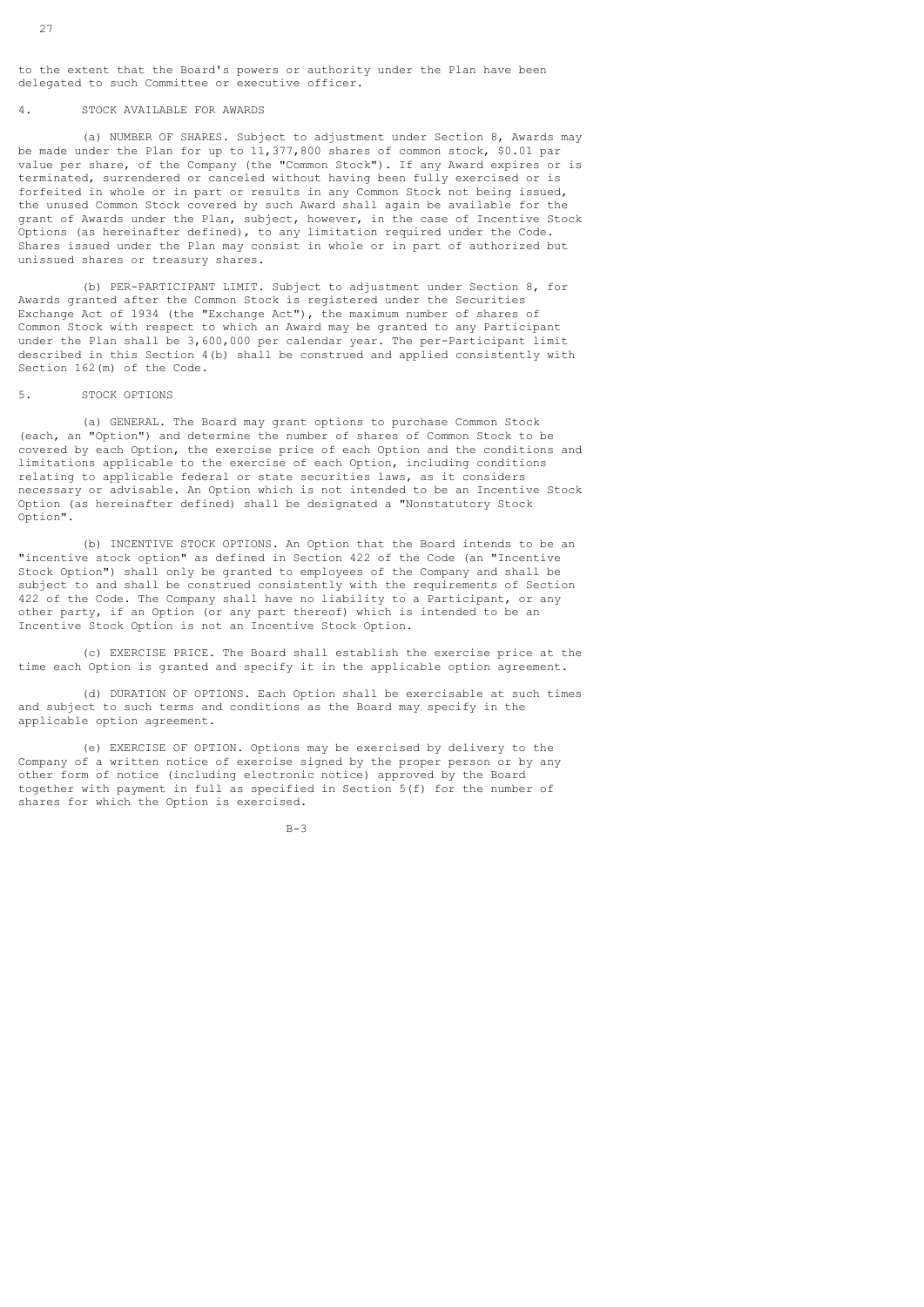(f) PAYMENT UPON EXERCISE. Common Stock purchased upon the exercise of an Option granted under the Plan shall be paid for as follows:

(1) in cash or by check, payable to the order of the Company;

 (2) except as the Board may, in its sole discretion, otherwise provide in an option agreement, by (i) delivery of an irrevocable and unconditional undertaking by a creditworthy broker to deliver promptly to the Company sufficient funds to pay the exercise price or (ii) delivery by the Participant to the Company of a copy of irrevocable and unconditional instructions to a creditworthy broker to deliver promptly to the Company cash or a check sufficient to pay the exercise price;

 (3) when the Common Stock is registered under the Exchange Act, by delivery of shares of Common Stock owned by the Participant valued at their fair market value as determined by (or in a manner approved by) the Board in good faith ("Fair Market Value"), which Common Stock was owned by the Participant at least six months prior to such delivery;

 (4) to the extent permitted by the Board, in its sole discretion by (i) delivery of a promissory note of the Participant to the Company on terms determined by the Board, or (ii) payment of such other lawful consideration as the Board may determine; or

 (5) by any combination of the above permitted forms of payment.

### 6. RESTRICTED STOCK

 (a) Grants. The Board may grant Awards entitling recipients to acquire shares of Common Stock, subject to the right of the Company to repurchase all or part of such shares at their issue price or other stated or formula price (or to require forfeiture of such shares if issued at no cost) from the recipient in the event that conditions specified by the Board in the applicable Award are not satisfied prior to the end of the applicable restriction period or periods established by the Board for such Award (each, a "Restricted Stock Award").

 (b) TERMS AND CONDITIONS. The Board shall determine the terms and conditions of any such Restricted Stock Award, including the conditions for repurchase (or forfeiture) and the issue price, if any. Any stock certificates issued in respect of a Restricted Stock Award shall be registered in the name of the Participant and, unless otherwise determined by the Board, deposited by the Participant, together with a stock power endorsed in blank, with the Company (or its designee). At the expiration of the applicable restriction periods, the Company (or such designee) shall deliver the certificates no longer subject to such restrictions to the Participant or if the Participant has died, to the beneficiary designated, in a manner determined by the Board, by a Participant to receive amounts due or exercise rights of the Participant in the event of the Participant's death (the "Designated Beneficiary"). In the absence of an effective designation by a Participant, Designated Beneficiary shall mean the Participant's estate.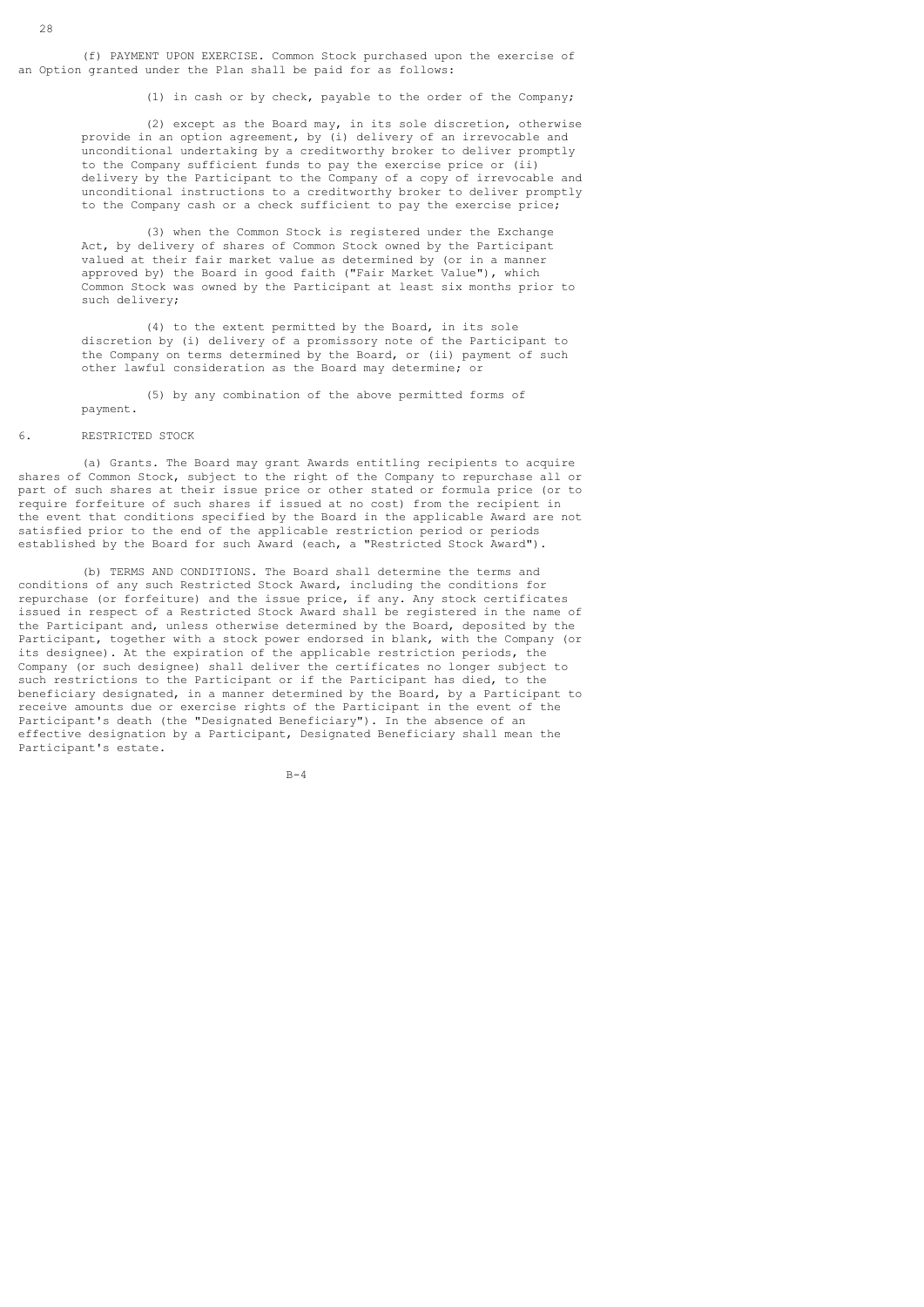### 7. OTHER STOCK-BASED AWARDS

The Board shall have the right to grant other Awards based upon the Common Stock having such terms and conditions as the Board may determine, including the grant of shares based upon certain conditions, the grant of securities convertible into Common Stock and the grant of stock appreciation rights.

# 8. ADJUSTMENTS FOR CHANGES IN COMMON STOCK AND CERTAIN OTHER EVENTS

 (a) CHANGES IN CAPITALIZATION. In the event of any stock split, reverse stock split, stock dividend, recapitalization, combination of shares, reclassification of shares, spin-off or other similar change in capitalization or event, or any distribution to holders of Common Stock other than a normal cash dividend, (i) the number and class of securities available under this Plan, (ii) the per-Participant limit set forth in Section 4(b), (iii) the number and class of securities and exercise price per share subject to each outstanding Option, (iv) the repurchase price per share subject to each outstanding Restricted Stock Award, and (v) the terms of each other outstanding Award shall be appropriately adjusted by the Company (or substituted Awards may be made, if applicable) to the extent the Board shall determine, in good faith, that such an adjustment (or substitution) is necessary and appropriate. If this Section 8(a) applies and Section 8(c) also applies to any event, Section 8(c) shall be applicable to such event, and this Section 8(a) shall not be applicable.

 (b) LIQUIDATION OR DISSOLUTION. In the event of a proposed liquidation or dissolution of the Company, the Board shall upon written notice to the Participants provide that all then unexercised Options will (i) become exercisable in full as of a specified time at least 10 business days prior to the effective date of such liquidation or dissolution and (ii) terminate effective upon such liquidation or dissolution, except to the extent exercised before such effective date. The Board may specify the effect of a liquidation or dissolution on any Restricted Stock Award or other Award granted under the Plan at the time of the grant of such Award.

(c) Acquisition and Change in Control Events

- (1) Definitions
- (a) An "Acquisition Event" shall mean:
	- (i) any merger or consolidation of the Company with or into another entity as a result of which the Common Stock is converted into or exchanged for the right to receive cash, securities or other property; or
	- (ii) any exchange of shares of the Company for cash, securities or other property pursuant to a statutory share exchange transaction.
- (b) A "Change in Control Event" shall mean: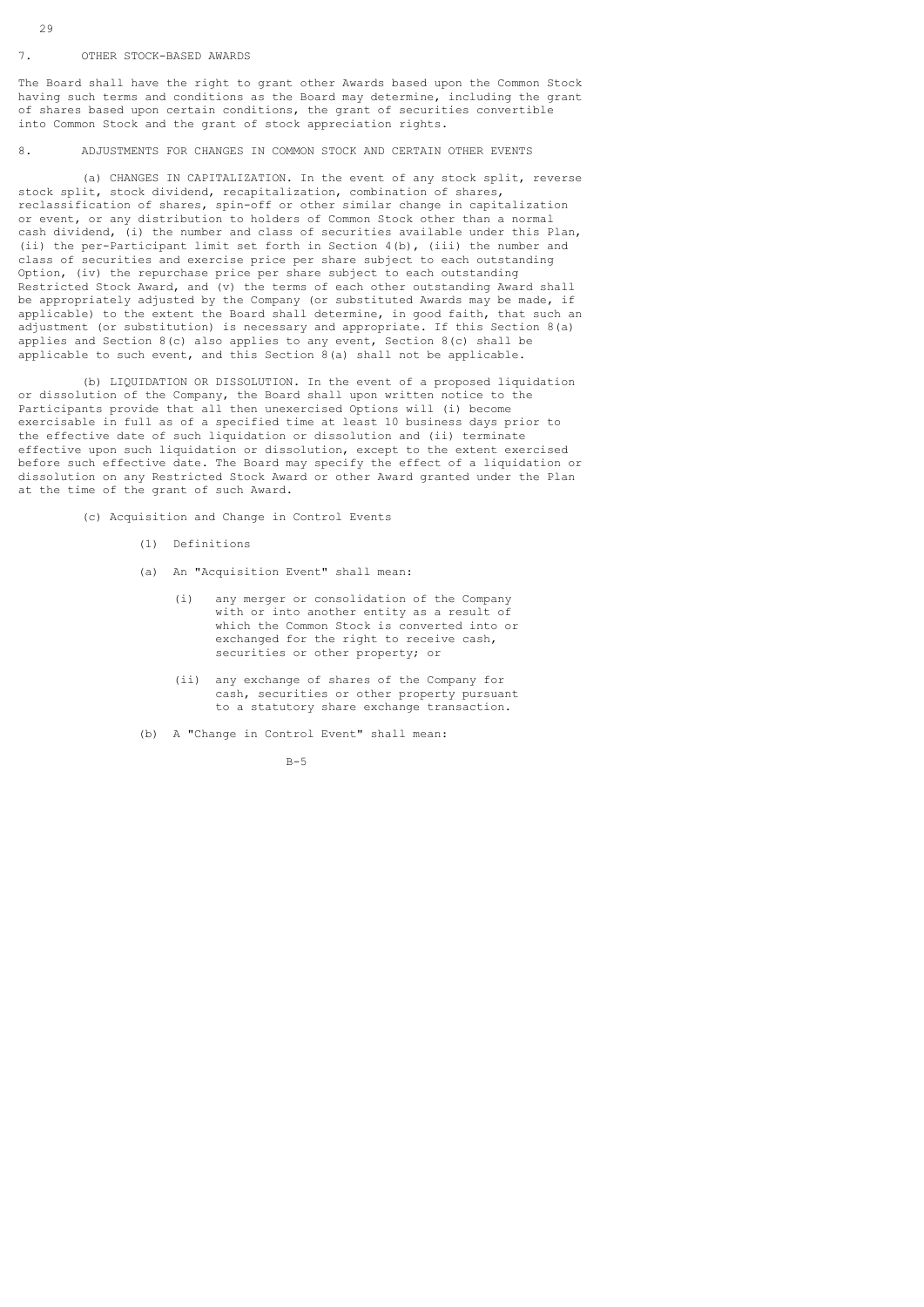- (i) any merger or consolidation which results in the voting securities of the Company outstanding immediately prior thereto representing immediately thereafter (either by remaining outstanding or by being converted into voting securities of the surviving or acquiring entity) less than 50% of the combined voting power of the voting securities of the Company or such surviving or acquiring entity outstanding immediately after such merger or consolidation;
- (ii) the acquisition by an individual, entity or group (within the meaning of Section 13(d)(3) or  $14(d)(2)$  of the Exchange Act) (a "Person") of beneficial ownership of any capital stock of the Company if, after such acquisition, such Person beneficially owns (within the meaning of Rule 13d-3 promulgated under the Exchange Act) 50% or more of either (A) the then-outstanding shares of Common Stock of the Company (the "Outstanding Company Common Stock") or (B) the combined voting power of the then-outstanding voting securities of the Company entitled to vote generally in the election of directors (the "Outstanding Company Voting") Securities"); PROVIDED, however, that for purposes of this subsection (ii), the following acquisitions shall not constitute a Sale: (A) any acquisition directly from the Company, (B) any acquisition by the Company, (C) any acquisition by any employee benefit plan (or related trust) sponsored or maintained by the Company or any corporation controlled by the Company, or (D) any acquisition by any corporation pursuant to a transaction which results in all or substantially all of the individuals and entities who were the beneficial owners of the Outstanding Company Common Stock and Outstanding Company Voting Securities immediately prior to such transaction beneficially own, directly or indirectly, more than 50% of the then-outstanding shares of common stock and the combined voting power of the then-outstanding voting securities entitled to vote generally in the election of directors, respectively, of the resulting or acquiring corporation in such transaction (which shall include, without limitation, a corporation which as a result of such transaction owns the Company or substantially all of the Company's assets either directly or through one or more subsidiaries) in substantially the same proportions as their ownership, immediately prior to such transaction, of the Outstanding Company Common Stock and Outstanding Company Voting Securities, respectively;
- (iii) any sale of all or substantially all of the assets of the Company; or
- (iv) the complete liquidation of the Company.
- $B-6$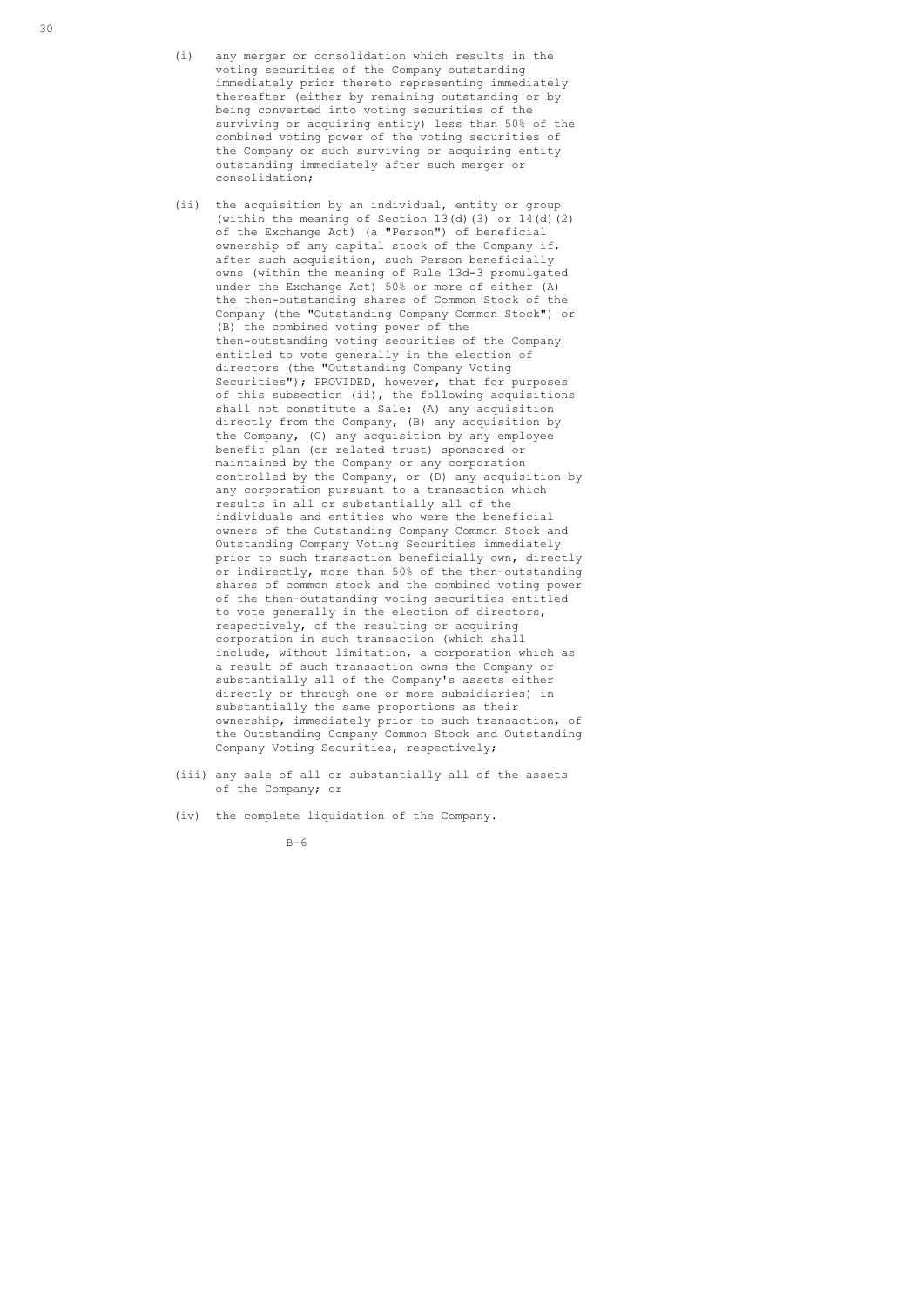(2) Effect on Options

 (a) ACQUISITION EVENT. Upon the occurrence of an Acquisition Event (regardless of whether such event also constitutes a Change in Control Event), or the execution by the Company of any agreement with respect to an Acquisition Event (regardless of whether such event will result in a Change in Control Event), the Board shall provide that all outstanding Options shall be assumed, or equivalent options shall be substituted, by the acquiring or succeeding corporation (or an affiliate thereof); PROVIDED THAT if such Acquisition Event also constitutes a Change in Control Event, except to the extent specifically provided to the contrary in the instrument evidencing any Option or any other agreement between a Participant and the Company, such assumed or substituted options shall be immediately exercisable in full upon the occurrence of such Acquisition Event. For purposes hereof, an Option shall be considered to be assumed if, following consummation of the Acquisition Event, the Option confers the right to purchase, for each share of Common Stock subject to the Option immediately prior to the consummation of the Acquisition Event, the consideration (whether cash, securities or other property) received as a result of the Acquisition Event by holders of Common Stock for each share of Common Stock held immediately prior to the consummation of the Acquisition Event (and if holders were offered a choice of consideration, the type of consideration chosen by the holders of a majority of the outstanding shares of Common Stock); provided, however, that if the consideration received as a result of the Acquisition Event is not solely common stock of the acquiring or succeeding corporation (or an affiliate thereof), the Company may, with the consent of the acquiring or succeeding corporation, provide for the consideration to be received upon the exercise of Options to consist solely of common stock of the acquiring or succeeding corporation (or an affiliate thereof) equivalent in fair market value to the per share consideration received by holders of outstanding shares of Common Stock as a result of the Acquisition Event.

 Notwithstanding the foregoing, if the acquiring or succeeding corporation (or an affiliate thereof) does not agree to assume, or substitute for, such Options, then the Board shall, upon written notice to the Participants, provide that all then unexercised Options will become exercisable in full as of a specified time prior to the Acquisition Event and will terminate immediately prior to the consummation of such Acquisition Event, except to the extent exercised by the Participants before the consummation of such Acquisition Event; provided, however, in the event of an Acquisition Event under the terms of which holders of Common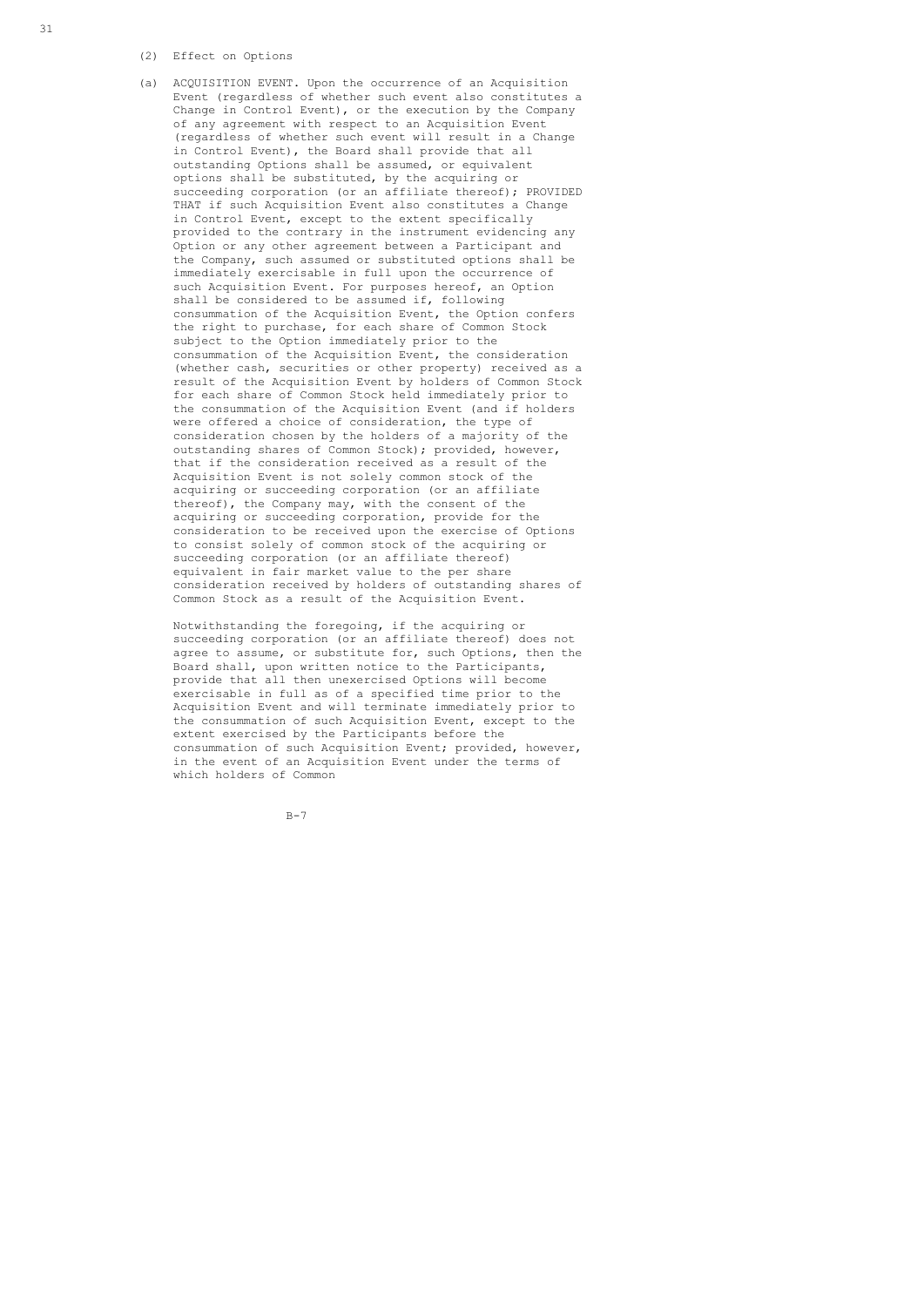Stock will receive upon consummation thereof a cash payment for each share of Common Stock surrendered pursuant to such Acquisition Event (the "Acquisition Price"), then the Board may instead provide that all outstanding Options shall terminate upon consummation of such Acquisition Event and that each Participant shall receive, in exchange therefor, a cash payment equal to the amount (if any) by which (A) the Acquisition Price multiplied by the number of shares of Common Stock subject to such outstanding Options (whether or not then exercisable), exceeds (B) the aggregate exercise price of such Options.

- (b) CHANGE IN CONTROL EVENT THAT IS NOT AN ACQUISITION EVENT. Upon the occurrence of a Change in Control Event that does not also constitute an Acquisition Event, except to the extent specifically provided to the contrary in the instrument evidencing any Option or any other agreement between a Participant and the Company, all Options then-outstanding shall automatically become immediately exercisable in full.
- (3) Effect on Restricted Stock Awards
- (a) ACQUISITION EVENT THAT IS NOT A CHANGE IN CONTROL EVENT. Upon the occurrence of an Acquisition Event that is not a Change in Control Event, the repurchase and other rights of the Company under each outstanding Restricted Stock Award shall inure to the benefit of the Company's successor and shall apply to the cash, securities or other property which the Common Stock was converted into or exchanged for pursuant to such Acquisition Event in the same manner and to the same extent as they applied to the Common Stock subject to such Restricted Stock Award.
- (b) CHANGE IN CONTROL EVENT. Upon the occurrence of a Change in Control Event (regardless of whether such event also constitutes an Acquisition Event), except to the extent specifically provided to the contrary in the instrument evidencing any Restricted Stock Award or any other agreement between a Participant and the Company, all restrictions and conditions on all Restricted Stock Awards then-outstanding shall automatically be deemed terminated or satisfied.
- (4) Effect on Other Awards
- (a) ACQUISITION EVENT THAT IS NOT A CHANGE IN CONTROL EVENT. The Board shall specify the effect of an Acquisition Event that is not a Change in Control Event on any other Award granted under the Plan at the time of the grant of such Award.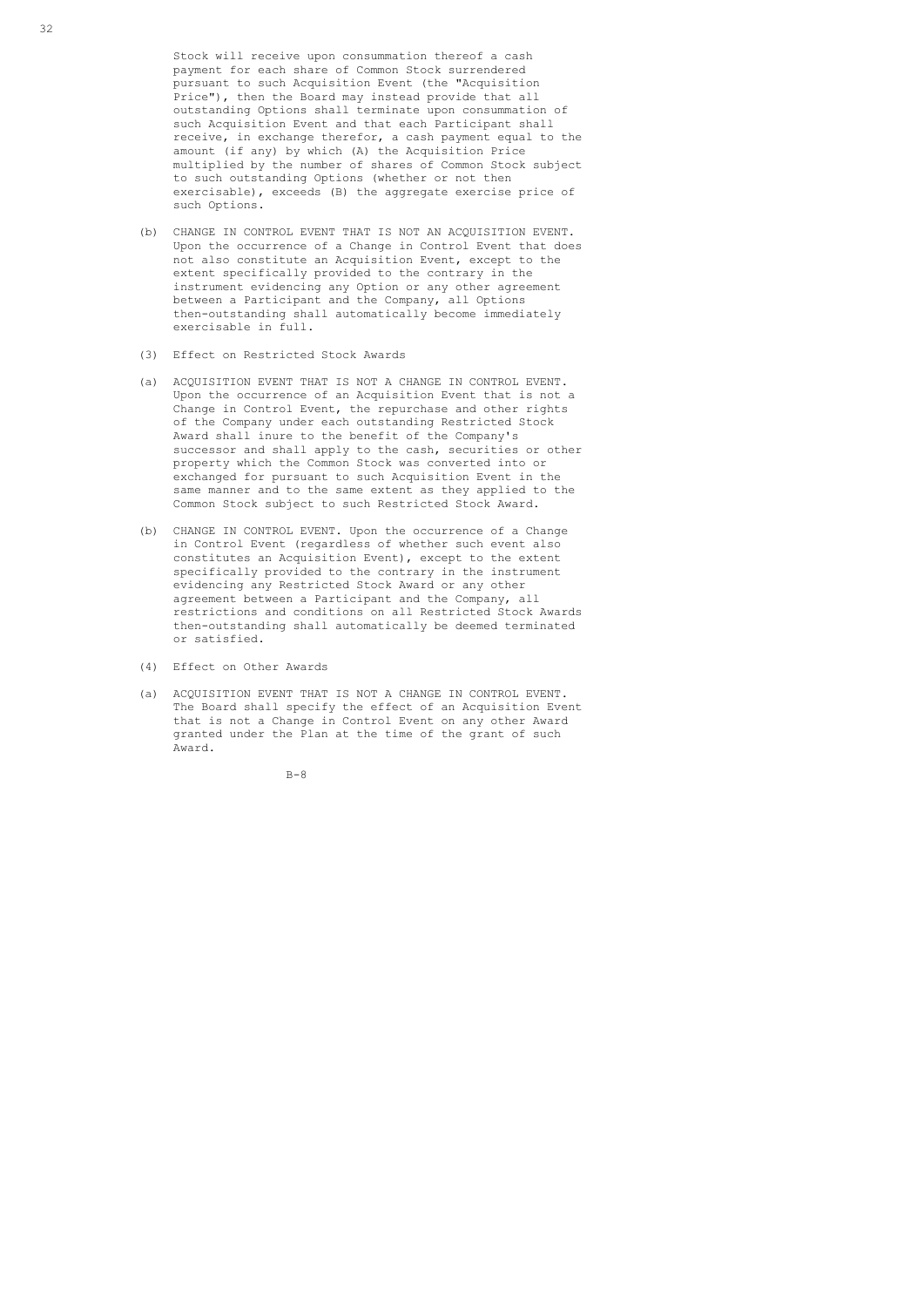(b) CHANGE IN CONTROL EVENT. Upon the occurrence of a Change in Control Event (regardless of whether such event also constitutes an Acquisition Event), except to the extent specifically provided to the contrary in the instrument evidencing any other Award or any other agreement between a Participant and the Company, all other Awards shall become exercisable, realizable or vested in full, or shall be free of all conditions or restrictions, as applicable to each such Award.

## 9. GENERAL PROVISIONS APPLICABLE TO AWARDS

 (a) TRANSFERABILITY OF AWARDS. Except as the Board may otherwise determine or provide in an Award, Awards shall not be sold, assigned, transferred, pledged or otherwise encumbered by the person to whom they are granted, either voluntarily or by operation of law, except by will or the laws of descent and distribution, and, during the life of the Participant, shall be exercisable only by the Participant. References to a Participant, to the extent relevant in the context, shall include references to authorized transferees.

 (b) DOCUMENTATION. Each Award shall be evidenced by a written instrument in such form as the Board shall determine. Each Award may contain terms and conditions in addition to those set forth in the Plan.

 (c) BOARD DISCRETION. Except as otherwise provided by the Plan, each Award may be made alone or in addition or in relation to any other Award. The terms of each Award need not be identical, and the Board need not treat Participants uniformly.

 (d) TERMINATION OF STATUS. The Board shall determine the effect on an Award of the disability, death, retirement, authorized leave of absence or other change in the employment or other status of a Participant and the extent to which, and the period during which, the Participant, the Participant's legal representative, conservator, guardian or Designated Beneficiary may exercise rights under the Award.

 (e) WITHHOLDING. Each Participant shall pay to the Company, or make provision satisfactory to the Board for payment of, any taxes required by law to be withheld in connection with Awards to such Participant no later than the date of the event creating the tax liability. Except as the Board may otherwise provide in an Award, when the Common Stock is registered under the Exchange Act, Participants may satisfy such tax obligations in whole or in part by delivery of shares of Common Stock, including shares retained from the Award creating the tax obligation, valued at their Fair Market Value. The Company may, to the extent permitted by law, deduct any such tax obligations from any payment of any kind otherwise due to a Participant.

 (f) AMENDMENT OF AWARD. The Board may amend, modify or terminate any outstanding Award, including but not limited to, substituting therefor another Award of the same or a different type, changing the date of exercise or realization, and converting an Incentive Stock Option to a Nonstatutory Stock Option, provided that the Participant's consent to such

33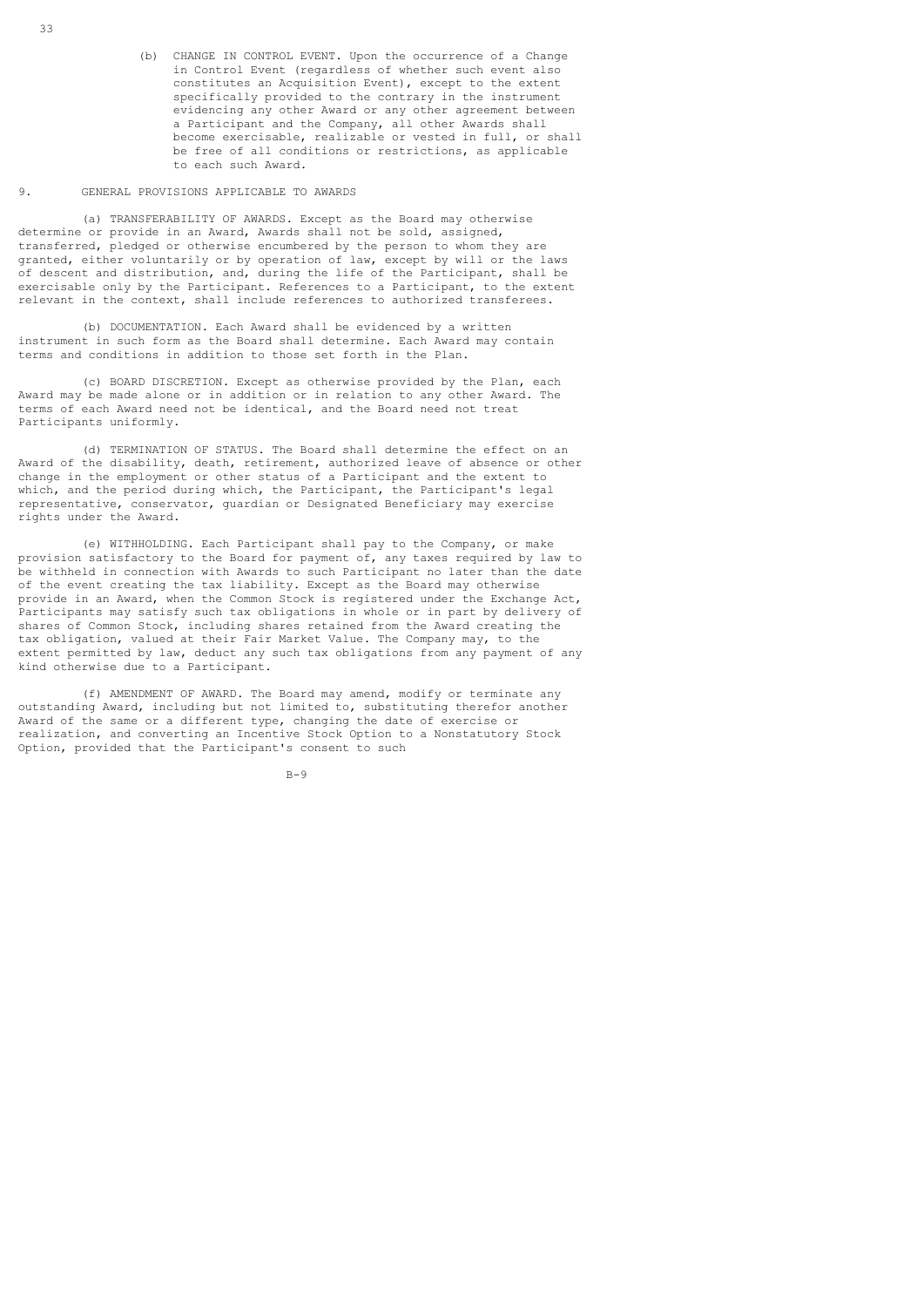action shall be required unless the Board determines that the action, taking into account any related action, would not materially and adversely affect the Participant.

 (g) CONDITIONS ON DELIVERY OF STOCK. The Company will not be obligated to deliver any shares of Common Stock pursuant to the Plan or to remove restrictions from shares previously delivered under the Plan until (i) all conditions of the Award have been met or removed to the satisfaction of the Company, (ii) in the opinion of the Company's counsel, all other legal matters in connection with the issuance and delivery of such shares have been satisfied, including any applicable securities laws and any applicable stock exchange or stock market rules and regulations, and (iii) the Participant has executed and delivered to the Company such representations or agreements as the Company may consider appropriate to satisfy the requirements of any applicable laws, rules or regulations.

 (h) ACCELERATION. The Board may at any time provide that any Options shall become immediately exercisable in full or in part, that any Restricted Stock Awards shall be free of restrictions in full or in part or that any other Awards may become exercisable in full or in part or free of some or all restrictions or conditions, or otherwise realizable in full or in part, as the case may be.

#### 10. MISCELLANEOUS

 (a) NO RIGHT TO EMPLOYMENT OR OTHER STATUS. No person shall have any claim or right to be granted an Award, and the grant of an Award shall not be construed as giving a Participant the right to continued employment or any other relationship with the Company. The Company expressly reserves the right at any time to dismiss or otherwise terminate its relationship with a Participant free from any liability or claim under the Plan, except as expressly provided in the applicable Award.

 (b) NO RIGHTS AS STOCKHOLDER. Subject to the provisions of the applicable Award, no Participant or Designated Beneficiary shall have any rights as a stockholder with respect to any shares of Common Stock to be distributed with respect to an Award until becoming the record holder of such shares. Notwithstanding the foregoing, in the event the Company effects a split of the Common Stock by means of a stock dividend and the exercise price of and the number of shares subject to such Option are adjusted as of the date of the distribution of the dividend (rather than as of the record date for such dividend), then an optionee who exercises an Option between the record date and the distribution date for such stock dividend shall be entitled to receive, on the distribution date, the stock dividend with respect to the shares of Common Stock acquired upon such Option exercise, notwithstanding the fact that such shares were not outstanding as of the close of business on the record date for such stock dividend.

 (c) EFFECTIVE DATE AND TERM OF PLAN. The Plan shall become effective on the date on which it is adopted by the Board. No Awards shall be granted under the Plan after the completion of ten years from the earlier of (i) the date on which the Plan was adopted by the Board or (ii) the date the Plan was approved by the Company's stockholders, but Awards previously granted may extend beyond that date.